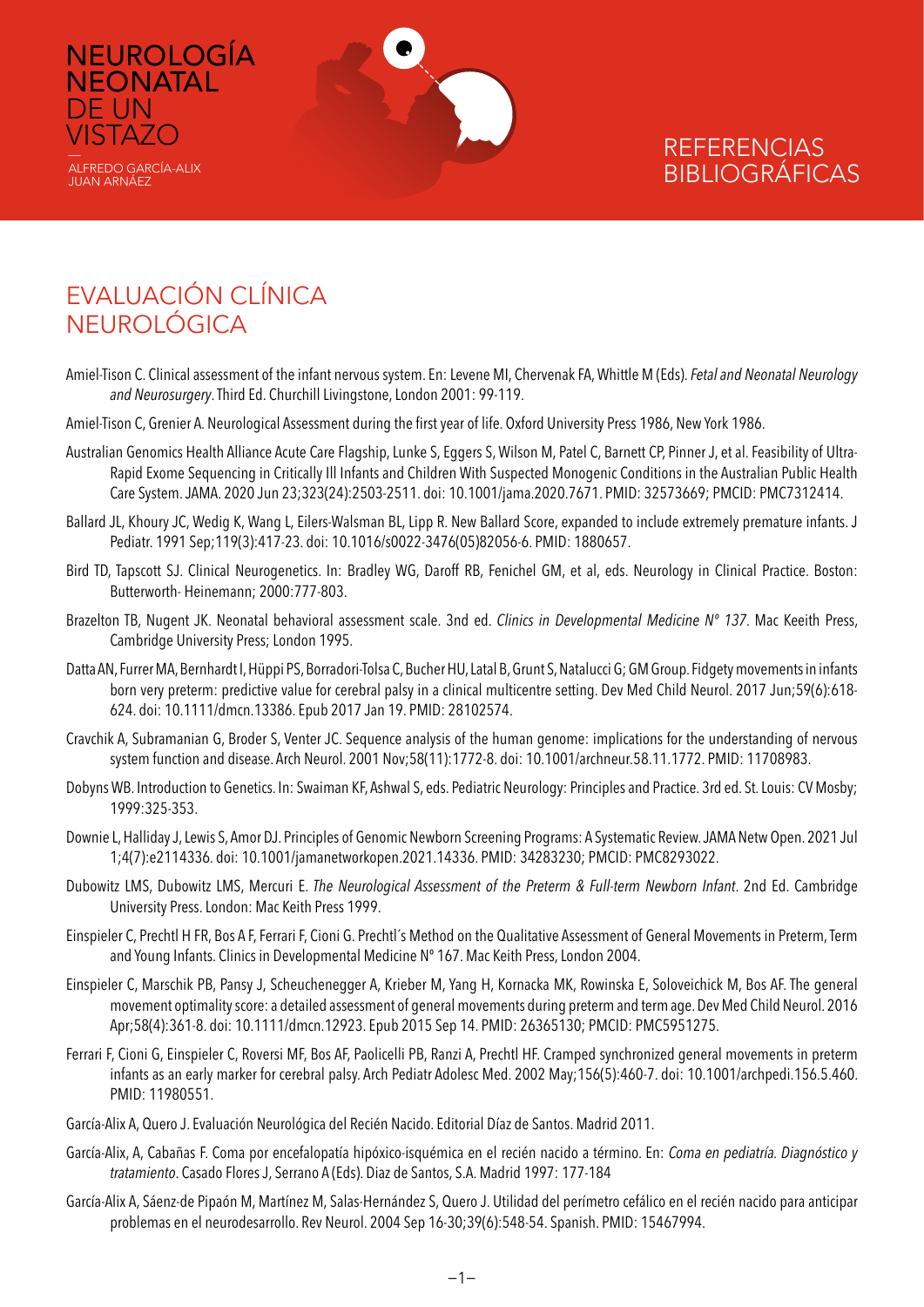

- Hadders-Algra M. General movements: A window for early identification of children at high risk for developmental disorders. J Pediatr. 2004 Aug;145(2 Suppl):S12-8. doi: 10.1016/j.jpeds.2004.05.017. PMID: 15292882.
- Hadders-Algra M. Neural substrate and clinical significance of general movements: an update. Dev Med Child Neurol. 2018 Jan;60(1):39-46. doi: 10.1111/dmcn.13540. Epub 2017 Aug 23. PMID: 28832987.
- Palau F, García-Alix A, Lapunzina Badia P. Genética para neurólogos. Editorial Sintesis. Madrid 2020
- Jones KL, Jones M C, Del Campo M. Smith´s Recognizable Patterns of Human Malformation. 8 Edition. Elsevier, Philadelphia 2022.
- NICUSeq Study Group, Krantz ID, Medne L, Weatherly JM, Wild KT, Biswas S, Devkota B, et al. Effect of Whole-Genome Sequencing on the Clinical Management of Acutely Ill Infants With Suspected Genetic Disease: A Randomized Clinical Trial. JAMA Pediatr. 2021 Dec 1;175(12):1218-1226. doi: 10.1001/jamapediatrics.2021.3496. Erratum in: JAMA Pediatr. 2021 Dec 1;175(12):1295. PMID: 34570182; PMCID: PMC8477301.
- Peyton C, Yang E, Msall ME, Adde L, Støen R, Fjørtoft T, Bos AF, Einspieler C, Zhou Y, Schreiber MD, Marks JD, Drobyshevsky A. White Matter Injury and General Movements in High-Risk Preterm Infants. AJNR Am J Neuroradiol. 2017 Jan;38(1):162-169. doi: 10.3174/ajnr. A4955. Epub 2016 Oct 27. PMID: 27789448; PMCID: PMC7963672.
- Volpe JJ. Neurological examination: normal and abnormal features. En: Volpe´s Neurology of the newborn. JJ Volpe. Sixth Edition. Saunders Elsevier. Philadelphia 2008:191-221.

# ESTUDIOS **COMPLEMENTARIOS**

Neil JJ, Volpe JJ. Specilized Neurological Studies. En: Volpe´s Neurology of the newborn. JJ Volpe. Sixth Edition. Saunders Elsevier. Philadelphia 2008:222-254.

#### **aEEG/cEEG**

DE UN

- André M, Lamblin MD, d'Allest AM, Curzi-Dascalova L, Moussalli-Salefranque F, S Nguyen The T, Vecchierini-Blineau MF, Wallois F, Walls-Esquivel E, Plouin P. Electroencephalography in premature and full-term infants. Developmental features and glossary. Neurophysiol Clin. 2010 May;40(2):59-124. doi: 10.1016/j.neucli.2010.02.002. Epub 2010 Mar 16. PMID: 20510792.
- Arnaez J, Sanchez-Acosta CG, Fasce J, Garcia-Alix A. Usefulness of two-channel amplitude-integrated EEG recording in a neonatal setting. J Matern Fetal Neonatal Med. 2021 Jul;34(14):2248-2258. doi: 10.1080/14767058.2019.1660770. Epub 2019 Sep 6. PMID: 31450999.
- Chalak L, Hellstrom-Westas L, Bonifacio S, Tsuchida T, Chock V, El-Dib M, Massaro AN, Garcia-Alix A; Newborn Brain Society Guidelines and Publications. Bedside and laboratory neuromonitoring in neonatal encephalopathy. Semin Fetal Neonatal Med. 2021 Oct;26(5):101273. doi: 10.1016/j.siny.2021.101273. Epub 2021 Jul 28. PMID: 34393094; PMCID: PMC8627431.
- Chang T, Tsuchida TN. Conventional (continuous) EEG monitoring in the NICU. Curr Pediatr Rev. 2014;10(1):2-10.
- Hellström-Westas L, de Vries L.S and Rosen I. An atlas of amplitude-integrated EEGs in the newborn. Informa health Care, London 2008.
- Hellström-Westas L. Continuous electroencephalography monitoring of the preterm infant. Clin Perinatol. 2006 Sep;33(3):633-47, vi. doi: 10.1016/j.clp.2006.06.003. PMID: 16950316.
- Hellström-Westas L, Rosén I. Continuous brain-function monitoring: state of the art in clinical practice. Semin Fetal Neonatal Med. 2006 Dec;11(6):503-11. doi: 10.1016/j.siny.2006.07.011. Epub 2006 Oct 24. PMID: 17067863.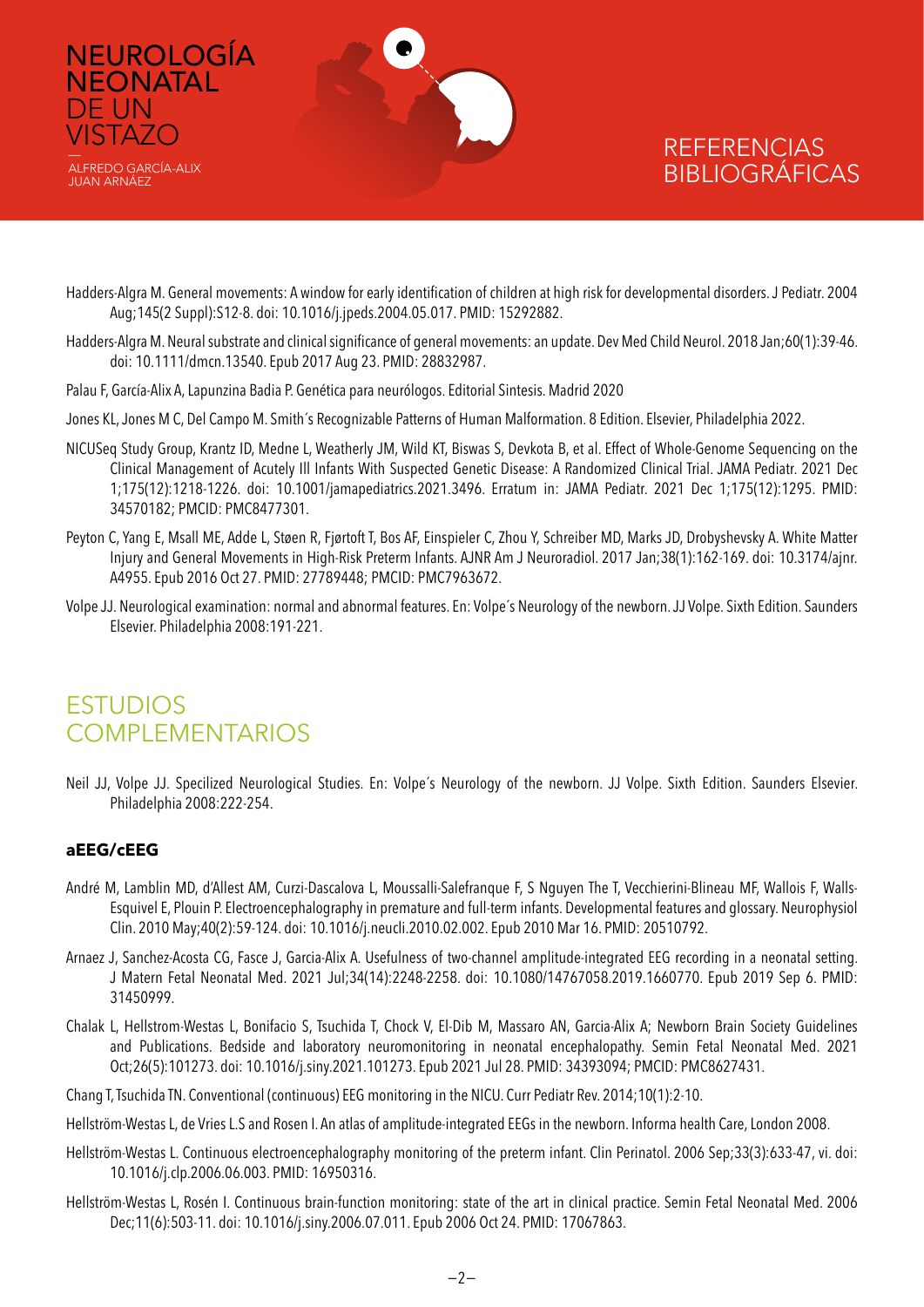

- Hellström-Westas L. Amplitude-integrated electroencephalography for seizure detection in newborn infants. Semin Fetal Neonatal Med. 2018 Jun;23(3):175-182. doi: 10.1016/j.siny.2018.02.003. Epub 2018 Feb 13. PMID: 29472139.
- Kadivar M, Moghadam EM, Shervin Badv R, Sangsari R, Saeedy M. A Comparison of Conventional Electroencephalography With Amplitude-Integrated EEG In Detection Of Neonatal Seizures. Med Devices (Auckl). 2019 Dec 10;12:489-496. doi: 10.2147/MDER.S214662. PMID: 31849541; PMCID: PMC6911316.
- McCoy B, Hahn CD. Continuous EEG monitoring in the neonatal intensive care unit. J Clin Neurophysiol. 2013 Apr;30(2):106-14. doi: 10.1097/WNP.0b013e3182872919. PMID: 23545760.
- Shellhaas RA. Continuous electroencephalography monitoring in neonates. Curr Neurol Neurosci Rep. 2012 Aug;12(4):429-35. doi: 10.1007/ s11910-012-0275-6. PMID: 22527683.
- Shellhaas RA, Chang T, Tsuchida T, Scher MS, Riviello JJ, Abend NS, Nguyen S, Wusthoff CJ, Clancy RR. The American Clinical Neurophysiology Society's Guideline on Continuous Electroencephalography Monitoring in Neonates. J Clin Neurophysiol. 2011 Dec;28(6):611-7. doi: 10.1097/WNP.0b013e31823e96d7. PMID: 22146359.
- Tsuchida TN, Wusthoff CJ, Shellhaas RA, Abend NS, Hahn CD, Sullivan JE, Nguyen S, Weinstein S, Scher MS, Riviello JJ, Clancy RR; American Clinical Neurophysiology Society Critical Care Monitoring Committee. American clinical neurophysiology society standardized EEG terminology and categorization for the description of continuous EEG monitoring in neonates: report of the American Clinical Neurophysiology Society critical care monitoring committee. J Clin Neurophysiol. 2013 Apr;30(2):161-73.
- Valverde E, García-Alix A, Blanco D. Monitorización continua de la función cerebral mediante electroencefalografía integrada de amplitud. Anales de Pediatría Continuada 2008.
- Weeke LC, Boylan GB, Pressler RM, Hallberg B, Blennow M, Toet MC, et al. Role of EEG background activity, seizure burden and MRI in predicting neurodevelopmental outcome in full-term infants with hypoxic-ischaemic encephalopathy in the era of therapeutic hypothermia. Eur J Paediatr Neurol. 2016;20(6):855-64.
- Wusthoff CJ, Dlugos DJ, Gutierrez-Colina A, Wang A, Cook N, Donnelly M, et al. Electrographic seizures during therapeutic hypothermia for neonatal hypoxic-ischemic encephalopathy. J Child Neurol. 2011;26(6):724-8.

#### **Oximetría Cerebral**

DE UN **VISTAZO** 

ALFREDO GARCÍA-ALIX JUAN ARNÁEZ

- Alderliesten T, Dix L, Baerts W, Caicedo A, van Huffel S, Naulaers G, et al. Reference values of regional cerebral oxygen saturation during the first 3 days of life in preterm neonates. Pediatr Res. 2016;79(1):55-64.
- Bruckner M, Wolfsberger CH, Dempsey EM, Liem KD, Lemmers P, Alderliesten T, Alarcon A, Mintzer J, de Boode WP, Schmölzer GM, Pichler G; ESPR Special Interest Group "Near InfraRed Spectroscopy" (NIRS). Normal regional tissue oxygen saturation in neonates: a systematic qualitative review. Pediatr Res. 2021 Oct 20. doi: 10.1038/s41390-021-01786-y. Epub ahead of print. PMID: 34667270.
- Chalak LF, Tian F, Adams-Huet B, Vasil D, Laptook A, Tarumi T, et al. Novel Wavelet Real Time Analysis of Neurovascular Coupling in Neonatal Encephalopathy. Scientific reports. 2017;7:45958.
- Chalak LF, Zhang R. New Wavelet Neurovascular Bundle for Bedside Evaluation of Cerebral Autoregulation and Neurovascular Coupling in Newborns with Hypoxic-Ischemic Encephalopathy. Developmental neuroscience. 2017;39(1-4):89-96.
- El-Dib M, Soul JS. Monitoring and management of brain hemodynamics and oxygenation. Handbook of clinical neurology. 2019;162:295- 314.
- Naulaers G, Meyns B, Miserez M, Leunens V, Van Huffel S, Casaer P, et al. Use of tissue oxygenation index and fractional tissue oxygen extraction as non-invasive parameters for cerebral oxygenation: A validation study in piglets. Neonatology. 2007;92(2):120-6.
- Dix LM, van Bel F, Lemmers PM. Monitoring Cerebral Oxygenation in Neonates: An Update. Front Pediatr. 2017 Mar 14;5:46. doi: 10.3389/ fped.2017.00046. Erratum in: Front Pediatr. 2017 Jul 21;5:160. PMID: 28352624; PMCID: PMC5348638.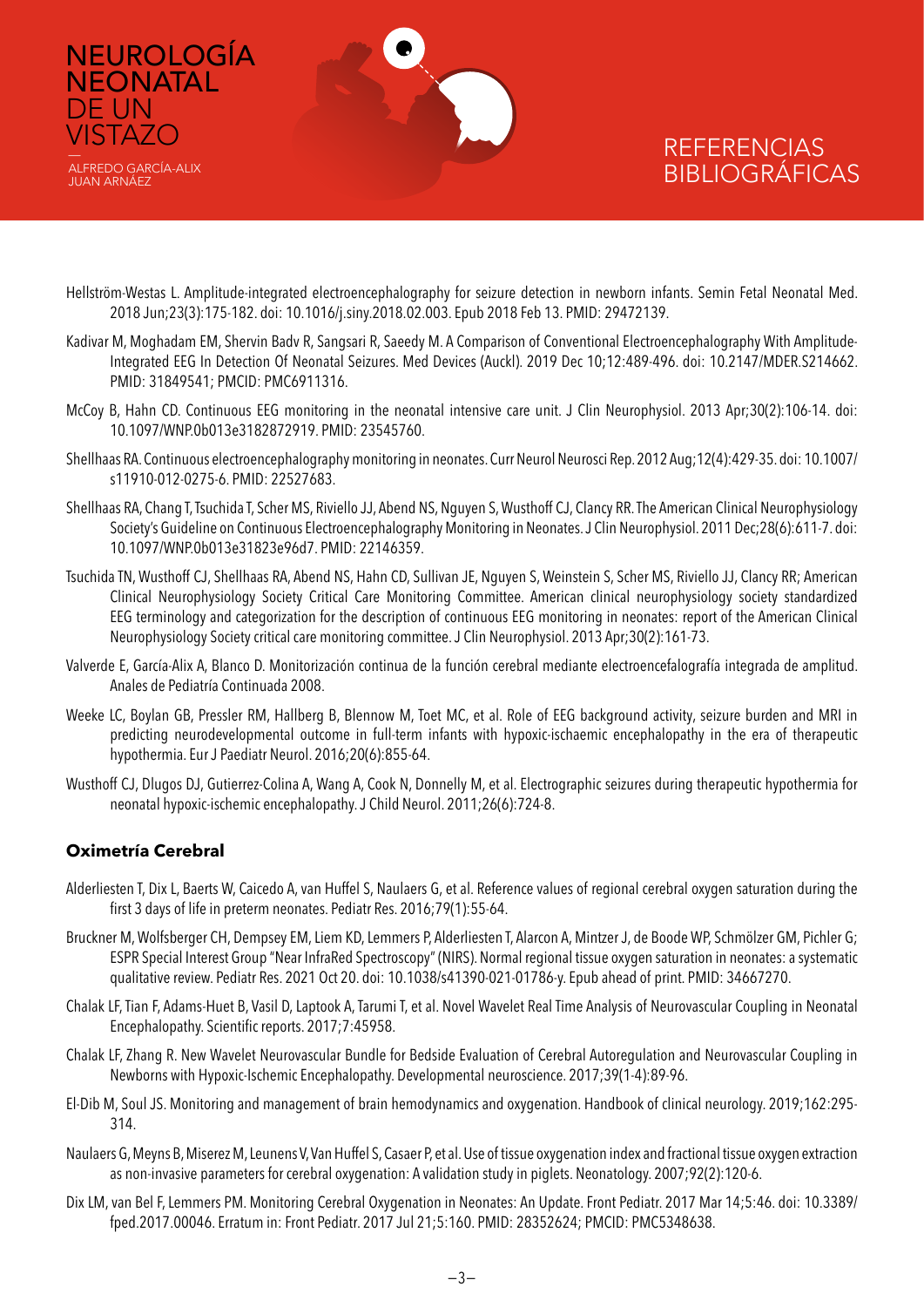

- Jain SV, Pagano L, Gillam-Krakauer M, Slaughter JC, Pruthi S, Engelhardt B. Cerebral regional oxygen saturation trends in infants with hypoxicischemic encephalopathy. Early Hum Dev. 2017;113:55-61.
- Mitra S, Bale G, Meek J, Tachtsidis I, Robertson NJ. Cerebral Near Infrared Spectroscopy Monitoring in Term Infants With Hypoxic Ischemic Encephalopathy-A Systematic Review. Front Neurol. 2020 May 27;11:393. doi: 10.3389/fneur.2020.00393. PMID: 32536901; PMCID: PMC7267214.
- Pichler G, Binder C, Avian A, Beckenbach E, Schmölzer GM, Urlesberger B. Reference ranges for regional cerebral tissue oxygen saturation and fractional oxygen extraction in neonates during immediate transition after birth. J Pediatr. 2013;163(6):1558-63.
- Pryds O, Greisen G, Lou H, Friis-Hansen B. Vasoparalysis associated with brain damage in asphyxiated term infants. J Pediatr. 1990;117(1 Pt 1):119-25.
- Roche-Labarbe N, Carp SA, Surova A, Patel M, Boas DA, Grant PE, et al. Noninvasive optical measures of CBV, StO(2), CBF index, and rCMRO(2) in human premature neonates' brains in the first six weeks of life. Hum Brain Mapp. 2010;31(3):341-52.
- Toet MC, Lemmers PM, van Schelven LJ, van Bel F. Cerebral oxygenation and electrical activity after birth asphyxia: their relation to outcome. Pediatrics. 2006;117(2):333-9.
- Variane GFT, Chock VY, Netto A, Pietrobom RFR, Van Meurs KP. Simultaneous Near-Infrared Spectroscopy (NIRS) and Amplitude-Integrated Electroencephalography (aEEG): Dual Use of Brain Monitoring Techniques Improves Our Understanding of Physiology. Front Pediatr. 2020 Jan 21;7:560. doi: 10.3389/fped.2019.00560. PMID: 32039117; PMCID: PMC6985148.
- Vesoulis ZA, Mintzer JP, Chock VY. Neonatal NIRS monitoring: recommendations for data capture and review of analytics. J Perinatol. 2021 Apr;41(4):675-688. doi: 10.1038/s41372-021-00946-6. Epub 2021 Feb 15. PMID: 33589724; PMCID: PMC7883881.
- Wagenaar N, van den Berk DJM, Lemmers PMA, van der Aa NE, Dudink J, van Bel F, Groenendaal F, de Vries LS, Benders MJNL, Alderliesten T. Brain Activity and Cerebral Oxygenation After Perinatal Arterial Ischemic Stroke Are Associated With Neurodevelopment. Stroke. 2019 Oct;50(10):2668-2676. doi: 10.1161/STROKEAHA.119.025346. Epub 2019 Aug 8. PMID: 31390967; PMCID: PMC6756254.
- Wyatt JS, Cope M, Delpy DT, Richardson CE, Edwards AD, Wray S, et al. Quantitation of cerebral blood volume in human infants by near-infrared spectroscopy. J Appl Physiol. 1990;68(3):1086-91.
- Wijbenga RG, Lemmers PMA, Van Bel F. Cerebral oxygenation during the first days of life in preterm and term neonates: Differences between different brain regions. Pediatr Res. 2011;70(4):389-94.

### **Ultrasonografía-Doppler Cerebral**

DE UN **VISTAZO** 

ALFREDO GARCÍA-ALIX JUAN ARNÁEZ

- Benavente-Fernandez I, Lubián-Gutierrez M, Jimenez-Gomez G, Lechuga-Sancho AM, Lubián-López SP; Neonatal Neurology Foundation (Fundación Nene). Ultrasound lineal measurements predict ventricular volume in posthaemorrhagic ventricular dilatation in preterm infants. Acta Paediatr. 2017 Feb;106(2):211-217. doi: 10.1111/apa.13645. Epub 2016 Nov 21. PMID: 27783429.
- Benavente-Fernández I, Lubián-López PS, Zuazo-Ojeda MA, Jiménez-Gómez G, Lechuga-Sancho AM. Safety of magnetic resonance imaging in preterm infants. Acta Paediatr. 2010 Jun;99(6):850-3. doi: 10.1111/j.1651-2227.2010.01708.x. Epub 2010 Feb 19. PMID: 20178510.
- Benavente-Fernández I, Ruiz-González E, Lubian-Gutiérrez M, Lubián-Fernández SP, Cabrales Fontela Y, Roca-Cornejo C, Olmo-Duran P, Lubián-López SP. Ultrasonographic Estimation of Total Brain Volume: 3D Reliability and 2D Estimation. Enabling Routine Estimation During NICU Admission in the Preterm Infant. Front Pediatr. 2021 Jul 22;9:708396. doi: 10.3389/fped.2021.708396. PMID: 34368031; PMCID: PMC8339409.
- Benavente-Fernández I, Rodríguez-Zafra E, León-Martínez J, Jiménez-Gómez G, Ruiz-González E, Fernández-Colina RC, Lechuga-Sancho AM, Lubián-López SP. Normal Cerebellar Growth by Using Three-dimensional US in the Preterm Infant from Birth to Term-corrected Age. Radiology. 2018 Jul;288(1):254-261. doi: 10.1148/radiol.2018171956. Epub 2018 Apr 3. PMID: 29613844.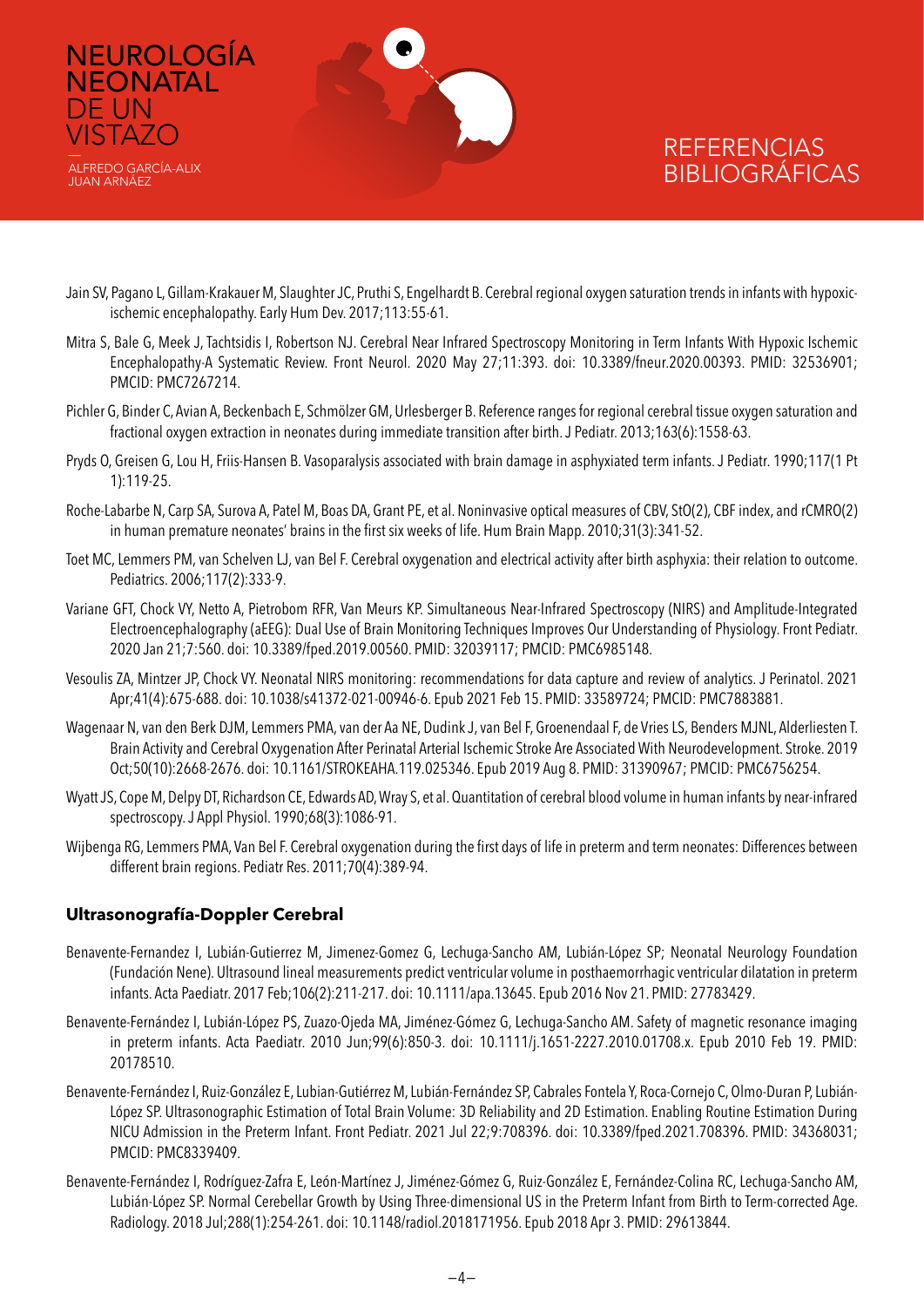

ALFREDO GARCÍA-ALIX JUAN ARNÁEZ

DE UN **VISTAZO** 

## **REFERENCIAS** BIBLIOGRÁFICAS

- Bravo MC, Valverde E. Reliability in cerebellar size assessment by 2D cranial ultrasonography in neonates. Eur J Paediatr Neurol. 2017 Jul;21(4):610-613. doi: 10.1016/j.ejpn.2017.03.010. Epub 2017 Apr 7. PMID: 28433244.
- Chang CL, Chiu NC, Yang YC, Ho CS, Hung KL. Normal Development of the Corpus Callosum and Evolution of Corpus Callosum Sexual Dimorphism in Infancy. J Ultrasound Med. 2018 Apr;37(4):869-877. doi: 10.1002/jum.14420. Epub 2017 Oct 9. PMID: 28990212.
- Caro-Domínguez P, Lecacheux C, Hernandez-Herrera C, Llorens-Salvador R. Cranial ultrasound for beginners. Transl Pediatr. 2021 Apr;10(4):1117-1137. doi: 10.21037/tp-20-399. PMID: 34012859; PMCID: PMC8107866.
- Deeg K-H, Rupprecht T, Hofbeck M. Doppler Sonography in Infancy and Childhood. Springer International Publishing 2015.
- Deeg KH. Colour flow imaging of the great intracranial arteries in infants. Neuroradiology. 1989;31(1):40-3.
- Dudink J, Jeanne Steggerda S, Horsch S; eurUS.brain group. State-of-the-art neonatal cerebral ultrasound: technique and reporting. Pediatr Res. 2020 Mar;87(Suppl 1):3-12. doi: 10.1038/s41390-020-0776-y. PMID: 32218539; PMCID: PMC7098885.
- Ecury-Goossen GM, Camfferman FA, Leijser LM, Govaert P, Dudink J. State of the art cranial ultrasound imaging in neonates. J Vis Exp. 2015 Feb 2;(96):e52238. doi: 10.3791/52238. PMID: 25742241; PMCID: PMC4354604.
- Fritz J, Polansky SM, O'Connor SC. Neonatal neurosonography. Semin Ultrasound CT MR. 2014 Aug;35(4):349-64. doi: 10.1053/j. sult.2014.05.009. Epub 2014 May 29. PMID: 25129212.
- Gao Y, Yan K, Yang L, Cheng G, Zhou W. Biometry reference range of the corpus callosum in neonates: An observational study. Medicine (Baltimore). 2018 Jun;97(24): e11071. doi: 10.1097/MD.0000000000011071. PMID: 29901615; PMCID: PMC6024229.
- Gonçalves FG, Hwang M. Superficial anatomy of the neonatal cerebrum an ultrasonographic roadmap. Pediatr Radiol. 2021 Mar;51(3):353- 370. doi: 10.1007/s00247-020-04794-y. Epub 2020 Oct 7. PMID: 33026469; PMCID: PMC7897227.
- Gillard J H, Waldman A D, Barker P B. Clinical MR Neuroimaging. Physiological and Functional Thechniques. Second Edition. Cambridge University Press. Cambridge 2010.
- Govaert P, de Vries LS. An atlas of neonatal brain sonography. Clinic in Developmental Medicine Nº 182-183. 2th Edition. Mac Keith Press, London 2010.
- Govaert P, Roehr CC, Gressens P. Cranial ultrasound by neonatologists. Pediatr Res. 2020 Mar;87(Suppl 1):1-2. (Editorial) doi: 10.1038/ s41390-020-0779-8. PMID: 32218540; PMCID: PMC7098880.
- Llorens-Salvador R, Moreno-Flores A. The ABCs of transfontanellar ultrasound and more. Radiologia. 2016 May;58 Suppl 2:129-41. English, Spanish. doi: 10.1016/j.rx.2016.02.007. Epub 2016 Apr 8. PMID: 27066919.
- Orman G, Benson JE, Kweldam CF, Bosemani T, Tekes A, de Jong MR, Seyfert D, Northington FJ, Poretti A, Huisman TA. Neonatal head ultrasonography today: a powerful imaging tool! J Neuroimaging. 2015 Jan-Feb;25(1):31-55. doi: 10.1111/jon.12108. Epub 2014 Mar 4. PMID: 24592810.
- Steggerda SJ, van Wezel-Meijler G. Cranial ultrasonography of the immature cerebellum: Role and limitations. Semin Fetal Neonatal Med. 2016 Oct;21(5):295-304. doi: 10.1016/j.siny.2016.04.011. Epub 2016 May 14. PMID: 27189326.
- Şimşek GK, Canpolat FE, Büyüktiryaki M, Okman E, Keser M, Üstünyurt Z, Kutman HGK. Developmental outcomes of very low birthweight infants with non-hemorrhagic ventricular dilatations and the relationships thereof with absolute brain volumes measured via twodimensional ultrasonography. Childs Nerv Syst. 2020 Jun;36(6):1231-1237. doi: 10.1007/s00381-019-04464-x. Epub 2019 Dec 18. PMID: 31853896.
- Wu PM, Shih HI, Yu WH, Chen LW, Wang LC, Huang CC, Tu YF. Corpus callosum and cerebellar vermis size in very preterm infants: Relationship to long-term neurodevelopmental outcome. Pediatr Neonatol. 2019 Apr;60(2):178-185. doi: 10.1016/j.pedneo.2018.05.012. Epub 2018 Jun 1. PMID: 29910162.

van Wezel-Meijler G. Neonatal Cranial Ultrasonography. Springer. Berlin 2007.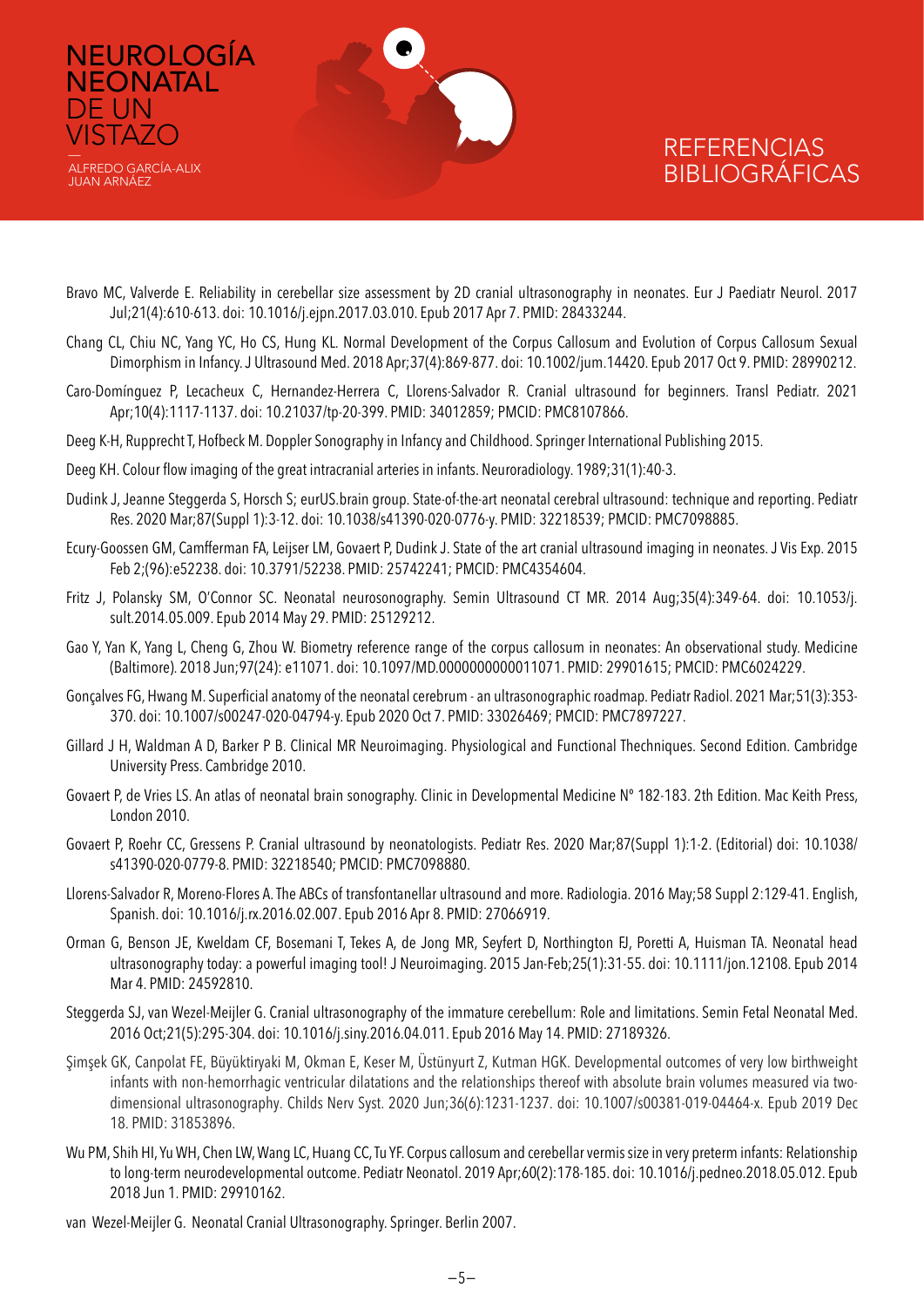

#### **Resonancia Magnética**

NEUROLOGÍA

**NEONATAL** 

ALFREDO GARCÍA-ALIX JUAN ARNÁEZ

DE UN **VISTAZO** 

- Gillard J H, Waldman A D, Barker P B. Clinical MR Neuroimaging. Physiological and Functional Thechniques. Second Edition. Cambridge University Press. Cambridge 2010.
- Doria V, Arichi T, Edwards DA. Magnetic resonance imaging of the preterm infant brain. Curr Pediatr Rev. 2014;10(1):48-55. doi: 10.2174/15 7339631001140408120821. PMID: 25055863.
- Dubois J, Alison M, Counsell SJ, Hertz-Pannier L, Hüppi PS, Benders MJNL. MRI of the Neonatal Brain: A Review of Methodological Challenges and Neuroscientific Advances. J Magn Reson Imaging. 2021 May;53(5):1318-1343. doi: 10.1002/jmri.27192. Epub 2020 May 18. PMID: 32420684; PMCID: PMC8247362.
- Barkovich AJ. Imaging of the Newborn Brain. Semin Pediatr Neurol. 2019 Dec;32:100766. doi: 10.1016/j.spen.2019.08.002. Epub 2019 Sep 6. PMID: 31813522.
- Barkovich MJ, Barkovich AJ. MR Imaging of Normal Brain Development. Neuroimaging Clin N Am. 2019 Aug;29(3):325-337. doi: 10.1016/j. nic.2019.03.007. Epub 2019 Apr 30. PMID: 31256857.
- de Vries LS, Benders MJ, Groenendaal F. Imaging the premature brain: ultrasound or MRI? Neuroradiology. 2013 Sep;55 Suppl 2:13-22. doi: 10.1007/s00234-013-1233-y. Epub 2013 Jul 10. PMID: 23839652.
- Hillenbrand CM, Reykowski A. MR Imaging of the Newborn: a technical perspective. Magn Reson Imaging Clin N Am. 2012 Feb;20(1):63-79. doi: 10.1016/j.mric.2011.10.002. PMID: 22118593.
- Hüppi PS. Imaging the fetus and the newborn. Top Magn Reson Imaging. 2011 Feb;22(1):1. doi: 10.1097/RMR.0b013e3182416f92. PMID: 22186900.
- Inder TE, de Vries LS, Ferriero DM, Grant PE, Ment LR, Miller SP, Volpe JJ. Neuroimaging of the Preterm Brain: Review and Recommendations. J Pediatr. 2021 Oct;237:276-287.e4. doi: 10.1016/j.jpeds.2021.06.014. Epub 2021 Jun 17. PMID: 34146549.
- Kelly CJ, Hughes EJ, Rutherford MA, Counsell SJ. Advances in neonatal MRI of the brain: from research to practice. Arch Dis Child Educ Pract Ed. 2019 Apr;104(2):106-110. doi: 10.1136/archdischild-2018-314778. Epub 2018 Mar 21. PMID: 29563140.
- Kyriakopoulou V, Vatansever D, Davidson A, Patkee P, Elkommos S, Chew A, Martinez-Biarge M, Hagberg B, Damodaram M, Allsop J, Fox M, Hajnal JV, Rutherford MA. Normative biometry of the fetal brain using magnetic resonance imaging. Brain Struct Funct. 2017 Jul;222(5):2295-2307. doi: 10.1007/s00429-016-1342-6. Epub 2016 Nov 24. PMID: 27885428; PMCID: PMC5504265.
- Miller JH, Bardo DME, Cornejo P. Neonatal Neuroimaging. Semin Pediatr Neurol. 2020 Apr;33:100796. doi: 10.1016/j.spen.2020.100796. Epub 2020 Jan 18. PMID: 32331611.
- Neil JJ, Smyser CD. Diffusion Magnetic Resonance Imaging of Infants. Magn Reson Imaging Clin N Am. 2021 May;29(2):185-193. doi: 10.1016/j.mric.2021.01.004. PMID: 33902902.
- Rutherford M. MRI of the Neonatal Brain. W.B. Saunders, London 2002.
- Rutherford M, Biarge MM, Allsop J, Counsell S, Cowan F. MRI of perinatal brain injury. Pediatr Radiol. 2010 Jun;40(6):819-33. doi: 10.1007/ s00247-010-1620-z. Epub 2010 Apr 30. PMID: 20432000.
- Seghier ML, Lazeyras F, Huppi PS. Functional MRI of the newborn. Semin Fetal Neonatal Med. 2006 Dec;11(6):479-88. doi: 10.1016/j. siny.2006.07.007. Epub 2006 Sep 25. PMID: 17000141.
- Soun JE, Liu MZ, Cauley KA, Grinband J. Evaluation of neonatal brain myelination using the T1- and T2-weighted MRI ratio. J Magn Reson Imaging. 2017 Sep;46(3):690-696. doi: 10.1002/jmri.25570. Epub 2016 Dec 26. PMID: 28019046.
- van der Knaap M S. Magnetic Resonance of Myelination and Myelin Disorders. Third Edition. Springer. Berlin 2005.
- van Wezel-Meijler G, Leijser LM, de Bruïne FT, Steggerda SJ, van der Grond J, Walther FJ. Magnetic resonance imaging of the brain in newborn infants: practical aspects. Early Hum Dev. 2009 Feb;85(2):85-92. doi: 10.1016/j.earlhumdev.2008.11.009. Epub 2009 Jan 12. PMID: 19138830.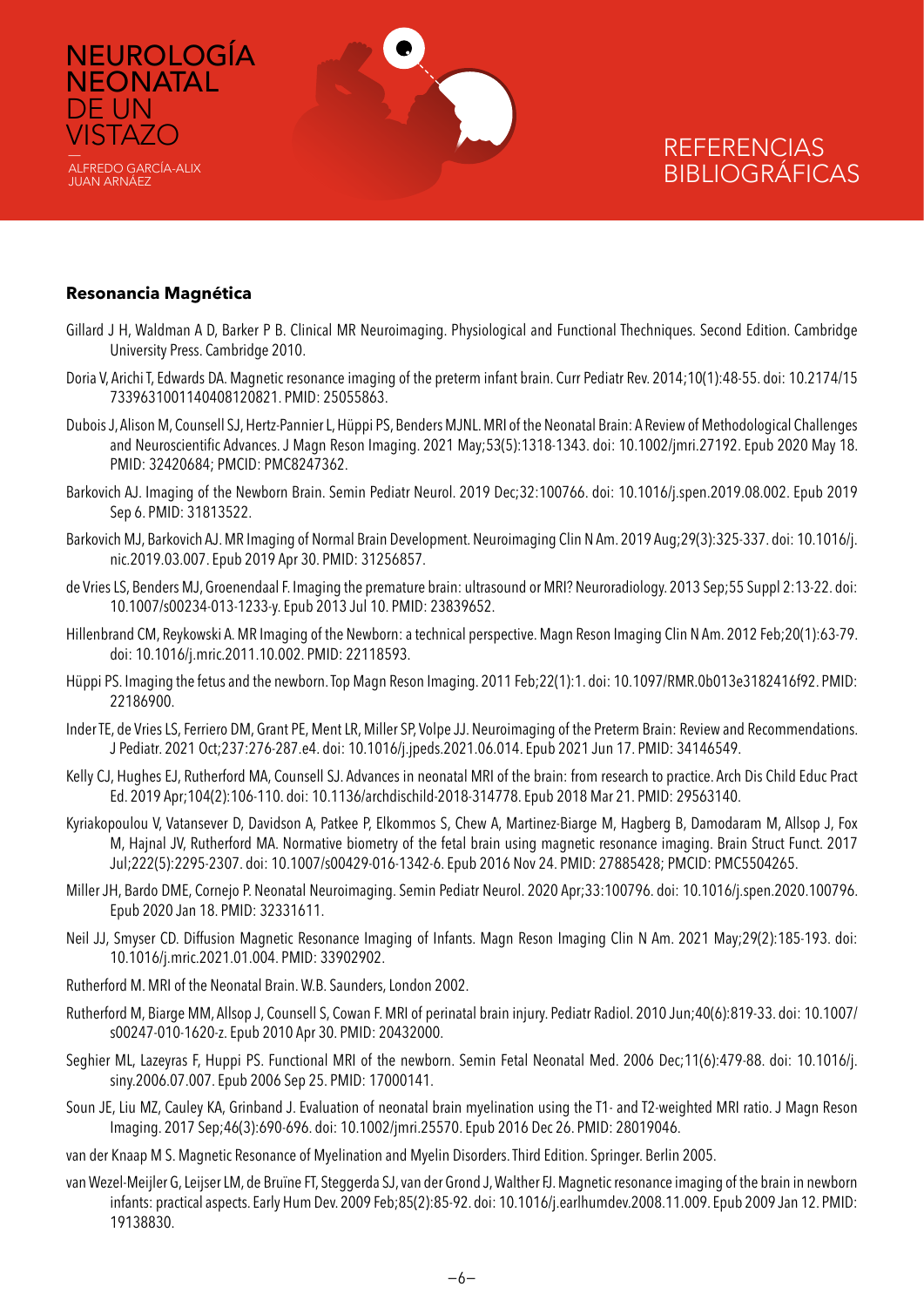

#### **LCR**

NEUROLOGÍA **NEONATAL** 

DE UN **VISTAZO** 

ALFREDO GARCÍA-ALIX JUAN ARNÁEZ

- Aleem S, Greenberg RG. When to Include a Lumbar Puncture in the Evaluation for Neonatal Sepsis. Neoreviews. 2019 Mar;20(3):e124-e134. doi: 10.1542/neo.20-3-e124. PMID: 31261050.
- Bedetti L, Lugli L, Marrozzini L, Baraldi A, Leone F, Baroni L, Lucaccioni L, Rossi C, Roversi MF, D'Amico R, Iughetti L, Berardi A. Safety and Success of Lumbar Puncture in Young Infants: A Prospective Observational Study. Front Pediatr. 2021 Jun 14;9:692652. doi: 10.3389/ fped.2021.692652. PMID: 34211946; PMCID: PMC8240589.
- Committee on Infectious Diseases; Committee on Fetus and Newborn, Baker CJ, Byington CL, Polin RA. Policy statement—Recommendations for the prevention of perinatal group B streptococcal (GBS) disease. Pediatrics. 2011 Sep;128(3):611-6. doi: 10.1542/peds.2011- 1466. Epub 2011 Aug 1. PMID: 21807694.
- Connell T, Curtis N. How to interpret a CSF--the art and the science. Adv Exp Med Biol. 2005;568:199-216. doi: 10.1007/0-387-25342-4\_14. PMID: 16107074.
- Flett T, Athalye-Jape G, Nathan E, Patole S. Spinal needle size and traumatic neonatal lumbar puncture: an observational study (neo-LP). Eur J Pediatr. 2020 Jun;179(6):939-945. doi: 10.1007/s00431-020-03580-0. Epub 2020 Jan 30. PMID: 32002614.
- Garcia-Alix A, Arnaez J. Value of brain damage biomarkers in cerebrospinal fluid in neonates with hypoxic-ischemic brain injury. Biomark Med. 2022 Jan 27. doi: 10.2217/bmm-2021-0381. Epub ahead of print. PMID: 35081738.
- Garcia-Alix A, Arnaez J. Neuron-specific enolase in cerebrospinal fluid as a biomarker of brain damage in infants with hypoxic-ischemic encephalopathy. Neural Regen Res. 2022 Feb;17(2):318-319. doi: 10.4103/1673-5374.317972. PMID: 34269199; PMCID: PMC8463987.
- García-Alix A, Martín-Ancel A, Ramos MT, Salas S, Pellicer A, Cabañas F, Quero J. Cerebrospinal fluid beta 2-microglobulin in neonates with central nervous system infections. Eur J Pediatr. 1995 Apr;154(4):309-13. PMID: 7607283.
- Greenlee JE. Approach to diagnosis of meningitis. Cerebrospinal fluid evaluation. Infect Dis Clin North Am. 1990 Dec;4(4):583-98. PMID: 2277190.
- Hanson AL, Ros S, Soprano J. Analysis of infant lumbar puncture success rates: sitting flexed versus lateral flexed positions. Pediatr Emerg Care. 2014 May;30(5):311-4. doi: 10.1097/PEC.0000000000000119. PMID: 24759486.
- Kusulas MP, Eutsler EP, DePiero AD. Bedside Ultrasound for the Evaluation of Epidural Hematoma After Infant Lumbar Puncture. Pediatr Emerg Care. 2020 Sep;36(9):e508-e512. doi: 10.1097/PEC.0000000000001383. PMID: 29298251.
- Martín-Ancel A, García-Alix A, Salas S, Del Castillo F, Cabañas F, Quero J. Cerebrospinal fluid leucocyte counts in healthy neonates. Arch Dis Child Fetal Neonatal Ed. 2006 Sep;91(5):F357-8. doi: 10.1136/adc.2005.082826. Epub 2006 Jan 17. PMID: 16418305; PMCID: PMC2672840.
- Oulego-Erroz I, Mora-Matilla M, Alonso-Quintela P, Rodríguez-Blanco S, Mata-Zubillaga D, de Armentia SL. Ultrasound evaluation of lumbar spine anatomy in newborn infants: implications for optimal performance of lumbar puncture. J Pediatr. 2014 Oct;165(4):862-5.e1. doi: 10.1016/j.jpeds.2014.06.038. Epub 2014 Jul 22. PMID: 25063721.
- Srinivasan L, Harris MC, Shah SS. Lumbar puncture in the neonate: challenges in decision making and interpretation. Semin Perinatol. 2012 Dec;36(6):445-53. doi: 10.1053/j.semperi.2012.06.007. PMID: 23177804.
- Thomson J, Sucharew H, Cruz AT, Nigrovic LE, Freedman SB, Garro AC, Balamuth F, Mistry RD, Arms JL, Ishimine PT, Kulik DM, Neuman MI, Shah SS; Pediatric Emergency Medicine Collaborative Research Committee (PEM CRC) HSV Study Group. Cerebrospinal Fluid Reference Values for Young Infants Undergoing Lumbar Puncture. Pediatrics. 2018 Mar;141(3):e20173405. doi: 10.1542/peds.2017-3405. Epub 2018 Feb 2. PMID: 29437883.
- Zimmermann P, Curtis N. Normal Values for Cerebrospinal Fluid in Neonates: A Systematic Review. Neonatology. 2021;118(6):629-638. doi: 10.1159/000517630. Epub 2021 Oct 5. PMID: 34818234.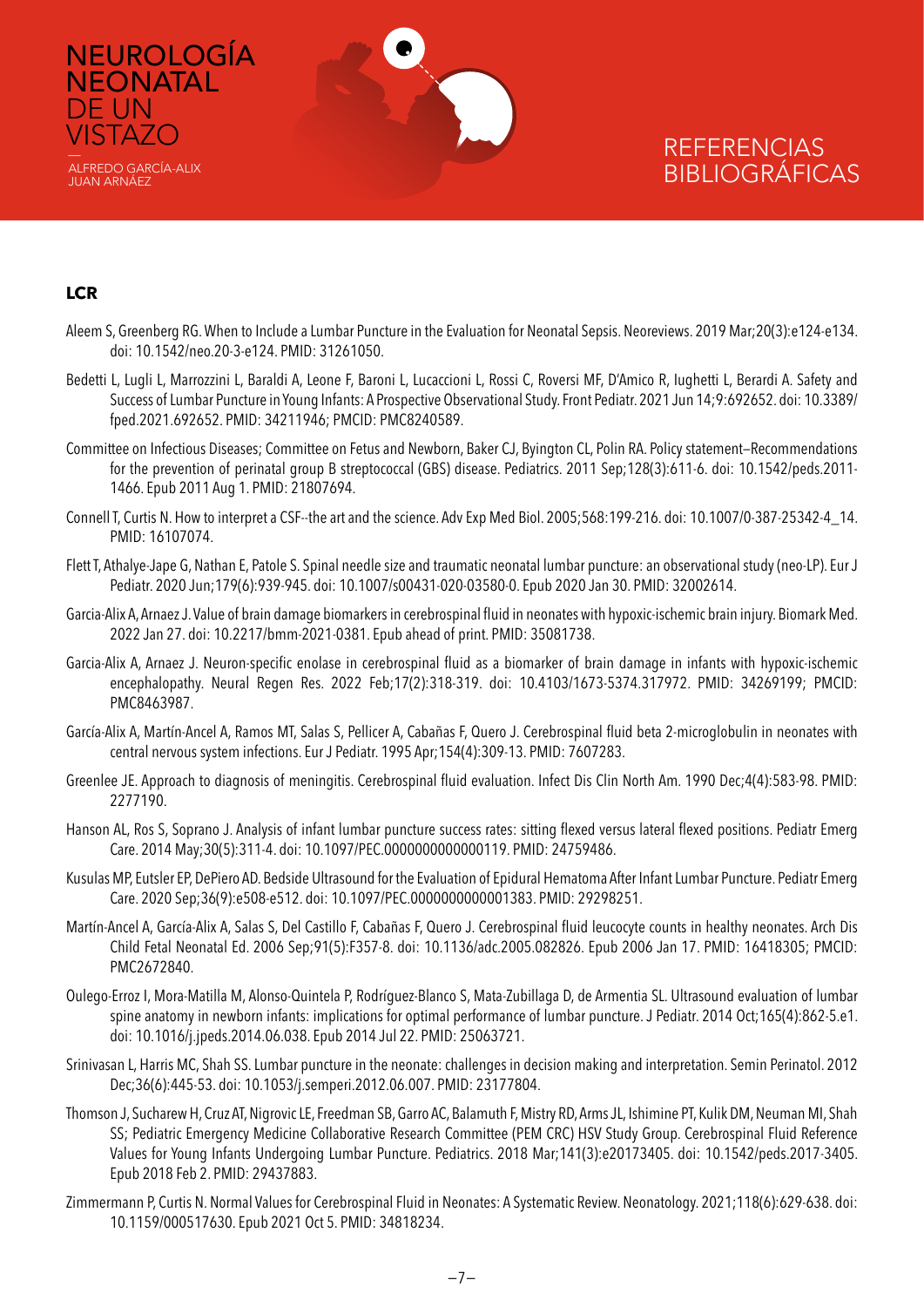

# PATOLOGÍA NEUROLÓGICA

NEUROLOGÍA **NEONATAL** 

DE UN **VISTAZO** 

ALFREDO GARCÍA-ALIX JUAN ARNÁEZ

### **Alteración de la vigilia, coma y muerte cerebral**

García-Alix A, Quero J. Coma. En Evaluación Neurológica del Recién Nacido. Ediciones Diaz de Santos, Madrid 2010: 976-1027

- Nakagawa TA, Ashwal S, Mathur M, Mysore M; Society of Critical Care Medicine, Section on Critical Care and Section on Neurology of American Academy of Pediatrics; Child Neurology Society. Clinical report—Guidelines for the determination of brain death in infants and children: an update of the 1987 task force recommendations. Pediatrics. 2011 Sep;128(3):e720-40. doi: 10.1542/peds.2011-1511. Epub 2011 Aug 28. PMID: 21873704.
- Martin SD, Porter MB. Performing the Brain Death Examination and the Declaration of Pediatric Brain Death. J Pediatr Intensive Care. 2017 Dec;6(4):229-233. doi: 10.1055/s-0037-1604013. Epub 2017 Jun 27. PMID: 31073455; PMCID: PMC6260313.
- Greer DM, Shemie SD, Lewis A,et al. Determination of Brain Death/Death by Neurologic Criteria: The World Brain Death Project. JAMA. 2020 Sep 15;324(11):1078-1097. doi: 10.1001/jama.2020.11586. PMID: 32761206.

### **Asfixia perinatal y Encefalopatía hipóxico-isquémica**

- Agut T, León M, Rebollo M, Muchart J, Arca G, Garcia-Alix A. Early identification of brain injury in infants with hypoxic ischemic encephalopathy at high risk for severe impairments: accuracy of MRI performed in the first days of life. BMC Pediatr. 2014 Jul 8;14:177. doi: 10.1186/1471-2431-14-177. PMID: 25005267; PMCID: PMC4113122.
- Ancora G, Maranella E, Grandi S, Sbravati F, Coccolini E, Savini S, et al. Early predictors of short term neurodevelopmental outcome in asphyxiated cooled infants. A combined brain amplitude integrated electroencephalography and near infrared spectroscopy study. Brain Dev. 2013;35(1):26-31.
- Annink KV, de Vries LS, Groenendaal F, Vijlbrief DC, Weeke LC, Roehr CC, Lequin M, Reiss I, Govaert P, Benders MJNL, Dudink J. The development and validation of a cerebral ultrasound scoring system for infants with hypoxic-ischaemic encephalopathy. Pediatr Res. 2020 Mar; 87(Suppl 1):59-66. doi: 10.1038/s41390-020-0782-0. PMID: 32218538; PMCID: PMC7098882.
- Annink KV, Meerts L, van der Aa NE, Alderliesten T, Nikkels PGJ, Nijboer CHA, Groenendaal F, de Vries LS, Benders MJNL, Hoebeek FE, Dudink J. Cerebellar injury in term neonates with hypoxic-ischemic encephalopathy is underestimated. Pediatr Res. 2021 Apr;89(5):1171- 1178. doi: 10.1038/s41390-020-01173-z. Epub 2020 Sep 23. PMID: 32967002.
- Arriaga-Redondo M, Arnaez J, Benavente-Fernández I, Lubián-López S, Hortigüela M, Vega-Del-Val C, Garcia-Alix A. Lack of Variability in Cerebral Oximetry Tendency in Infants with Severe Hypoxic-Ischemic Encephalopathy Under Hypothermia. Ther Hypothermia Temp Manag. 2019 Dec;9(4):243-250. doi: 10.1089/ther.2018.0041. Epub 2019 Jan 22. PMID: 30676288.
- Alsina M, Martín-Ancel A, Alarcon-Allen A, Arca G, Gayá F, García-Alix A. The Severity of Hypoxic-Ischemic Encephalopathy Correlates With Multiple Organ Dysfunction in the Hypothermia Era. Pediatr Crit Care Med. 2017 Mar;18(3):234-240. doi: 10.1097/PCC.0000000000001068. PMID: 28107263.
- Arnaez J, Garcia-Alix A, Calvo S, Lubián-López S; Grupo de Trabajo ESP-EHI. Asistencia en España del recién nacido con asfixia perinatal candidato a hipotermia terapéutica durante las primeras seis horas de vida [Care of the newborn with perinatal asphyxia candidate for therapeutic hypothermia during the first six hours of life in Spain]. An Pediatr (Engl Ed). 2018 Oct;89(4):211-221.
- Arnaez J, Vega-Del-Val C, Hortigüela M, Benavente-Fernández I, Martínez-Biarge M, Ochoa Sangrador C, Garcia-Alix A; IC-HIE Study Group. Usefulness of video recordings for validating neonatal encephalopathy exams: a population-based cohort study. Arch Dis Child Fetal Neonatal Ed. 2021 Sep;106(5):522-528. doi: 10.1136/archdischild-2020-320791. Epub 2021 Feb 17. PMID: 33597228.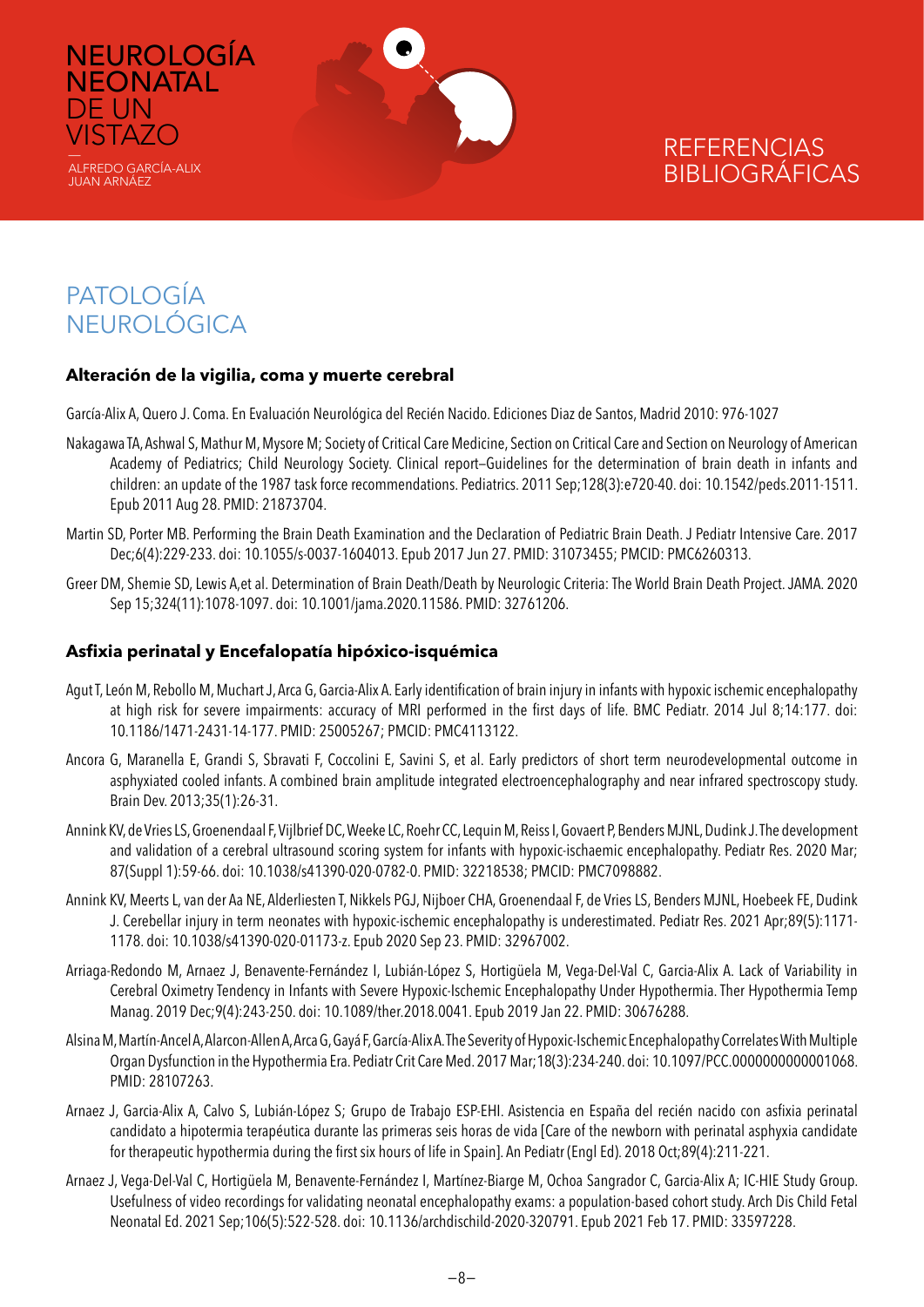

NEUROLOGÍA

**NEONATAL** 

ALFREDO GARCÍA-ALIX JUAN ARNÁEZ

DE UN **VISTAZO** 

- Arnaez J, García-Alix A, Arca G, Caserío S, Valverde E, Moral MT, Benavente-Fernández I, Lubián-López S. Population-Based Study of the National Implementation of Therapeutic Hypothermia in Infants with Hypoxic-Ischemic Encephalopathy. Ther Hypothermia Temp Manag. 2018 Mar;8(1):24-29.
- Arnaez J, Herranz-Rubia N, Garcia-Alix A; Grupo de Trabajo ESP-EHI; Grupo de Trabajo ESP-EHI. Unidades de Neonatología. Hospitales terciarios, España. Atención integral del neonato con encefalopatía hipóxico-isquémica en España [Holistic approach of the care of the infant with hypoxic-ischaemic encephalopathy in Spain]. An Pediatr (Engl Ed). 2020 May;92(5):286-296. Spanish. doi: 10.1016/j. anpedi.2019.05.013. Epub 2019 Aug 2. PMID: 31383601.
- Azzopardi D, Strohm B, Linsell L, et al. Implementation and conduct of therapeutic hypothermia for perinatal asphyxial encephalopathy in the UK--analysis of national data. PloS one. 2012; 7: e38504.
- Balada R, Tebé C, León M, Arca G, Alsina M, Castells AA, Alcántara S, Garcia-Alix A. Enquiring beneath the surface: can a gene expression assay shed light into the heterogeneity among newborns with neonatal encephalopathy? Pediatr Res. 2020 Sep;88(3):451-458. doi: 10.1038/s41390-020-0764-2. Epub 2020 Jan 17. PMID: 31952072.
- Blanco D, García-Alix A, Valverde E, et al. Neuroprotección con hipotermia en el recién nacido con encefalopatía hipóxico-isquémica. Guía de estándares para su aplicación clínica [Neuroprotection with hypothermia in the newborn with hypoxic-ischaemic encephalopathy. Standard guidelines for its clinical application]. An Pediatr (Barc). 2011;75(5): 341.e1-341.e3420
- Battin M, Bennet L, Gunn AJ. Rebound seizures during rewarming. Pediatrics. 2004;114(5):1369.
- Blennow M, Savman K, Ilves P, Thoresen M, Rosengren L. Brain-specific proteins in the cerebrospinal fluid of severely asphyxiated newborn infants. Acta Paediatr. 2001;90(10):1171-5.
- Boudes E, Tan X, Saint-Martin C, Shevell M, Wintermark P. MRI obtained during versus after hypothermia in asphyxiated newborns. Arch Dis Child Fetal Neonatal Ed. 2015;100(3):F238-42. Epub 2015/01/22. doi: 10.1136/archdischild-2014-306550. PubMed PMID: 25605620.
- Carreras N, Alsina M, Alarcon A, Arca-Díaz G, Agut T, García-Alix A. Efficacy of passive hypothermia and adverse events during transport of asphyxiated newborns according to the severity of hypoxic-ischemic encephalopathy. J Pediatr (Rio J). 2018 May-Jun;94(3):251-257. doi: 10.1016/j.jped.2017.05.009. Epub 2017 Aug 18. PMID: 28822711.
- Chalak LF, Pappas A, Tan S, Das A, Sánchez PJ, Laptook AR, Van Meurs KP, Shankaran S, et al. Association Between Increased Seizures During Rewarming After Hypothermia for Neonatal Hypoxic Ischemic Encephalopathy and Abnormal Neurodevelopmental Outcomes at 2-Year Follow-up: A Nested Multisite Cohort Study. JAMA Neurol. 2021 Dec 1;78(12):1484-1493. doi: 10.1001/jamaneurol.2021.3723. PMID: 34882200.
- Chalak L, Hellstrom-Westas L, Bonifacio S, Tsuchida T, Chock V, El-Dib M, Massaro AN, Garcia-Alix A; Newborn Brain Society Guidelines and Publications. Bedside and laboratory neuromonitoring in neonatal encephalopathy. Semin Fetal Neonatal Med. 2021 Oct;26(5):101273. doi: 10.1016/j.siny.2021.101273. Epub 2021 Jul 28. PMID: 34393094; PMCID: PMC8627431.
- Chalak LF. Inflammatory Biomarkers of Birth Asphyxia. Clin Perinatol. 2016 Sep;43(3):501-10. doi: 10.1016/j.clp.2016.04.008. PMID: 27524450; PMCID: PMC6170165.
- Charon V, Proisy M, Bretaudeau G, Bruneau B, Pladys P, Beuchee A, et al. Early MRI in neonatal hypoxic-ischaemic encephalopathy treated with hypothermia: Prognostic role at 2-year follow-up. European journal of radiology. 2016;85(8):1366-74. Epub 2016/07/18. doi: 10.1016/j.ejrad.2016.05.005. PubMed PMID: 27423674.
- Craig A, Deerwester K, Fox L, Jacobs J, Evans S. Maternal holding during therapeutic hypothermia for infants with neonatal encephalopathy is feasible. Acta Pediatr. 2019 Feb 5, doi:10.1111/apa.14743.
- Del Río R, Ochoa C, Alarcon A, Arnaez J, Blanco D, García-Alix A. Amplitude Integrated Electroencephalogram as a Prognostic Tool in Neonates with Hypoxic-Ischemic Encephalopathy: A Systematic Review. PLoS One. 2016 Nov 1;11(11):e0165744.
- Douglas-Escobar M, Weiss MD. Biomarkers of hypoxic-ischemic encephalopathy in newborns. Front Neurol. 2012 Nov 2;3:144. doi: 10.3389/ fneur.2012.00144. PMID: 23130015; PMCID: PMC3486976.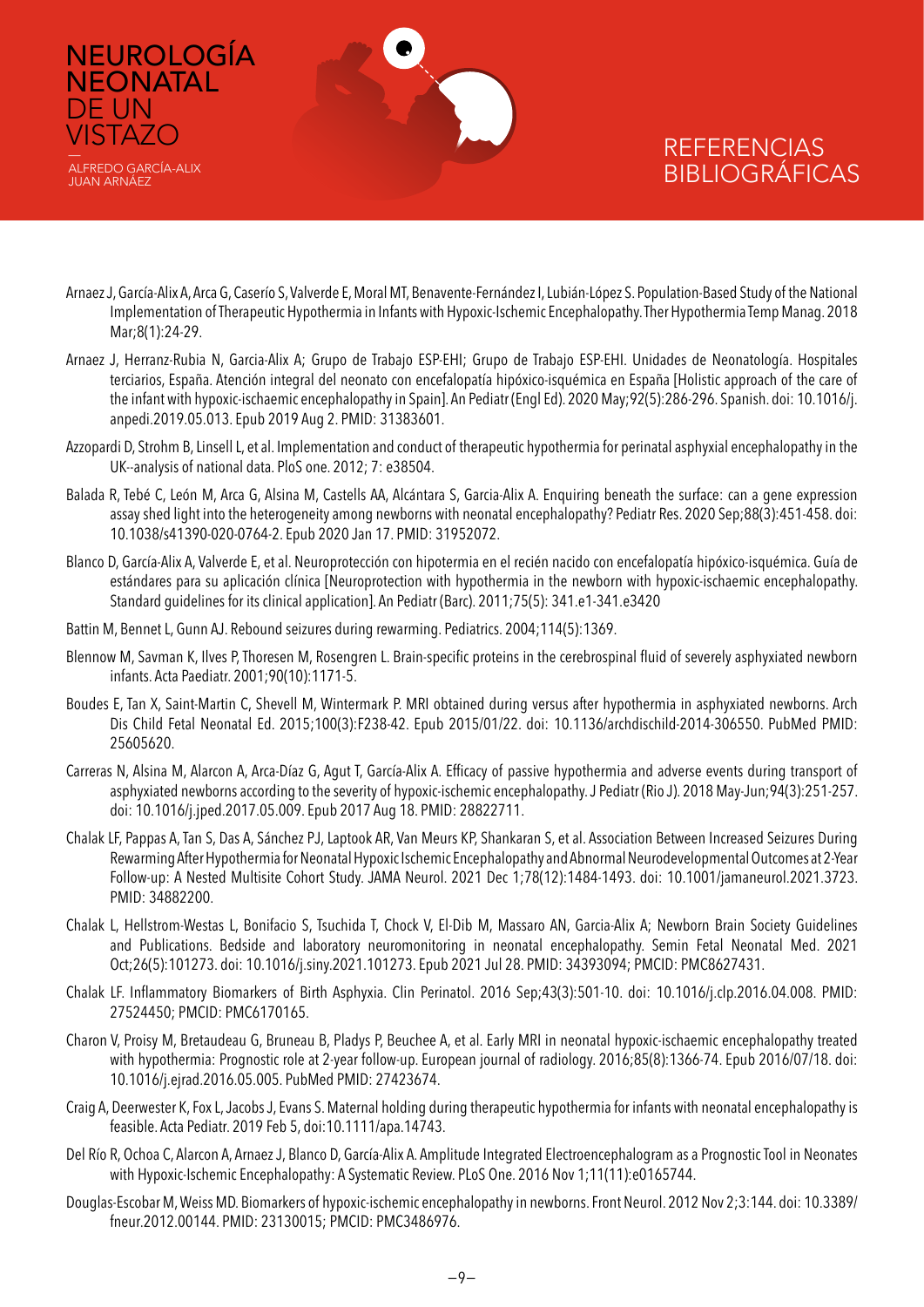

ALFREDO GARCÍA-ALIX JUAN ARNÁEZ

DE UN **VISTAZO** 

- Echeverria-Palacio CM, Agut T, Arnaez J, Valls A, Reyne M, Garcia-Alix A. Neuron-Specific Enolase in Cerebrospinal Fluid Predicts Brain Injury After Sudden Unexpected Postnatal Collapse. Pediatric neurology. 2019. Epub 2019/04/27. doi: 10.1016/j.pediatrneurol.2019.02.020. PubMed PMID: 31023601.
- Eunson P. The long-term health, social, and financial burden of hypoxic-ischaemic encephalopathy. Dev Med Child Neurol. 2015 Apr;57 Suppl 3:48-50. doi: 10.1111/dmcn.12727. PMID: 25800493.
- Garcia-Alix A, Arnaez J. Value of brain damage biomarkers in cerebrospinal fluid in neonates with hypoxic-ischemic brain injury. Biomark Med. 2022 Jan 27. doi: 10.2217/bmm-2021-0381. Epub ahead of print. PMID: 35081738.
- Garcia-Alix A, Arnaez J, Arca G, Agut T, Alarcon A, Martín-Ancel A, Girabent-Farres M, Valverde E, Benavente-Fernández I. Development, Reliability, and Testing of a New Rating Scale for Neonatal Encephalopathy. J Pediatr. 2021 Aug;235:83-91.e7. doi: 10.1016/j. jpeds.2021.04.003. PMID: 33857465.
- Garcia-Alix A, Arnaez J, Herranz-Rubia N, Alarcón A, Arca G, Valverde E, Blanco D, Lubian S; Grupo Cerebro Neonatal. Ten years since the introduction of therapeutic hypothermia in neonates with perinatal hypoxic-ischaemic encephalopathy in Spain. Neurologia (Engl Ed). 2020 Sep 25:S0213-4853(20)30227-9. English, Spanish. doi: 10.1016/j.nrl.2020.05.017. Epub ahead of print. PMID: 32988661.
- Garcia-Alix A, Cabanas F, Pellicer A, Hernanz A, Stiris TA, Quero J. Neuronspecific enolase and myelin basic protein: relationship of cerebrospinal fluid concentrations to the neurologic condition of asphyxiated full-term infants. Pediatrics. 1994; 93: 234-240.
- Garcia-Alix A, Arnaez J, Cortes V, Girabent-Farres M, Arca G, Balaguer A. Neonatal hypoxic-ischaemic encephalopathy: most deaths followed end-of-life decisions within three days of birth. Acta paediatrica. 2013;102(12):1137-43. doi: 10.1111/apa.12420. PubMed PMID: 24102859.
- Glass HC, Wusthoff CJ, Shellhaas RA, Tsuchida TN, Bonifacio SL, Cordeiro M, Sullivan J, Abend NS, Chang T. Risk factors for EEG seizures in neonates treated with hypothermia: a multicenter cohort study. Neurology. 2014 Apr 8;82(14):1239-44. doi: 10.1212/ WNL.0000000000000282. Epub 2014 Mar 7. PMID: 24610326; PMCID: PMC4001204.
- Gorals K, Urlesberger B, Giordano V, Kasprian G, Wagner M, Schmidt L, et al. Prediction of Outcome in Neonates with Hypoxic-Ischemic Encephalopathy II: Role of Amplitude-Integrated Electroencephalography and Cerebral Oxygen Saturation Measured by Near-Infrared Spectroscopy. Neonatology. 2017;112(3):193-202.
- Guía de Práctica Clinica sobre Encefalopatía Hipóxico-Isquémica Perinatal en el Recién Nacido: [https://portal.guiasalud.es/wp-content/](https://portal.guiasalud.es/wp-content/uploads/2018/12/GPC_535_EHI_AQUAS_compl.pdf) uploads/2018/12/GPC 535 EHI\_AQUAS\_compl.pdf
- Encefalopatía hipóxico-isquémica e hipotermia terapéutica: Guía para madres y padres: [https://portal.guiasalud.es/wp-content/](https://portal.guiasalud.es/wp-content/uploads/2019/01/GPC_535_EHI_AQUAS_paciente.pdf) [uploads/2019/01/GPC\\_535\\_EHI\\_AQUAS\\_paciente.pdf](https://portal.guiasalud.es/wp-content/uploads/2019/01/GPC_535_EHI_AQUAS_paciente.pdf)
- Gunn AJ, Wyatt JS, Whitelaw A, Barks J, Azzopardi D, Ballard R, et al. Therapeutic hypothermia changes the prognostic value of clinical evaluation of neonatal encephalopathy. J Pediatr. 2008;152(1):55-8, 8 e1. Epub 2007/12/25. doi: 10.1016/j.jpeds.2007.06.003. PubMed PMID: 18154900.
- Heringhaus A, Blom MD, Wigert H. Becoming a parent to a child with birth asphyxia-From a traumatic delivery to living with the experience at home. Int J Qual Stud Health Well-being 2013; 8:1-13.
- Herranz-Rubia N, Violant V, Balaguer A, Noreña-Peña A. Applying Qualitative Research to Develop a Guide for Parents of Newborns With Hypoxic-Ischemic Encephalopathy. International Journal of Qualitative Methods*.* 2020; 19: 1609406920923426.
- Kharoshankaya L, Stevenson NJ, Livingstone V, Murray DM, Murphy BP, Ahearne CE, et al. Seizure burden and neurodevelopmental outcome in neonates with hypoxic-ischemic encephalopathy. Dev Med Child Neurol. 2016;58(12):1242-8.
- Kurinczuk JJ, White-Koning M, Badawi N. Epidemiology of neonatal encephalopathy and hypoxic-ischaemic encephalopathy. Early human development. 2010; 86: 329-338.
- Lee AC, Kozuki N, Blencowe H, Vos T, Bahalim A, Darmstadt GL, Niermeyer S, Ellis M, Robertson NJ, Cousens S, Lawn JE. Intrapartum-related neonatal encephalopathy incidence and impairment at regional and global levels for 2010 with trends from 1990. Pediatr Res. 2013 Dec;74 Suppl 1(Suppl 1):50-72. doi: 10.1038/pr.2013.206. PMID: 24366463; PMCID: PMC3873711.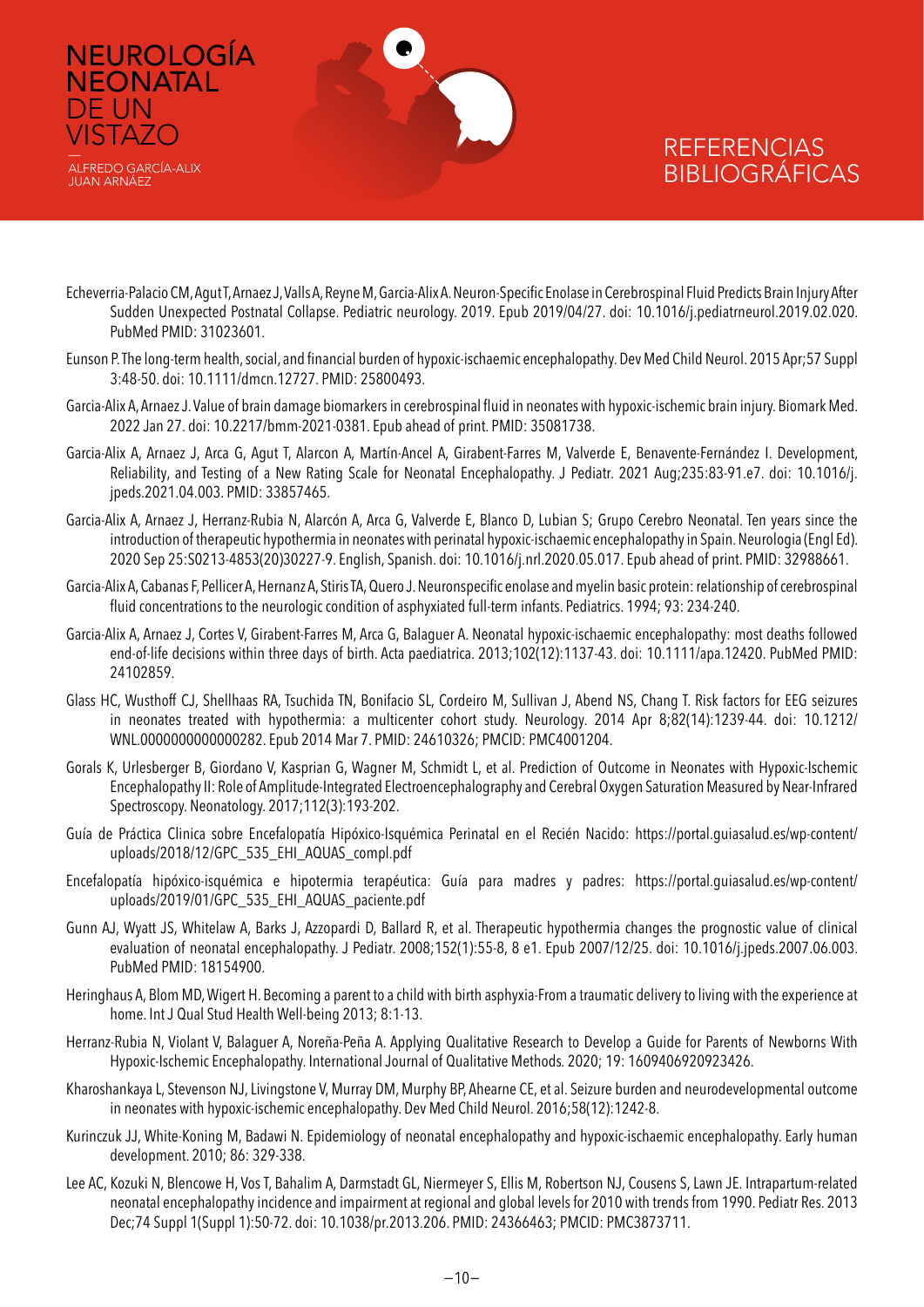

NEUROLOGÍA

**NEONATAL** 

ALFREDO GARCÍA-ALIX JUAN ARNÁEZ

DE UN **VISTAZO** 

- León-Lozano MZ, Arnaez J, Valls A, Arca G, Agut T, Alarcón A, Garcia-Alix A. Cerebrospinal fluid levels of neuron-specific enolase predict the severity of brain damage in newborns with neonatal hypoxic-ischemic encephalopathy treated with hypothermia. PLoS One. 2020 Jun 1;15(6):e0234082. doi: 10.1371/journal.pone.0234082. PMID: 32479533; PMCID: PMC7263594.
- Lynch NE, Stevenson NJ, Livingstone V, Mathieson S, Murphy BP, Rennie JM, Boylan GB. The temporal characteristics of seizures in neonatal hypoxic ischemic encephalopathy treated with hypothermia. Seizure. 2015 Dec;33:60-5. doi: 10.1016/j.seizure.2015.10.007. Epub 2015 Oct 23. PMID: 26571073.
- Massaro AN, Govindan RB, Vezina G, Chang T, Andescavage NN, Wang Y, Al-Shargabi T, Metzler M, Harris K, du Plessis AJ. Impaired cerebral autoregulation and brain injury in newborns with hypoxic-ischemic encephalopathy treated with hypothermia. J Neurophysiol. 2015 Aug;114(2):818-24. doi: 10.1152/jn.00353.2015. Epub 2015 Jun 10. PMID: 26063779; PMCID: PMC4533061.
- Martín-Ancel A, García-Alix A, Gayá F, Cabañas F, Burgueros M, Quero J. Multiple organ involvement in perinatal asphyxia. J Pediatr. 1995 Nov;127(5):786-93. doi: 10.1016/s0022-3476(95)70174-5. PMID: 7472837.
- Martinez-Biarge M, Diez-Sebastian J, Kapellou O, Gindner D, Allsop JM, Rutherford MA, et al. Predicting motor outcome and death in term hypoxic-ischemic encephalopathy. Neurology. 2011;76(24):2055-61. Epub 2011/06/15. doi: 10.1212/WNL.0b013e31821f442d. PubMed PMID: 21670434; PubMed Central PMCID: PMCPMC3111238.
- Martínez-Biarge M, Blanco D, García-Alix A, Salas S; Grupo de Trabajo de Hipotermia de la Sociedad Española de Neonatología. Seguimiento de los recién nacidos con encefalopatía hipóxico-isquémica [Follow-up of newborns with hypoxic-ischaemic encephalopathy]. An Pediatr (Barc). 2014 Jul;81(1):52.e1-14. Spanish. doi: 10.1016/j.anpedi.2013.06.015. Epub 2013 Nov 27. PMID: 24290154.
- Martínez-Biarge M, García-Alix A, García-Benasach F, Gayá F, Alarcón A, González A, Quero J. Neonatal neurological morbidity associated with uterine rupture. J Perinat Med. 2008;36(6):536-42. doi: 10.1515/JPM.2008.078. PMID: 18673081.
- Martinez-Biarge M, Madero R, González A, Quero J, García-Alix A. Perinatal morbidity and risk of hypoxic-ischemic encephalopathy associated with intrapartum sentinel events. Am J Obstet Gynecol. 2012 Feb;206(2):148.e1-7. doi: 10.1016/j.ajog.2011.09.031. Epub 2011 Oct 6. PMID: 22079054.
- Merchant N, Azzopardi D. Early predictors of outcome in infants treated with hypothermia for hypoxic-ischaemic encephalopathy. Dev Med Child Neurol. 2015;57 Suppl 3:8-16. Epub 2015/03/25. doi: 10.1111/dmcn.12726. PubMed PMID: 25800487.
- Merhar SL, Chau V. Neuroimaging and Other Neurodiagnostic Tests in Neonatal Encephalopathy. Clinics in perinatology. 2016;43(3):511-27. Epub 2016/08/16. doi: 10.1016/j.clp.2016.04.009. PubMed PMID: 27524451.
- Murray DM. Biomarkers in neonatal hypoxic-ischemic encephalopathy-Review of the literature to date and future directions for research. Handb Clin Neurol. 2019;162:281-93.
- Niezen CK, Bos AF, Sival DA, Meiners LC, Ter Horst HJ. Amplitude-Integrated EEG and Cerebral Near-Infrared Spectroscopy in Cooled, Asphyxiated Infants. Am J Perinatol. 2018 Jul;35(9):904-910. doi: 10.1055/s-0038-1626712. Epub 2018 Feb 8. PMID: 29421831.
- Olsen SL, Dejonge M, Kline A, Liptsen E, Song D, Anderson B, Mathur A. Optimizing therapeutic hypothermia for neonatal encephalopathy. Pediatrics. 2013 Feb;131(2):e591-603. doi: 10.1542/peds.2012-0891. Epub 2013 Jan 6. PMID: 23296428.
- Peng S, Boudes E, Tan X, Saint-Martin C, Shevell M, Wintermark P. Does near-infrared spectroscopy identify asphyxiated newborns at risk of developing brain injury during hypothermia treatment? Am J Perinatol. 2015 May;32(6):555-64. doi: 10.1055/s-0034-1396692. Epub 2015 Jan 16. PMID: 25594221.
- Ravichandran L, Allen VM, Allen AC, Vincer M, Baskett TF, Woolcott CG. Incidence, Intrapartum Risk Factors, and Prognosis of Neonatal Hypoxic-Ischemic Encephalopathy Among Infants Born at 35 Weeks Gestation or More. J Obstet Gynaecol Can. 2020 Dec;42(12):1489-1497. doi: 10.1016/j.jogc.2020.04.020. Epub 2020 Jun 13. PMID: 33039315.
- Rutherford M, Ramenghi LA, Edwards AD, Brocklehurst P, Halliday H, Levene M, Strohm B, Thoresen M, Whitelaw A, Azzopardi D. Assessment of brain tissue injury after moderate hypothermia in neonates with hypoxic-ischaemic encephalopathy: a nested substudy of a randomised controlled trial. Lancet Neurol. 2010 Jan;9(1):39-45. doi: 10.1016/S1474-4422(09)70295-9. Epub 2009 Nov 5. PMID: 19896902; PMCID: PMC2795146.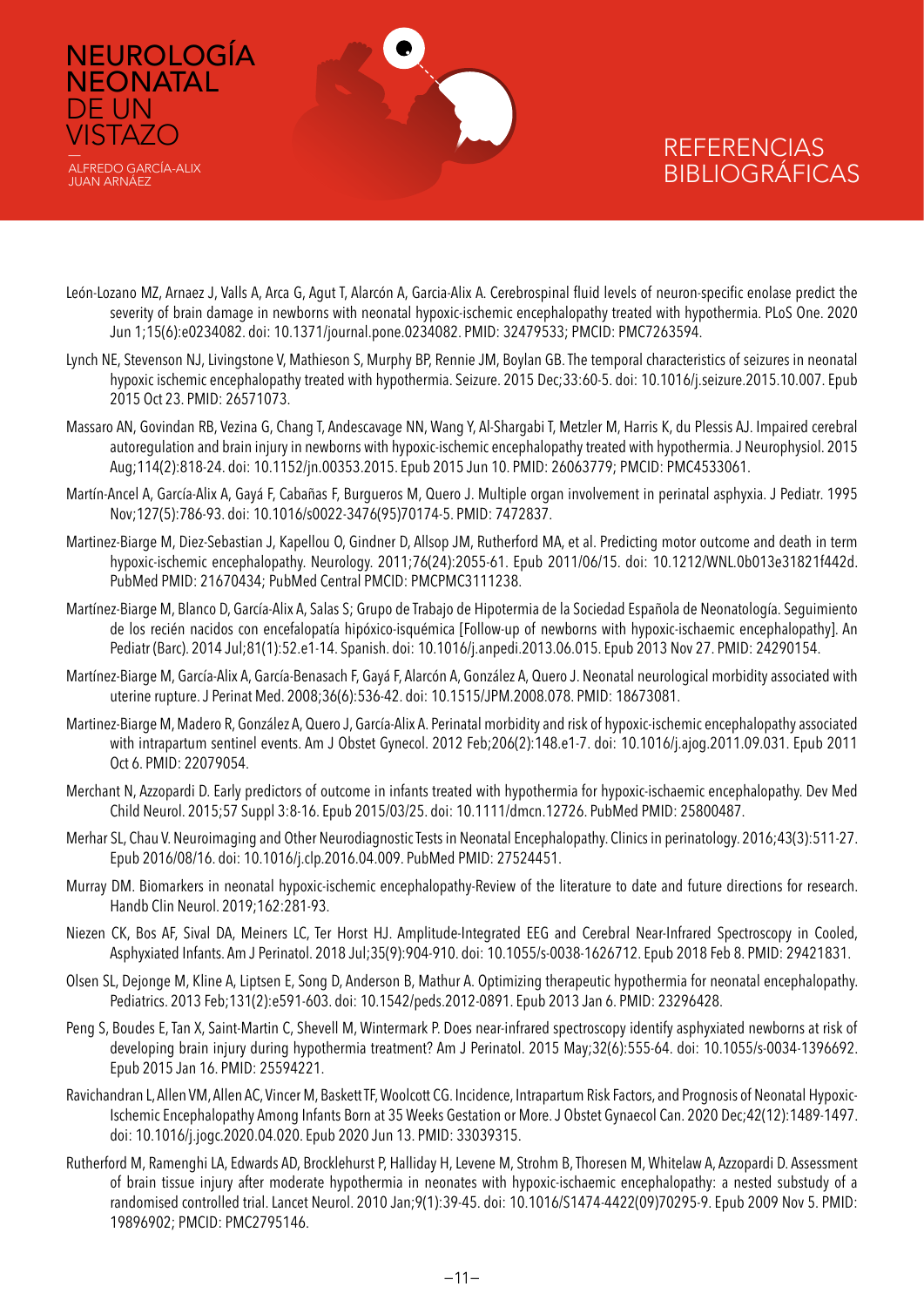

ALFREDO GARCÍA-ALIX JUAN ARNÁEZ

DE UN **VISTAZO** 

- Rutherford MA. The asphyxiated term infant. 2002. In: MRI of the Neonatal Brain [Internet]. UK: Saunders. Available from: [http://www.](http://www.mrineonatalbrain.com/index.php) [mrineonatalbrain.com/index.php.](http://www.mrineonatalbrain.com/index.php)
- Sarkar S, Barks J. Management of neonatal morbidities during hypothermia treatment. Semin Fetal Neonatal Med. 2015 Apr;20(2):97-102. doi: 10.1016/j.siny.2015.01.007. Epub 2015 Feb 17. PMID: 25701292.
- Shankaran S, Laptook AR, Tyson JE, Ehrenkranz RA, Bann CM, Das A, et al. Evolution of encephalopathy during whole body hypothermia for neonatal hypoxic-ischemic encephalopathy. J Pediatr. 2012;160(4):567-72.e3. Epub 2011/11/05. doi: 10.1016/j.jpeds.2011.09.018. PubMed PMID: 22050871; PubMed Central PMCID: PMCPMC3299861.
- Shankaran S, Laptook AR, Pappas A, McDonald SA, Das A, Tyson JE, et al. Effect of Depth and Duration of Cooling on Death or Disability at Age 18 Months Among Neonates With Hypoxic-Ischemic Encephalopathy: A Randomized Clinical Trial. JAMA. 2017 Jul 4;318(1):57-67. doi: 10.1001/jama.2017.7218. PMID: 28672318; PMCID: PMC5793705.
- Swarte R, Lequin M, Cherian P, Zecic A, van Goudoever J, Govaert P. Imaging patterns of brain injury in term-birth asphyxia. Acta Paediatr. 2009 Mar;98(3):586-92. doi: 10.1111/j.1651-2227.2008.01156.x. PMID: 19183360.
- Tagin MA, Woolcott CG, Vincer MJ, Whyte RK, Stinson DA. Hypothermia for neonatal hypoxic ischemic encephalopathy: an updated systematic review and meta-analysis. Arch Pediatr Adolesc Med. 2012 Jun 1;166(6):558-66. doi: 10.1001/archpediatrics.2011.1772. PMID: 22312166.
- Thoresen M, Jary S, Walløe L, Karlsson M, Martinez-Biarge M, Chakkarapani E, Cowan FM. MRI combined with early clinical variables are excellent outcome predictors for newborn infants undergoing therapeutic hypothermia after perinatal asphyxia. EClinicalMedicine. 2021 May 17;36:100885. doi: 10.1016/j.eclinm.2021.100885. PMID: 34308304; PMCID: PMC8257962.
- Sarnat HB, Sarnat MS. Neonatal encephalopathy following fetal distress. A clinical and electroencephalographic study. Archives of neurology. 1976; 33: 696-705.
- Shellhaas RA, Thelen BJ, Bapuraj JR, Burns JW, Swenson AW, Christensen MK, Wiggins SA, Barks JD. Limited short-term prognostic utility of cerebral NIRS during neonatal therapeutic hypothermia. Neurology. 2013 Jul 16;81(3):249-55. doi: 10.1212/ WNL.0b013e31829bfe41. Epub 2013 Jun 14. PMID: 23771483; PMCID: PMC3770165.
- Shellhaas RA, Kushwaha JS, Plegue MA, Selewski DT, Barks JD. An Evaluation of Cerebral and Systemic Predictors of 18-Month Outcomes for Neonates With Hypoxic Ischemic Encephalopathy. J Child Neurol. 2015 Oct;30(11):1526-31. doi: 10.1177/0883073815573319. Epub 2015 Feb 27. PMID: 25724376; PMCID: PMC4551612.
- Srinivasakumar P, Zempel J, Trivedi S, Wallendorf M, Rao R, Smith B, Inder T, Mathur AM. Treating EEG Seizures in Hypoxic Ischemic Encephalopathy: A Randomized Controlled Trial. Pediatrics. 2015 Nov;136(5):e1302-9. doi: 10.1542/peds.2014-3777. Epub 2015 Oct 19. PMID: 26482675.
- Sun J, Li J, Cheng G, Sha B, Zhou W. Effects of hypothermia on NSE and S-100 protein levels in CSF in neonates following hypoxic/ischaemic brain damage. Acta Paediatr. 2012;101(8):e316-20.
- Thoresen M, Hellström-Westas L, Liu X, de Vries LS. Effect of hypothermia on amplitude-integrated electroencephalogram in infants with asphyxia. Pediatrics. 2010 Jul;126(1):e131-9. doi: 10.1542/peds.2009-2938. Epub 2010 Jun 21. PMID: 20566612.
- Thyagarajan B, Baral V, Gunda R, Hart D, Leppard L, Vollmer B. Parental perceptions of hypothermia treatment for neonatal hypoxic-ischaemic encephalopathy. J Matern Fetal Neonatal Med. 2018 Oct;31(19):2527-2533. doi: 10.1080/14767058.2017.1346074. Epub 2017 Jul 11. PMID: 28637367.
- van den Broek MP, Groenendaal F, Egberts AC, Rademaker CM. Effects of hypothermia on pharmacokinetics and pharmacodynamics: a systematic review of preclinical and clinical studies. Clin Pharmacokinet. 2010 May;49(5):277-94. doi: 10.2165/11319360- 000000000-00000. PMID: 20384391.
- van Rooij LG, Toet MC, van Huffelen AC, Groenendaal F, Laan W, Zecic A, et al. Effect of treatment of subclinical neonatal seizures detected with aEEG: randomized, controlled trial. Pediatrics. 2010;125(2):e358-66.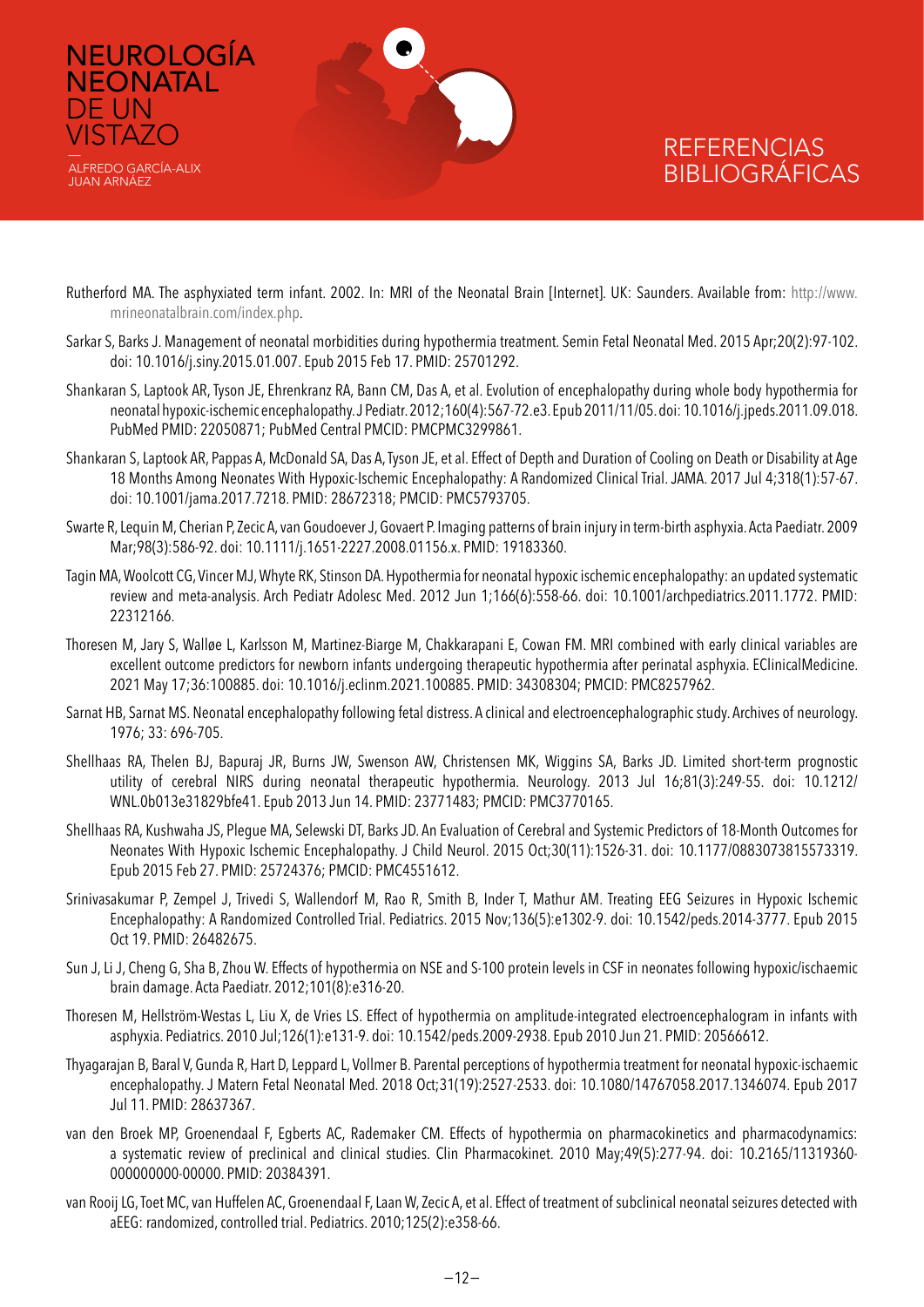

- Vega-Del-Val C, Arnaez J, Garcia-Alix A. Use of neonatologist-performed echocardiography in the management of the infant with hypoxicischaemic encephalopathy during therapeutic treatment: The Spanish registry. Resuscitation. 2019 Sep;142:28-29. doi: 10.1016/j. resuscitation.2019.06.286. Epub 2019 Jul 5. PMID: 31283951.
- Inder TE, Volpe JJ. Hypoxic-Ischemic Injury in the Term Infant: Clinical-Neurological Features, Diagnosis, Imaging, Prognosis, Therapy. En: Volpe JJ, Inder TE, Darras BT, de Vries LS; du Plessis AJ, Neil JJ, Perlman JM. Volpes´s Neurology of the newborn. Sixth edition. Elsevier, philadelphia 2018: 510-563..
- Weeke LC, Boylan GB, Pressler RM, Hallberg B, Blennow M, Toet MC, et al. Role of EEG background activity, seizure burden and MRI in predicting neurodevelopmental outcome in full-term infants with hypoxic-ischaemic encephalopathy in the era of therapeutic hypothermia. European Journal of Paediatric Neurology. 2016;20(6):855-64. doi: <https://doi.org/10.1016/j.ejpn.2016.06.003>.
- Wilkinson D. The window of opportunity for treatment withdrawal. Archives of pediatrics & adolescent medicine. 2011;165(3):211-5. Epub 2011/03/09. doi: 10.1001/archpediatrics.2011.4. PubMed PMID: 21383270.
- Wintermark P, Hansen A, Warfield SK, Dukhovny D, Soul JS. Near-infrared spectroscopy versus magnetic resonance imaging to study brain perfusion in newborns with hypoxic-ischemic encephalopathy treated with hypothermia. Neuroimage. 2014;85:287-93.
- Wood T, Thoresen M. Physiological responses to hypothermia. Semin Fetal Neonatal Med. 2015 Apr;20(2):87-96. doi: 10.1016/j. siny.2014.10.005. Epub 2014 Nov 8. PMID: 25457082.

#### **Infarto cerebral arterial neonatal**

NEUROLOGÍA

**NEONATAL** 

ALFREDO GARCÍA-ALIX JUAN ARNÁEZ

DE UN **VISTAZO** 

- Arca G, Arnaez J, Agut T, Núñez C, Stephan-Otto C, Valls A, García-Alix A. Neuron-specific enolase is correlated with lesion topology, relative infarct volume and outcome of symptomatic NAIS. Arch Dis Child Fetal Neonatal Ed. 2020 Mar;105(2):132-137.
- Arnaez J, Garcia-Alix A. Extracerebral thrombosis in symptomatic neonatal arterial ischemic stroke. Eur J Paediatr Neurol. 2017 Jul;21(4):687- 688. doi: 10.1016/j.ejpn.2017.05.004. PMID: 28552317.
- Arnaez J, Arca G, Martín-Ancel A, Agut T, Garcia-Alix A. Neonatal Arterial Ischemic Stroke: Risk Related to Family History, Maternal Diseases, and Genetic Thrombophilia. Clin Appl Thromb Hemost. 2018 Jan;24(1):79-84. doi: 10.1177/1076029617736383. Epub 2017 Nov 6. PMID: 29108421; PMCID: PMC6714630.
- Arnaez J, Arca G, Martín-Ancel A, Garcia-Alix A. Coagulation factor V G1691A, factor II G20210A and methylenetetrahydrofolate reductase C677T gene mutations do not play a major role in symptomatic neonatal arterial ischaemic stroke. Br J Haematol. 2018 Jan;180(2):290-292. doi: 10.1111/bjh.14308. Epub 2016 Sep 13. PMID: 27619728.
- Barnette AR, Inder TE. Evaluation and management of stroke in the neonate. Clin Perinatol. 2009 Mar;36(1):125-36. doi: 10.1016/j. clp.2008.09.008. PMID: 19161870.
- Biswas A, Mankad K, Shroff M, Hanagandi P, Krishnan P. Neuroimaging Perspectives of Perinatal Arterial Ischemic Stroke. Pediatr Neurol. 2020 Dec;113:56-65. doi: 10.1016/j.pediatrneurol.2020.08.011. Epub 2020 Aug 22. PMID: 33038575.
- Chabrier S, Peyric E, Drutel L, Deron J, Kossorotoff M, Dinomais M, Lazaro L, Lefranc J, Thébault G, Dray G, Fluss J, Renaud C, Nguyen The Tich S; Accident Vasculaire Cérébral du nouveau-né (AVCnn; [Neonatal Stroke]) Study Group. Multimodal Outcome at 7 Years of Age after Neonatal Arterial Ischemic Stroke. J Pediatr. 2016 May;172:156-161.e3. doi: 10.1016/j.jpeds.2016.01.069. Epub 2016 Mar 9. PMID: 26968833.
- Dudink J, Mercuri E, Al-Nakib L, Govaert P, Counsell SJ, Rutherford MA, Cowan FM. Evolution of unilateral perinatal arterial ischemic stroke on conventional and diffusion-weighted MR imaging. AJNR Am J Neuroradiol. 2009 May;30(5):998-1004. doi: 10.3174/ajnr.A1480. Epub 2009 Feb 4. PMID: 19193752; PMCID: PMC7051645.
- Dunbar M, Kirton A. Perinatal Stroke. Semin Pediatr Neurol. 2019 Dec;32:100767. doi: 10.1016/j.spen.2019.08.003. Epub 2019 Aug 7. PMID: 31813521.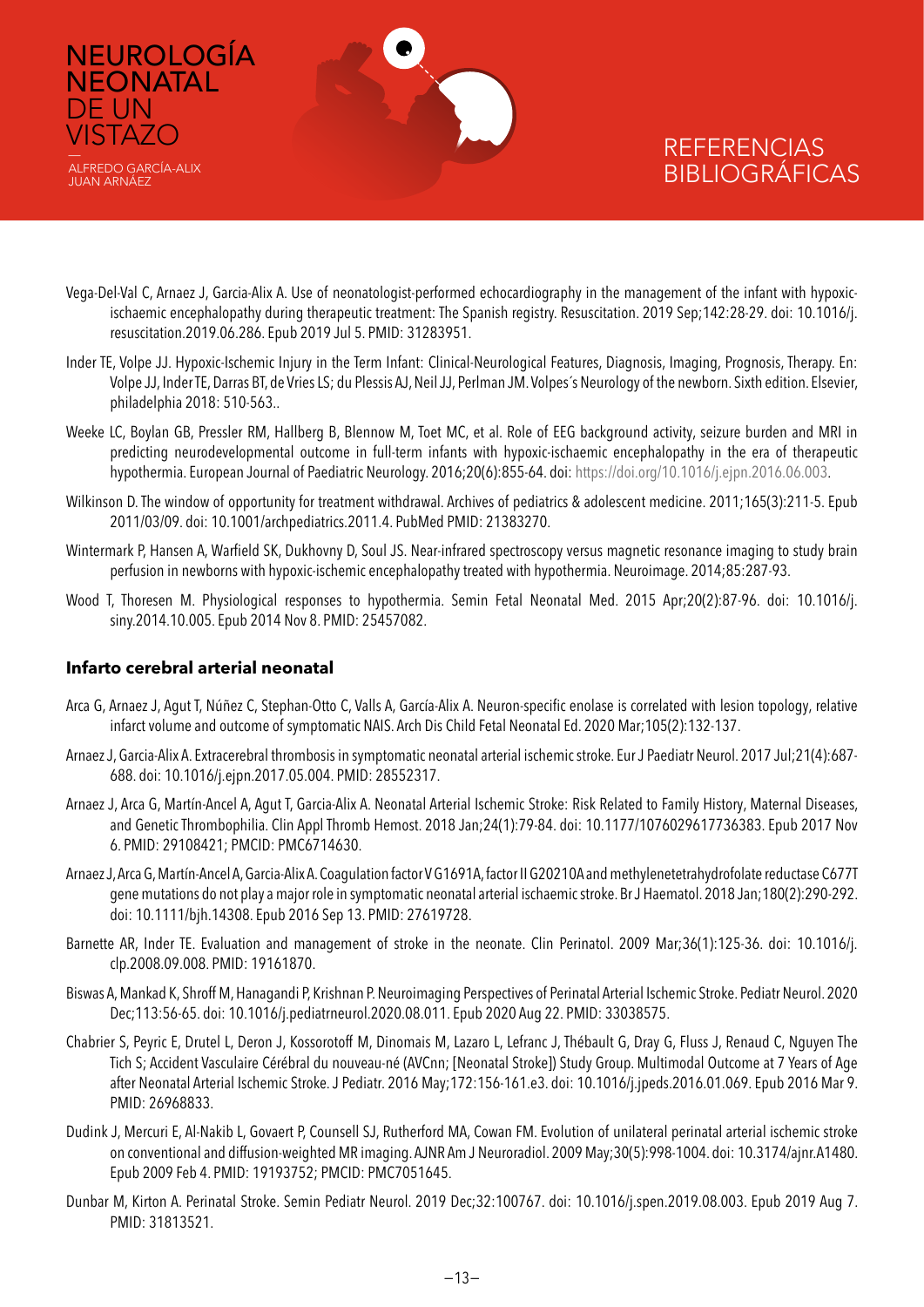

ALFREDO GARCÍA-ALIX JUAN ARNÁEZ

DE UN **VISTAZO** 

- Fluss J, Garcia-Tarodo S, Granier M, Villega F, Ferey S, Husson B, Kossorotoff M, Muehlethaler V, Lebon S, Chabrier S. Perinatal arterial ischemic stroke related to carotid artery occlusion. Eur J Paediatr Neurol. 2016 Jul;20(4):639-48. doi: 10.1016/j.ejpn.2016.03.003. Epub 2016 Mar 16. PMID: 27025300.
- Fluss J, Dinomais M, Chabrier S. Perinatal stroke syndromes: Similarities and diversities in aetiology, outcome and management. Eur J Paediatr Neurol. 2019 May;23(3):368-383. doi: 10.1016/j.ejpn.2019.02.013. Epub 2019 Feb 27. PMID: 30879961.
- François C, Garcia-Alix A, Bosch L, Rodriguez-Fornells A. Signatures of brain plasticity supporting language recovery after perinatal arterial ischemic stroke. Brain Lang. 2021 Jan;212:104880. doi: 10.1016/j.bandl.2020.104880. Epub 2020 Oct 23. PMID: 33220646.
- François C, Ripollés P, Ferreri L, Muchart J, Sierpowska J, Fons C, Solé J, Rebollo M, Zatorre RJ, Garcia-Alix A, Bosch L, Rodriguez-Fornells A. Right Structural and Functional Reorganization in Four-Year-Old Children with Perinatal Arterial Ischemic Stroke Predict Language Production. eNeuro. 2019 Aug 28;6(4):ENEURO.0447-18.2019. doi: 10.1523/ENEURO.0447-18.2019. PMID: 31383726; PMCID: PMC6749144.
- Govaert P. Sonographic stroke templates. Semin Fetal Neonatal Med. 2009 Oct;14(5):284-98. doi: 10.1016/j.siny.2009.07.006. Epub 2009 Aug 13. PMID: 19682961.
- Govaert P. Prenatal stroke. Semin Fetal Neonatal Med. 2009 Oct;14(5):250-66. doi: 10.1016/j.siny.2009.07.008. Epub 2009 Aug 6. PMID: 19664975.
- Govaert P, Ramenghi L, Taal R, Dudink J, Lequin M. Diagnosis of perinatal stroke II: mechanisms and clinical phenotypes. Acta Paediatr. 2009 Nov;98(11):1720-6. doi: 10.1111/j.1651-2227.2009.01462.x. Epub 2009 Aug 10. PMID: 19673723.
- Govaert P, Ramenghi L, Taal R, de Vries L, Deveber G. Diagnosis of perinatal stroke I: definitions, differential diagnosis and registration. Acta Paediatr. 2009 Oct;98(10):1556-67. doi: 10.1111/j.1651-2227.2009.01461.x. Epub 2009 Aug 3. PMID: 19663912.
- Husson B, Hertz-Pannier L, Renaud C, et al. Motor outcomes after neonatal arterial ischemic stroke related to early MRI data in a prospective study. *Pediatrics* 2010; 126:912-918. doi:10.1542/peds.2009-3611.
- Kirton A, Deveber G, Pontigon AM, et al. Presumed perinatal ischemic stroke: vascular classification predicts outcomes. *Ann Neurol* 2008;63:436-443. doi:10.1002/ana.21334.
- Lehman LL, Rivkin MJ. Perinatal arterial ischemic stroke: presentation, risk factors, evaluation, and outcome. Pediatr Neurol. 2014 Dec;51(6):760-8. doi: 10.1016/j.pediatrneurol.2014.07.031. Epub 2014 Aug 14. PMID: 25444092.
- Martinez-Biarge M, Ferriero DM, Cowan FM. Perinatal arterial ischemic stroke. Handb Clin Neurol. 2019;162:239-266. doi: 10.1016/B978-0- 444-64029-1.00011-4. PMID: 31324313.
- Mineyko A, Kirton A. Long-Term Outcome After Bilateral Perinatal Arterial Ischemic Stroke. Pediatr Neurol. 2019 Dec;101:39-42. doi: 10.1016/j. pediatrneurol.2019.07.013. Epub 2019 Aug 2. PMID: 31495662.
- Núñez C, Arca G, Agut T, Stephan-Otto C, García-Alix A. Precise neonatal arterial ischemic stroke classification with a three-dimensional map of the arterial territories of the neonatal brain. Pediatr Res. 2020 Jun;87(7):1231-1236. doi: 10.1038/s41390-019-0724-x. Epub 2019 Dec 13. PMID: 31835270.
- Núñez C, Stephan-Otto C, Arca G, Agut T, Arnaez J, Cordeiro M, Benavente-Fernández I, Boronat N, Lubián-López SP, Valverde E, Hortigüela M, García-Alix A. Neonatal arterial stroke location is associated with outcome at 2 years: a voxel-based lesion-symptom mapping study. Arch Dis Child Fetal Neonatal Ed. 2022 Jan;107(1):45-50. doi: 10.1136/archdischild-2020-320400. Epub 2021 May 14. PMID: 33990386.
- Olivé G, Agut T, Echeverría-Palacio CM, Arca G, García-Alix A. Usefulness of Cranial Ultrasound for Detecting Neonatal Middle Cerebral Artery Stroke. Ultrasound Med Biol. 2019 Mar;45(3):885-890.
- Stephan-Otto C, Núñez C, Arca G, Agut T, García-Alix A. Three-Dimensional Map of Neonatal Arterial Ischemic Stroke Distribution From Early Multimodal Brain Imaging. Stroke. 2017 Feb;48(2):482-485.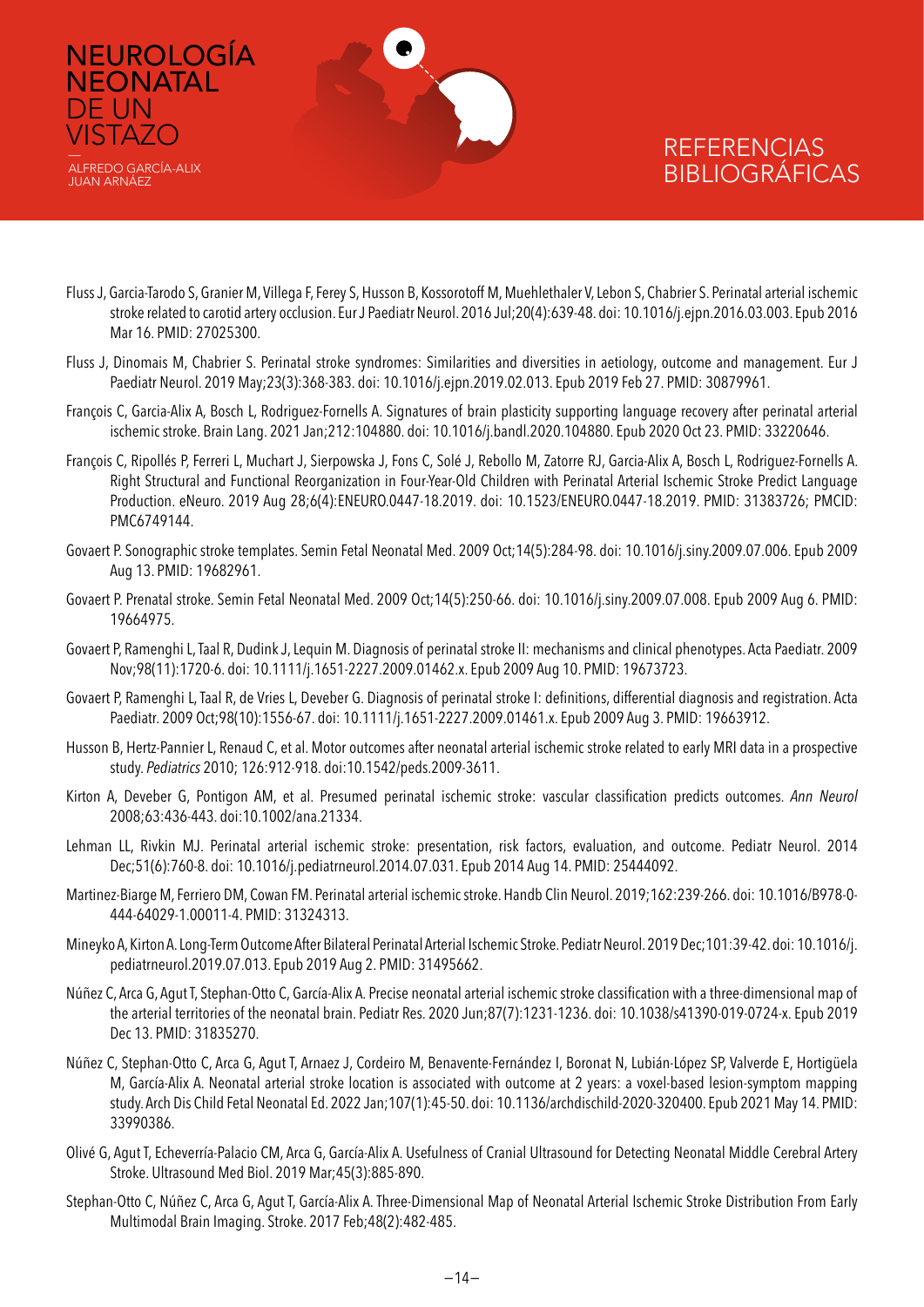

Wagenaar N, van den Berk DJM, Lemmers PMA, van der Aa NE, Dudink J, van Bel F, Groenendaal F, de Vries LS, Benders MJNL, Alderliesten T. Brain Activity and Cerebral Oxygenation After Perinatal Arterial Ischemic Stroke Are Associated With Neurodevelopment. Stroke. 2019 Oct;50(10):2668-2676. doi: 10.1161/STROKEAHA.119.025346. Epub 2019 Aug 8. PMID: 31390967; PMCID: PMC6756254.

#### **Trombosis Senos Venosos Cerebrales**

DE UN VISTAZO —

JUAN ARNÁEZ

- Berfelo FJ, Kersbergen KJ, van Ommen CH, Govaert P, van Straaten HL, Poll-The BT, van Wezel-Meijler G, Vermeulen RJ, Groenendaal F, de Vries LS, de Haan TR. Neonatal cerebral sinovenous thrombosis from symptom to outcome. Stroke. 2010 Jul;41(7):1382-8. doi: 10.1161/ STROKEAHA.110.583542. Epub 2010 Jun 3. PMID: 20522810.
- Fasce J, Calbacho M, Oyarzun M, Reinbach K, Daza A, García-Alix A. Trombosis senovenosa cerebral en un recién nacido con mutación MTHFR C677T tratado con enoxaparina. Rev Chil Pediatr. 2020 Jun;91(3):417-423. Spanish. doi: 10.32641/rchped.v91i3.1270. PMID: 32730524.
- Garrido-Barbero M, Arnaez J, Loureiro B, Arca G, Agut T, Garcia-Alix A. The Role of Factor V Leiden, Prothrombin G20210A, and MTHFR C677T Mutations in Neonatal Cerebral Sinovenous Thrombosis. Clin Appl Thromb Hemost. 2019 Jan-Dec;25:1076029619834352. doi: 10.1177/1076029619834352. PMID: 31025572; PMCID: PMC6714919.
- Golomb MR. Outcomes of perinatal arterial ischemic stroke and cerebral sinovenous thrombosis. Semin Fetal Neonatal Med. 2009 Oct;14(5):318-22. doi: 10.1016/j.siny.2009.07.003. Epub 2009 Aug 3. PMID: 19647504.
- Govaert P, Achten E, Vanhaesebrouck P, De Praeter C, Van Damme J. Deep cerebral venous thrombosis in thalamo-ventricular hemorrhage of the term newborn. Pediatr Radiol. 1992;22(2):123-7. doi: 10.1007/BF02011312. PMID: 1501940.
- Kersbergen KJ, Groenendaal F, Benders MJ, de Vries LS. Neonatal cerebral sinovenous thrombosis: neuroimaging and long-term followup. J Child Neurol. 2011 Sep;26(9):1111-20. doi: 10.1177/0883073811408090. Epub 2011 Jun 21. PMID: 21693652; PMCID: PMC3674555.
- Mineyko A, Kirton A, Billinghurst L, Tatishvili NN, Wintermark M, deVeber G, Fox C; SIPS Investigators. Seizures and Outcome One Year After Neonatal and Childhood Cerebral Sinovenous Thrombosis. Pediatr Neurol. 2020 Apr;105:21-26. doi: 10.1016/j. pediatrneurol.2019.08.012. Epub 2019 Oct 18. PMID: 31882182; PMCID: PMC7071986.
- Raets M, Dudink J, Raybaud C, Ramenghi L, Lequin M, Govaert P. Brain vein disorders in newborn infants. Dev Med Child Neurol. 2015 Mar;57(3):229-40. doi: 10.1111/dmcn.12579. Epub 2014 Sep 12. PMID: 25212961.
- Ramenghi LA, Govaert P, Fumagalli M, Bassi L, Mosca F. Neonatal cerebral sinovenous thrombosis. Semin Fetal Neonatal Med. 2009 Oct;14(5):278-83. doi: 10.1016/j.siny.2009.07.010. Epub 2009 Aug 20. PMID: 19699161.
- Ramenghi LA, Cardiello V, Rossi A. Neonatal cerebral sinovenous thrombosis. Handb Clin Neurol. 2019;162:267-280. doi: 10.1016/B978-0- 444-64029-1.00012-6. PMID: 31324314.
- Rossor T, Arichi T, Bhate S, Hart AR, Raman Singh R. Anticoagulation in the management of neonatal cerebral sinovenous thrombosis: a systematic review and meta-analysis. Dev Med Child Neurol. 2018 Sep;60(9):884-891. doi: 10.1111/dmcn.13760. Epub 2018 Apr 19. PMID: 29675941.
- Mineyko A, Kirton A, Billinghurst L, Tatishvili NN, Wintermark M, deVeber G, Fox C; SIPS Investigators. Seizures and Outcome One Year After Neonatal and Childhood Cerebral Sinovenous Thrombosis. Pediatr Neurol. 2020 Apr;105:21-26. doi: 10.1016/j. pediatrneurol.2019.08.012. Epub 2019 Oct 18. PMID: 31882182; PMCID: PMC7071986.

#### **Cardiopatías Congénitas**

Brown MD, Wernovsky G, Mussatto KA, Berger S. Long-term and developmental outcomes of children with complex congenital heart disease. Clin Perinatol. 2005 Dec;32(4):1043-57, xi. doi: 10.1016/j.clp.2005.09.008. PMID: 16325677.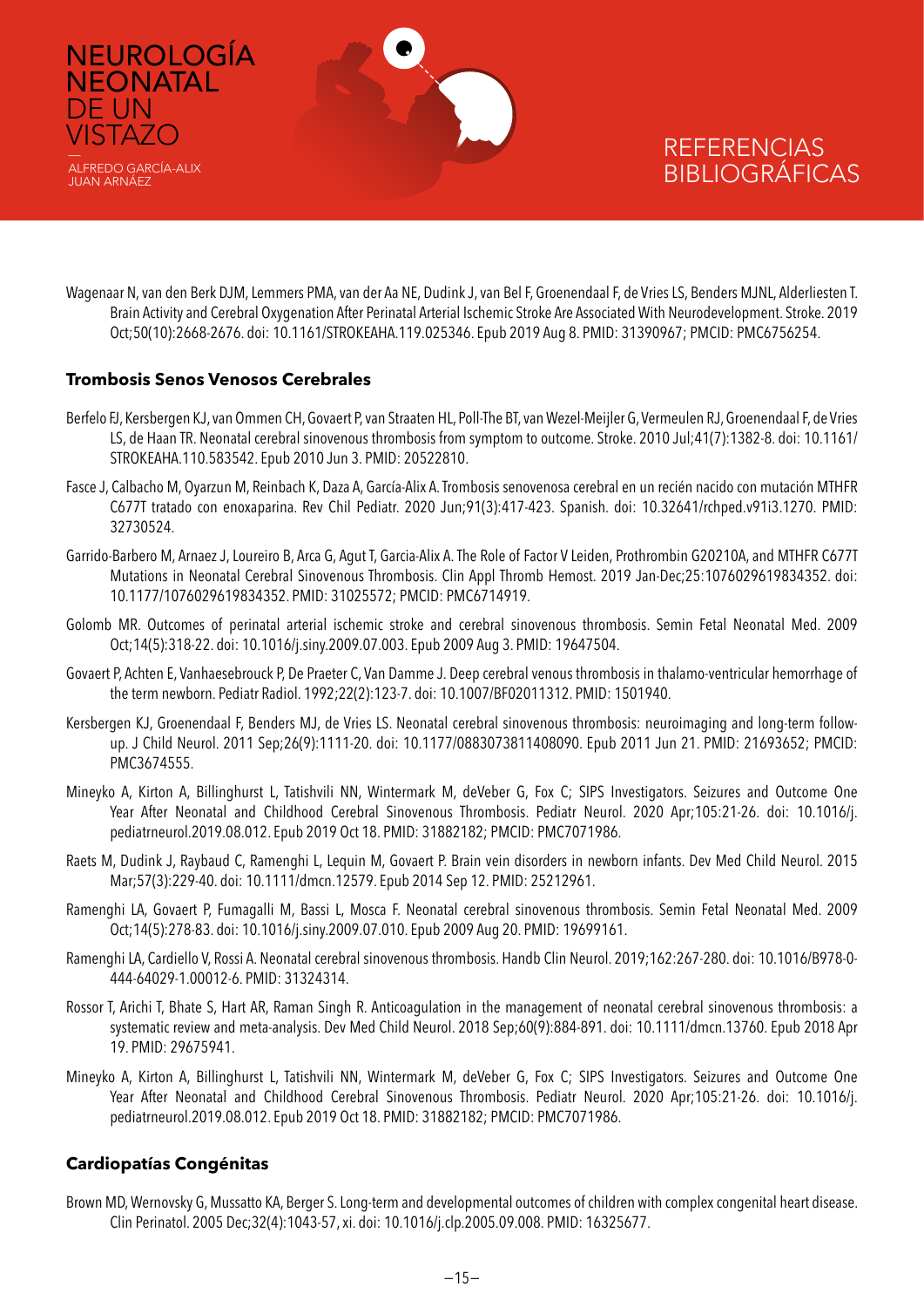

NEUROLOGÍA

**NEONATAL** 

ALFREDO GARCÍA-ALIX JUAN ARNÁEZ

DE UN VISTAZO —

- Chen J, Zimmerman RA, Jarvik GP, Nord AS, Clancy RR, Wernovsky G, Montenegro LM, Hartman DM, Nicolson SC, Spray TL, Gaynor JW, Ichord R. Perioperative stroke in infants undergoing open heart operations for congenital heart disease. Ann Thorac Surg. 2009 Sep;88(3):823- 9. doi: 10.1016/j.athoracsur.2009.03.030. PMID: 19699905; PMCID: PMC2840405.
- Guo T, Chau V, Peyvandi S, Latal B, McQuillen PS, Knirsch W, Synnes A, Feldmann M, Naef N, Chakravarty MM, De Petrillo A, Duerden EG, Barkovich AJ, Miller SP. White matter injury in term neonates with congenital heart diseases: Topology & comparison with preterm newborns. Neuroimage. 2019 Jan 15;185:742-749. doi: 10.1016/j.neuroimage.2018.06.004. Epub 2018 Jun 15. PMID: 29890324; PMCID: PMC6289608.
- Khalil A, Bennet S, Thilaganathan B, Paladini D, Griffiths P, Carvalho JS. Prevalence of prenatal brain abnormalities in fetuses with congenital heart disease: a systematic review. Ultrasound Obstet Gynecol. 2016 Sep;48(3):296-307. doi: 10.1002/uog.15932. PMID: 27062519.
- Limperopoulos C, Tworetzky W, McElhinney DB, Newburger JW, Brown DW, Robertson RL Jr, Guizard N, McGrath E, Geva J, Annese D, Dunbar-Masterson C, Trainor B, Laussen PC, du Plessis AJ. Brain volume and metabolism in fetuses with congenital heart disease: evaluation with quantitative magnetic resonance imaging and spectroscopy. Circulation. 2010 Jan 5;121(1):26-33. doi: 10.1161/ CIRCULATIONAHA.109.865568. Epub 2009 Dec 21. PMID: 20026783; PMCID: PMC2819908.
- Mahle WT, Tavani F, Zimmerman RA, Nicolson SC, Galli KK, Gaynor JW, Clancy RR, Montenegro LM, Spray TL, Chiavacci RM, Wernovsky G, Kurth CD. An MRI study of neurological injury before and after congenital heart surgery. Circulation. 2002 Sep 24;106(12 Suppl 1):I109-14. PMID: 12354718.
- Martinez-Biarge M, Jowett VC, Cowan FM, Wusthoff CJ. Neurodevelopmental outcome in children with congenital heart disease. Semin Fetal Neonatal Med. 2013 Oct;18(5):279-85. doi: 10.1016/j.siny.2013.04.006. Epub 2013 May 23. PMID: 23706956.
- Massaro AN, El-Dib M, Glass P, Aly H. Factors associated with adverse neurodevelopmental outcomes in infants with congenital heart disease. Brain Dev. 2008 Aug;30(7):437-46. doi: 10.1016/j.braindev.2007.12.013. Epub 2008 Feb 4. PMID: 18249516.
- Ren JY, Zhu M, Dong SZ. Three-Dimensional Volumetric Magnetic Resonance Imaging Detects Early Alterations of the Brain Growth in Fetuses With Congenital Heart Disease. J Magn Reson Imaging. 2021 Jul;54(1):263-272. doi: 10.1002/jmri.27526. Epub 2021 Feb 8. PMID: 33559371.
- Stegeman R, Feldmann M, Claessens NHP, Jansen NJG, Breur JMPJ, de Vries LS, et al. A Uniform Description of Perioperative Brain MRI Findings in Infants with Severe Congenital Heart Disease: Results of a European Collaboration. AJNR Am J Neuroradiol. 2021 Nov;42(11):2034-2039. doi: 10.3174/ajnr.A7328. Epub 2021 Oct 21. PMID: 34674999; PMCID: PMC8583253.
- Hemorragias intracraneales en neonatos a término o casi término
- Delanghe G, Squier W, Sonnaert M, Dudink J, Lequin M, Govaert P. Neonatal subcortical bruising. Clin Case Rep. 2018 Jan 15;6(2):407-415. doi: 10.1002/ccr3.1360. PMID: 29445487; PMCID: PMC5799613.
- Doumouchtsis SK, Arulkumaran S. Head trauma after instrumental births. Clin Perinatol. 2008 Mar;35(1):69-83, viii. doi: 10.1016/j. clp.2007.11.006. PMID: 18280876.
- Fumagalli M, Parodi A, Ramenghi L, Limperopoulos C, Steggerda S; eurUS.brain group. Ultrasound of acquired posterior fossa abnormalities in the newborn. Pediatr Res. 2020 Mar;87(Suppl 1):25-36. doi: 10.1038/s41390-020-0778-9. PMID: 32218537; PMCID: PMC7098891.
- Gupta SN, Kechli AM, Kanamalla US. Intracranial hemorrhage in term newborns: management and outcomes. Pediatr Neurol. 2009 Jan;40(1):1-12. doi: 10.1016/j.pediatrneurol.2008.09.019. PMID: 19068247.
- Inder TE, Perlman J M, Volpe JJ. Intracranial Hemorrhage: Subdural, Subarachnoid, Intraventricular (Term Infant), Miscellaneous. En: Volpe JJ, Inder TE, Darras BT, de Vries LS; du Plessis AJ, Neil JJ, Perlman JM. Volpes´s Neurology of the newborn. Sixth edition. Elsevier, philadelphia 2018: 593-622.
- Looney CB, Smith JK, Merck LH, Wolfe HM, Chescheir NC, Hamer RM, Gilmore JH. Intracranial hemorrhage in asymptomatic neonates: prevalence on MR images and relationship to obstetric and neonatal risk factors. Radiology. 2007 Feb;242(2):535-41. doi: 10.1148/ radiol.2422060133. Epub 2006 Dec 19. PMID: 17179400.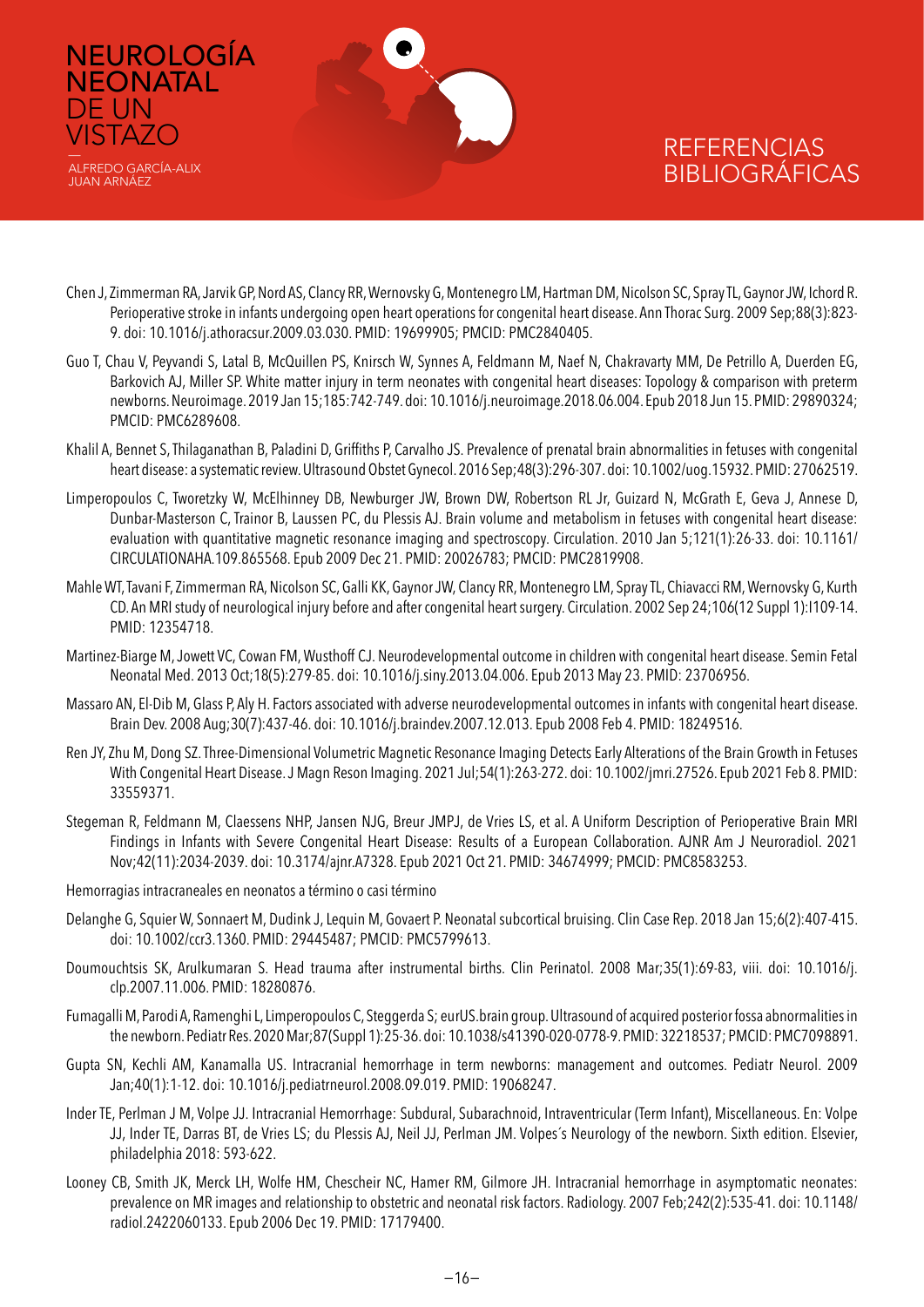

DE UN **VISTAZO** 

JUAN ARNÁEZ

### **REFERENCIAS** BIBLIOGRÁFICAS

- Parodi A, Rossi A, Severino M, Morana G, Sannia A, Calevo MG, Malova M, Ramenghi LA. Accuracy of ultrasound in assessing cerebellar haemorrhages in very low birthweight babies. Arch Dis Child Fetal Neonatal Ed. 2015 Jul;100(4):F289-92. doi: 10.1136/ archdischild-2014-307176. Epub 2015 Jan 30. PMID: 25637005
- Schot MJ, Halbertsma FJ, Katgert T, Bok LA. Development of children with symptomatic intracranial hemorrhage born after vacuum extraction. J Child Neurol. 2013 Apr;28(4):520-3. doi: 10.1177/0883073812446162. Epub 2012 Jun 29. PMID: 22752477.
- Steggerda SJ, de Bruïne FT, Smits-Wintjens VE, Verbon P, Walther FJ, van Wezel-Meijler G. Posterior fossa abnormalities in high-risk term infants: comparison of ultrasound and MRI. Eur Radiol. 2015 Sep;25(9):2575-83. doi: 10.1007/s00330-015-3665-8. Epub 2015 Apr 22. PMID: 25899415; PMCID: PMC4529447.

#### **Hemorragia intraventricular e infarto hemorrágico periventricular**

- Bassan H, Limperopoulos C, Visconti K, Mayer DL, Feldman HA, Avery L, Benson CB, Stewart J, Ringer SA, Soul JS, Volpe JJ, du Plessis AJ. Neurodevelopmental outcome in survivors of periventricular hemorrhagic infarction. Pediatrics. 2007 Oct;120(4):785-92.
- Benders MJ, Kersbergen KJ, de Vries LS. Neuroimaging of white matter injury, intraventricular and cerebellar hemorrhage. Clin Perinatol. 2014 Mar;41(1):69-82. doi: 10.1016/j.clp.2013.09.005. Epub 2013 Dec 17. PMID: 24524447.
- Bell EF, Hintz SR, Hansen NI, Bann CM, Wyckoff MH, DeMauro SB, Walsh MC, et al. Mortality, In-Hospital Morbidity, Care Practices, and 2-Year Outcomes for Extremely Preterm Infants in the US, 2013-2018. JAMA. 2022 Jan 18;327(3):248-263. doi: 10.1001/jama.2021.23580. PMID: 35040888.
- Benninger KL, Benninger TL, Moore-Clingenpeel M, Ruess L, Rusin JA, Maitre NL. Deep Medullary Vein White Matter Injury Global Severity Score Predicts Neurodevelopmental Impairment. J Child Neurol. 2021 Mar;36(4):253-261. doi: 10.1177/0883073820967161. PMID: 33522373; PMCID: PMC7874519
- Chawla S, Natarajan G, Shankaran S, Pappas A, Stoll BJ, Carlo WA, Saha S, et al. Association of Neurodevelopmental Outcomes and Neonatal Morbidities of Extremely Premature Infants with Differential Exposure to Antenatal Steroids. JAMA Pediatr. 2016 Dec 1;170(12):1164- 1172. doi: 10.1001/jamapediatrics.2016.1936. PMID: 27723868; PMCID: PMC5294968.
- Cizmeci MN, Groenendaal F, Liem KD, van Haastert IC, Benavente-Fernández I, van Straaten HLM, Steggerda S, Smit BJ, Whitelaw A, Woerdeman P, Heep A, de Vries LS; ELVIS study group. Randomized Controlled Early versus Late Ventricular Intervention Study in Posthemorrhagic Ventricular Dilatation: Outcome at 2 Years. J Pediatr. 2020 Nov;226:28-35.e3. doi: 10.1016/j.jpeds.2020.08.014. Epub 2020 Aug 12. PMID: 32800815.
- de Vries LS, Groenendaal F, Liem KD, Heep A, Brouwer AJ, van 't Verlaat E, Benavente-Fernández I, van Straaten HL, van Wezel-Meijler G, Smit BJ, Govaert P, Woerdeman PA, Whitelaw A; ELVIS study group. Treatment thresholds for intervention in posthaemorrhagic ventricular dilation: a randomised controlled trial. Arch Dis Child Fetal Neonatal Ed. 2019 Jan;104(1):F70-F75. doi: 10.1136/ archdischild-2017-314206. Epub 2018 Feb 10. PMID: 29440132.
- Ecury-Goossen GM, Dudink J, Lequin M, Feijen-Roon M, Horsch S, Govaert P. The clinical presentation of preterm cerebellar haemorrhage. Eur J Pediatr. 2010 Oct;169(10):1249-53. doi: 10.1007/s00431-010-1217-4. Epub 2010 May 18. PMID: 20480179; PMCID: PMC2926438.
- El-Dib M, Limbrick DD Jr, Inder T, Whitelaw A, Kulkarni AV, Warf B, Volpe JJ, de Vries LS. Management of Post-hemorrhagic Ventricular Dilatation in the Infant Born Preterm. J Pediatr. 2020 Nov;226:16-27.e3. doi: 10.1016/j.jpeds.2020.07.079. Epub 2020 Jul 30. PMID: 32739263; PMCID: PMC8297821.
- Inder TE, Perlman J M, Volpe JJ. Preterm intraventricular hemorrhage/Posthemorrhagic Hydrocephalus. En: Volpe JJ, Inder TE, Darras BT, de Vries LS; du Plessis AJ, Neil JJ, Perlman JM. Volpes´s Neurology of the newborn. Sixth edition. Elsevier, philadelphia 2018: 637-698
- Lenfestey RW, Smith PB, Moody MA, Clark RH, Cotten CM, Seed PC, Benjamin DK Jr. Predictive value of cerebrospinal fluid parameters in neonates with intraventricular drainage devices. J Neurosurg. 2007 Sep;107(3 Suppl):209-12. doi: 10.3171/PED-07/09/209. PMID: 17918526.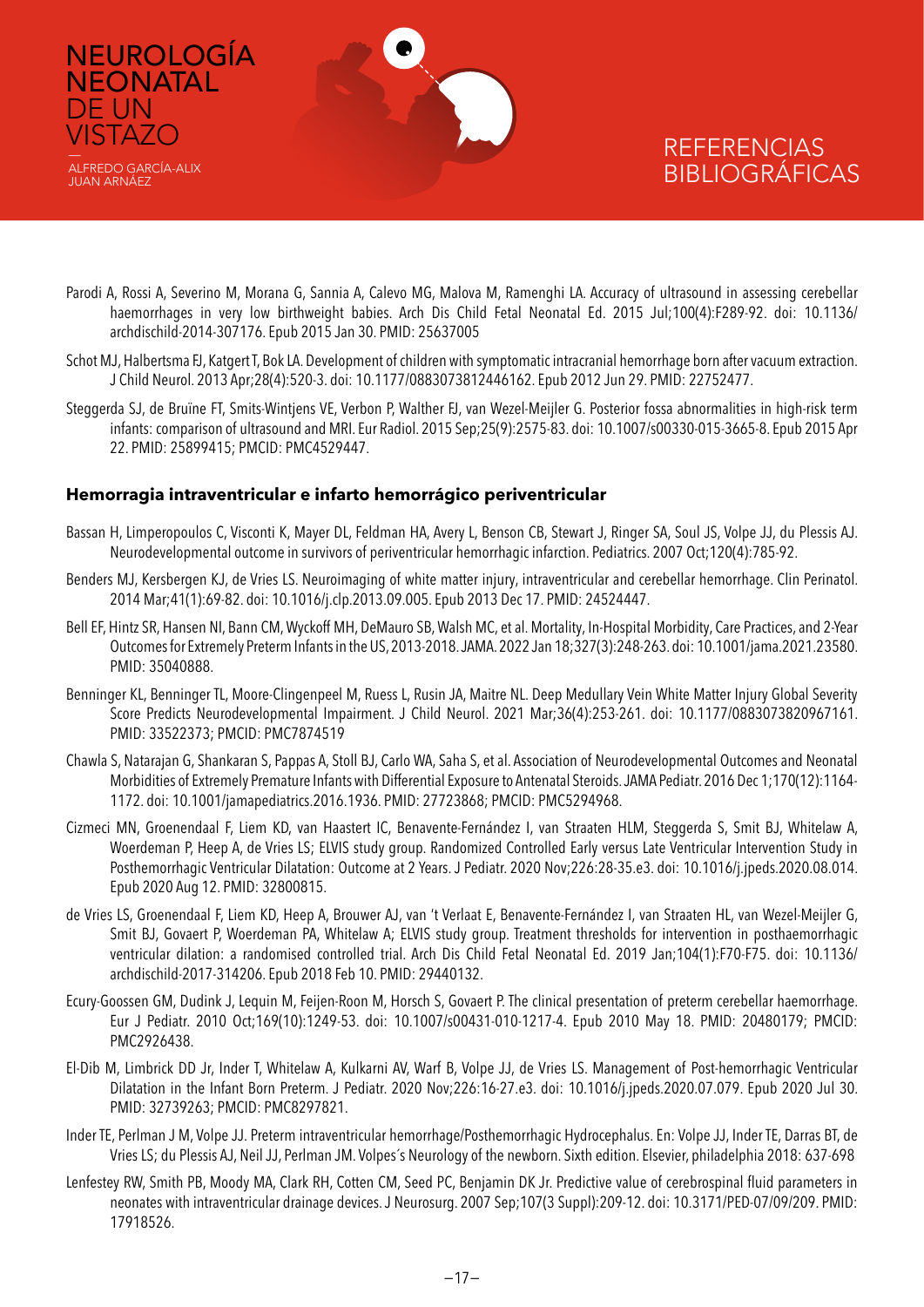

- Parodi A, Govaert P, Horsch S, Bravo MC, Ramenghi LA; eurUS.brain group. Cranial ultrasound findings in preterm germinal matrix haemorrhage, sequelae and outcome. Pediatr Res. 2020 Mar;87(Suppl 1):13-24. doi: 10.1038/s41390-020-0780-2. PMID: 32218535; PMCID: PMC7098890.
- Ryan M, Lacaze-Masmonteil T, Mohammad K. Neuroprotection from acute brain injury in preterm infants. Paediatr Child Health. 2019 Jul;24(4):276-290.
- Whitelaw A, Lee-Kelland R. Repeated lumbar or ventricular punctures in newborns with intraventricular haemorrhage. Cochrane Database Syst Rev. 2017 Apr 6;4(4):CD000216. doi: 10.1002/14651858.CD000216.pub2. PMID: 28384379; PMCID: PMC6478098.

#### **Lesión sustancia blanca en el prematuro**

DE UN

- Agut T, Alarcon A, Cabañas F, Bartocci M, Martinez-Biarge M, Horsch S; eurUS.brain group. Preterm white matter injury: ultrasound diagnosis and classification. Pediatr Res. 2020 Mar;87(Suppl 1):37-49.
- Barnett ML, Tusor N, Ball G, Chew A, Falconer S, Aljabar P, Kimpton JA, Kennea N, Rutherford M, David Edwards A, Counsell SJ. Exploring the multiple-hit hypothesis of preterm white matter damage using diffusion MRI. Neuroimage Clin. 2017 Nov 21;17:596-606. doi: 10.1016/j.nicl.2017.11.017. PMID: 29234596; PMCID: PMC5716951.
- Cayam-Rand D, Guo T, Grunau RE, Benavente-Fernández I, Synnes A, Chau V, Branson H, Latal B, McQuillen P, Miller SP. Predicting developmental outcomes in preterm infants: A simple white matter injury imaging rule. Neurology. 2019 Sep 24;93(13):e1231-e1240. doi: 10.1212/ WNL.0000000000008172. Epub 2019 Aug 29. PMID: 31467250; PMCID: PMC7011867.
- Dudink J, Lequin M, Weisglas-Kuperus N, Conneman N, van Goudoever JB, Govaert P. Venous subtypes of preterm periventricular haemorrhagic infarction. Arch Dis Child Fetal Neonatal Ed. 2008;93(3):F201-6.
- Guillot M, Miller SP. The dimensions of white matter injury in preterm neonates. Semin Perinatol. 2021 Nov;45(7):151469. doi: 10.1016/j. semperi.2021.151469. Epub 2021 Aug 20. PMID: 34456064.
- Guillot M, Sebastianski M, Lemyre B. Comparative performance of head ultrasound and MRI in detecting preterm brain injury and predicting outcomes: A systematic review. Acta Paediatr. 2021 May;110(5):1425-1432. doi: 10.1111/apa.15670. Epub 2020 Nov 30. PMID: 33206399.
- Lean RE, Han RH, Smyser TA, Kenley JK, Shimony JS, Rogers CE, Limbrick DD Jr, Smyser CD. Altered neonatal white and gray matter microstructure is associated with neurodevelopmental impairments in very preterm infants with high-grade brain injury. Pediatr Res. 2019 Sep;86(3):365-374. doi: 10.1038/s41390-019-0461-1. Epub 2019 Jun 18. PMID: 31212303; PMCID: PMC6702093.
- Martinez-Biarge M, Groenendaal F, Kersbergen KJ, Benders MJ, Foti F, Cowan FM, de Vries LS. MRI Based Preterm White Matter Injury Classification: The Importance of Sequential Imaging in Determining Severity of Injury. PLoS One. 2016 Jun 3;11(6):e0156245. doi: 10.1371/journal.pone.0156245.
- Martinez-Biarge M, Groenendaal F, Kersbergen KJ, Benders MJNL, Foti F, van Haastert IC, Cowan FM, de Vries LS. Neurodevelopmental Outcomes in Preterm Infants with White Matter Injury Using a New MRI Classification. Neonatology. 2019;116(3):227-235.
- Murray AL, Thompson DK, Pascoe L, Leemans A, Inder TE, Doyle LW, Anderson JFI, Anderson PJ. White matter abnormalities and impaired attention abilities in children born very preterm. Neuroimage. 2016 Jan 1;124(Pt A):75-84. doi: 10.1016/j.neuroimage.2015.08.044. Epub 2015 Aug 28. PMID: 26318524; PMCID: PMC4791057.
- Neil JJ, Volpe JJ. Encephalopathy of Prematurity: Clinical-Neurological Features, Diagnosis, Imaging, Prognosis, Therapy. En Volpe´s, Neurology of the newborn. Volpe JJ, Inder TE, Darras BT, de Vries LS; du Plessis AJ, Neil JJ, Perlman JM. Sixth edition. Elsevier, philadelphia 2018: 425-457.
- Pandit AS, Ball G, Edwards AD, Counsell SJ. Diffusion magnetic resonance imaging in preterm brain injury. Neuroradiology. 2013 Sep;55 Suppl 2:65-95. doi: 10.1007/s00234-013-1242-x. Epub 2013 Aug 14. PMID: 23942765.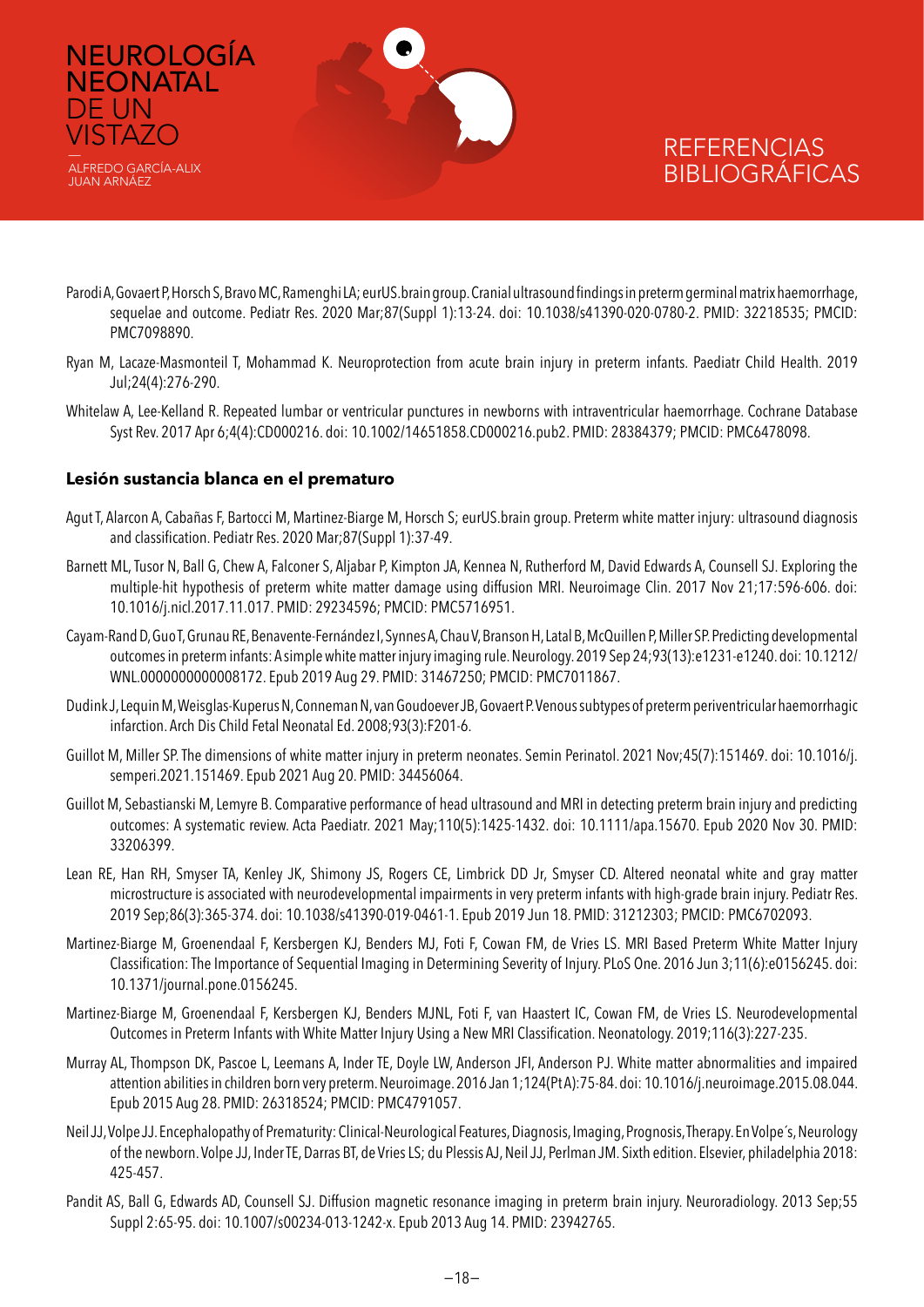

- Penn AA, Gressens P, Fleiss B, Back SA, Gallo V. Controversies in preterm brain injury. Neurobiol Dis. 2016 Aug;92(Pt A):90-101. doi: 10.1016/j. nbd.2015.10.012. Epub 2015 Oct 23. PMID: 26477300; PMCID: PMC4842157.
- Perlman JM. White matter injury in the preterm infant: an important determination of abnormal neurodevelopment outcome. Early Hum Dev. 1998 Dec;53(2):99-120. doi: 10.1016/s0378-3782(98)00037-1. PMID: 10195704.
- Schneider J, Miller SP. Preterm brain Injury: White matter injury. Handb Clin Neurol. 2019;162:155-172. doi: 10.1016/B978-0-444-64029- 1.00007-2. PMID: 31324309.
- Volpe JJ. Brain injury in premature infants: a complex amalgam of destructive and developmental disturbances. Lancet Neurol. 2009 Jan;8(1):110-24. doi: 10.1016/S1474-4422(08)70294-1. PMID: 19081519; PMCID: PMC2707149.
- Volpe JJ. Primary neuronal dysmaturation in preterm brain: Important and likely modifiable. J Neonatal Perinatal Med. 2021;14(1):1-6. doi: 10.3233/NPM-200606. PMID: 33136070; PMCID: PMC7990400.
- Young JM, Vandewouw MM, Morgan BR, Smith ML, Sled JG, Taylor MJ. Altered white matter development in children born very preterm. Brain Struct Funct. 2018 Jun;223(5):2129-2141. doi: 10.1007/s00429-018-1614-4. Epub 2018 Jan 29. PMID: 29380120.

#### **Enfermedad metabólica congénita**

DE UN **VISTAZO** 

- Aksoy DÖ, Alkan A. Neurometabolic Diseases in Children: Magnetic Resonance Imaging and Magnetic Resonance Spectroscopy Features. Curr Med Imaging Rev. 2019;15(3):255-268. doi: 10.2174/1573405613666171123152451. PMID: 31989877.
- Al Orf A, Waheed KB, Ali EM, Muhammad AK, Al Zahrani FM, Seth SA, Al Jubair NN, Harisi HS, Arulanantham ZJ. Inherited paediatric neurometabolic disorders, can brain magnetic resonance imaging predict? Neurosciences (Riyadh). 2020 Oct;25(5):392-398. doi: 10.17712/nsj.2020.5.20200072. PMID: 33459289; PMCID: PMC8015596.
- Cakmakci H, Pekcevik Y, Yis U, Unalp A, Kurul S. Diagnostic value of proton MR spectroscopy and diffusion-weighted MR imaging in childhood inherited neurometabolic brain diseases and review of the literature. Eur J Radiol. 2010 Jun;74(3):e161-71. doi: 10.1016/j. ejrad.2009.05.048. Epub 2009 Jun 21. PMID: 19540689.
- Claerhout H, Witters P, Régal L, Jansen K, Van Hoestenberghe MR, Breckpot J, Vermeersch P. Isolated sulfite oxidase deficiency. J Inherit Metab Dis. 2018 Jan;41(1):101-108. doi: 10.1007/s10545-017-0089-4. Epub 2017 Oct 4. PMID: 28980090.
- Clarke JTR. A Clinical Guide to inherited metabolic disease. Cambridge University Press. Third Edition 2006.
- Coene KLM, Kluijtmans LAJ, van der Heeft E, Engelke UFH, de Boer S, Hoegen B, Kwast HJT, van de Vorst M, Huigen MCDG, Keularts IMLW, Schreuder MF, van Karnebeek CDM, Wortmann SB, de Vries MC, Janssen MCH, Gilissen C, Engel J, Wevers RA. Next-generation metabolic screening: targeted and untargeted metabolomics for the diagnosis of inborn errors of metabolism in individual patients. J Inherit Metab Dis. 2018 May;41(3):337-353. doi: 10.1007/s10545-017-0131-6. Epub 2018 Feb 16. PMID: 29453510; PMCID: PMC5959972.
- Fernandes J, Saudubray J-M, van den Berghe G, Walter J H. Inborn Metabolic Diseases, 4th Edition. Springuer. Germany 2006.
- Ferreira CR, Rahman S, Keller M, Zschocke J; ICIMD Advisory Group. An international classification of inherited metabolic disorders (ICIMD). J Inherit Metab Dis. 2021 Jan;44(1):164-177. doi: 10.1002/jimd.12348. PMID: 33340416.
- Gambello MJ, Li H. Current strategies for the treatment of inborn errors of metabolism. J Genet Genomics. 2018 Feb 20;45(2):61-70. doi: 10.1016/j.jgg.2018.02.001. Epub 2018 Feb 14. PMID: 29500085.
- Marín-Valencia I, Vilaseca MA, Thió M, García-Cazorla A, Artuch R, Campistol J. Assessment of the perimortem protocol in neonates for the diagnosis of inborn errors of metabolism. Eur J Paediatr Neurol. 2010 Mar;14(2):125-30.
- Mankad K, Talenti G, Tan AP, Gonçalves FG, Robles C, Kan EYL, Siddiqui A. Neurometabolic Disorders of the Newborn. Top Magn Reson Imaging. 2018 Aug;27(4):179-196. doi: 10.1097/RMR.0000000000000176. PMID: 30086107.
- Pérez-Cerdá C, Girós ML, Serrano M, Ecay MJ, Gort L, Pérez Dueñas B, Medrano C, García-Alix A, Artuch R, Briones P, Pérez B. A Population-Based Study on Congenital Disorders of Protein N- and Combined with O-Glycosylation Experience in Clinical and Genetic Diagnosis. J Pediatr. 2017 Apr;183:170-177.e1. doi: 10.1016/j.jpeds.2016.12.060. Epub 2017 Jan 27. PMID: 28139241.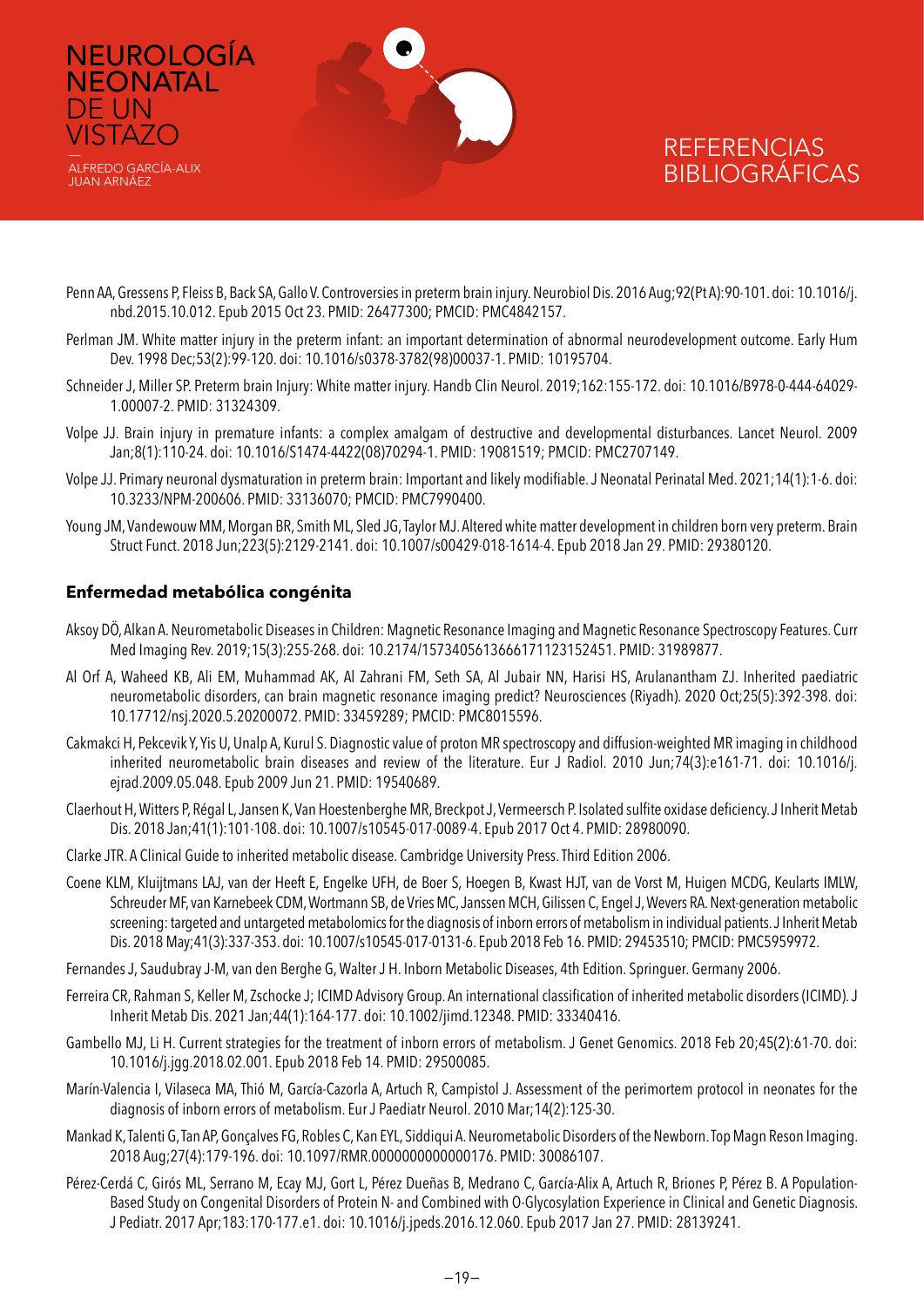

- Poretti A, Blaser SI, Lequin MH, Fatemi A, Meoded A, Northington FJ, Boltshauser E, Huisman TA. Neonatal neuroimaging findings in inborn errors of metabolism. J Magn Reson Imaging. 2013 Feb;37(2):294-312.
- Fukao T, Nakamura K. Advances in inborn errors of metabolism. J Hum Genet. 2019 Feb;64(2):65. doi: 10.1038/s10038-018-0535-7. Epub 2019 Jan 25. PMID: 30679804.
- Saudubray JM, Sedel F, Walter JH. Clinical approach to treatable inborn metabolic diseases: an introduction. J Inherit Metab Dis. 2006 Apr-Jun;29(2-3):261-74. doi: 10.1007/s10545-006-0358-0. PMID: 16763886.
- Saudubray JM, Garcia-Cazorla À. Inborn Errors of Metabolism Overview: Pathophysiology, Manifestations, Evaluation, and Management. Pediatr Clin North Am. 2018 Apr;65(2):179-208. doi: 10.1016/j.pcl.2017.11.002. PMID: 29502909.
- Saudubray JM, Mochel F, Lamari F, Garcia-Cazorla A. Proposal for a simplified classification of IMD based on a pathophysiological approach: A practical guide for clinicians. J Inherit Metab Dis. 2019 Jul;42(4):706-727. doi: 10.1002/jimd.12086. Epub 2019 Apr 24. PMID: 30883825.
- Volpe JJ, Inder TE, Darras BT, de Vries LS; du Plessis AJ, Neil JJ, Perlman JM. Volpes´s Neurology of the newborn. Sixth edition. Elsevier, philadelphia 2018: 701-819.
- Yilmaz BS, Gurung S, Perocheau D, Counsell J, Baruteau J. Gene therapy for inherited metabolic diseases. J Mother Child. 2020 Nov 10;24(2):53-64. doi: 10.34763/jmotherandchild.20202402si.2004.000009. PMID: 33554501; PMCID: PMC8518100.

#### **Hipoglucemia**

DE UN

- Alsaleem M, Saadeh L, Kamat D. Neonatal Hypoglycemia: A Review. Clin Pediatr (Phila). 2019 Nov;58(13):1381-1386. doi: 10.1177/0009922819875540. Epub 2019 Sep 26. PMID: 31556318.
- Boardman JP, Wusthoff CJ, Cowan FM. Hypoglycaemia and neonatal brain injury. Arch Dis Child Educ Pract Ed. 2013 Feb;98(1):2-6. doi: 10.1136/archdischild-2012-302569. Epub 2012 Oct 19. PMID: 23086597.
- Burns CM, Rutherford MA, Boardman JP, Cowan FM. Patterns of cerebral injury and neurodevelopmental outcomes after symptomatic neonatal hypoglycemia. Pediatrics. 2008 Jul;122(1):65-74. doi: 10.1542/peds.2007-2822. PMID: 18595988.
- Deshpande S, Ward Platt M. The investigation and management of neonatal hypoglycaemia. Semin Fetal Neonatal Med. 2005 Aug;10(4):351- 61. doi: 10.1016/j.siny.2005.04.002. PMID: 15922680.
- Edwards T, Harding JE. Clinical Aspects of Neonatal Hypoglycemia: A Mini Review. Front Pediatr. 2021 Jan 8;8:562251. doi: 10.3389/ fped.2020.562251. PMID: 33489995; PMCID: PMC7820332.
- Harding JE, Harris DL, Hegarty JE, Alsweiler JM, McKinlay CJ. An emerging evidence base for the management of neonatal hypoglycaemia. Early Hum Dev. 2017 Jan;104:51-56. doi: 10.1016/j.earlhumdev.2016.12.009. Epub 2016 Dec 15. Erratum in: Early Hum Dev. 2017 May;108:61. PMID: 27989586; PMCID: PMC5280577.
- Kinnala A, Rikalainen H, Lapinleimu H, Parkkola R, Kormano M, Kero P. Cerebral magnetic resonance imaging and ultrasonography findings after neonatal hypoglycemia. Pediatrics. 1999 Apr;103(4 Pt 1):724-9. doi: 10.1542/peds.103.4.724. PMID: 10103293.
- Lv Y, Zhu LL, Shu GH. Relationship between Blood Glucose Fluctuation and Brain Damage in the Hypoglycemia Neonates. Am J Perinatol. 2018 Aug;35(10):946-950. doi: 10.1055/s-0038-1626706. Epub 2018 Feb 14. PMID: 29444533.
- McKinlay CJD, Alsweiler JM, Anstice NS, Burakevych N, Chakraborty A, Chase JG, Gamble GD, et al. Association of Neonatal Glycemia With Neurodevelopmental Outcomes at 4.5 Years. JAMA Pediatr. 2017 Oct 1;171(10):972-983. doi: 10.1001/jamapediatrics.2017.1579. PMID: 28783802; PMCID: PMC5710616.
- Montassir H, Maegaki Y, Ogura K, Kurozawa Y, Nagata I, Kanzaki S, Ohno K. Associated factors in neonatal hypoglycemic brain injury. Brain Dev. 2009 Oct;31(9):649-56. doi: 10.1016/j.braindev.2008.10.012. Epub 2008 Dec 6. PMID: 19059741.
- Perlman J M; Volpe JJ. Glucose. En: Volpe´s Neurology of the newborn. Sixth Edition. Joseph J Volpe, Terrie E Inder, Basil T Darras, Linda S deVries, André J du Plessis, Jeffrey J Neil, Jeffrey M Perlman. Elsevier, Philadelphia 2018: 701-729.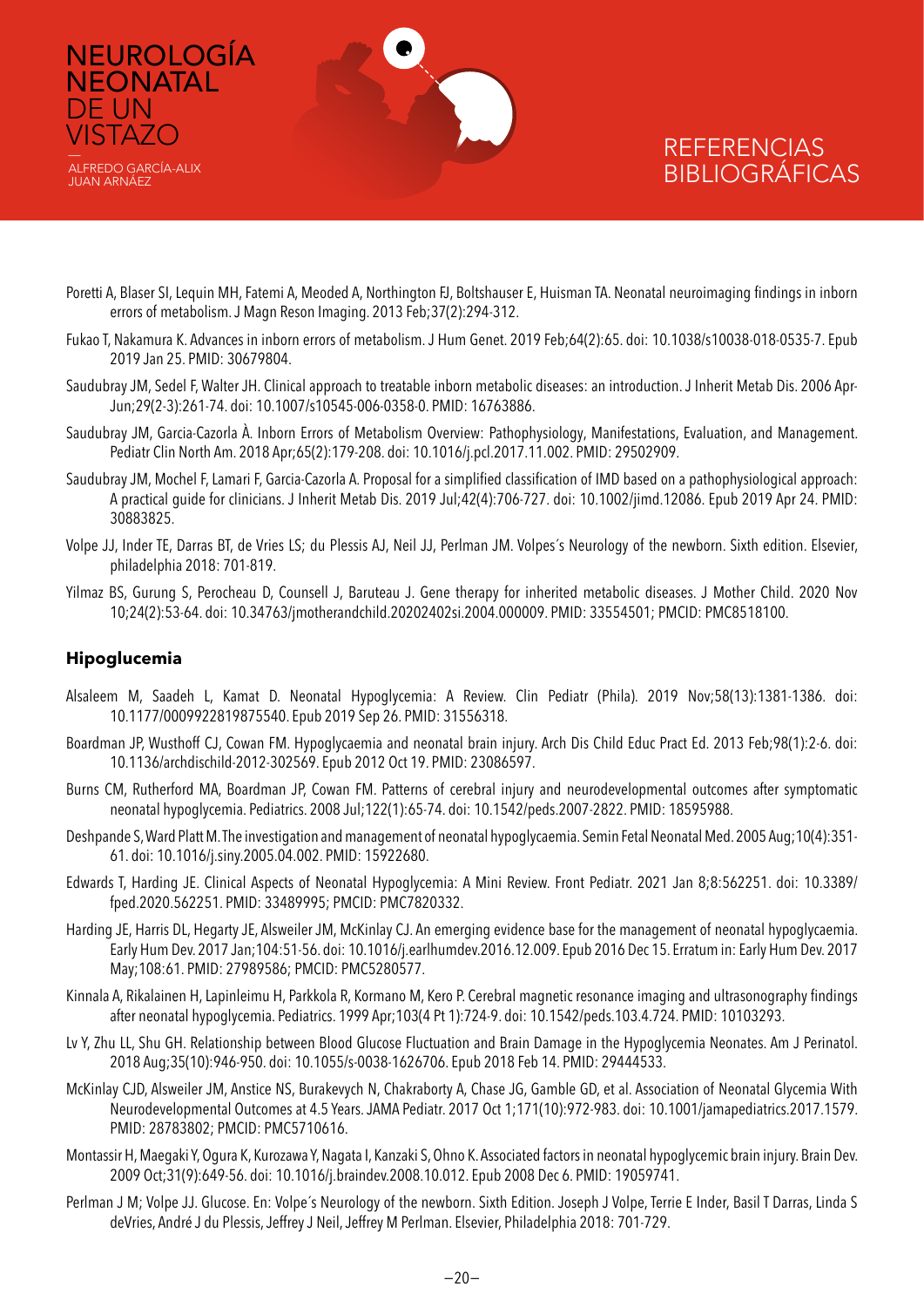

- Sewell EK, Andescavage NN. Neuroimaging for Neurodevelopmental Prognostication in High-Risk Neonates. Clin Perinatol. 2018 Sep;45(3):421-437. doi: 10.1016/j.clp.2018.05.004. Epub 2018 Jun 18. PMID: 30144847.
- Weston PJ, Harris DL, Battin M, Brown J, Hegarty JE, Harding JE. Oral dextrose gel for the treatment of hypoglycaemia in newborn infants. Cochrane Database Syst Rev. 2016 May 4;(5):CD011027. doi: 10.1002/14651858.CD011027.pub2. PMID: 27142842.
- Shah R, Dai DWT, Alsweiler JM, Brown GTL, Chase JG, Gamble GD, Harris DL, et al. Association of Neonatal Hypoglycemia With Academic Performance in Mid-Childhood. JAMA. 2022 Mar 22;327(12):1158-1170. doi: 10.1001/jama.2022.0992. PMID: 35315886.
- Edwards T, Alsweiler JM, Crowther CA, Edlin R, Gamble GD, Hegarty JE, Lin L, McKinlay CJD, Rogers JA, Thompson B, Wouldes TA, Harding JE. Prophylactic Oral Dextrose Gel and Neurosensory Impairment at 2-Year Follow-up of Participants in the hPOD Randomized Trial. JAMA. 2022 Mar 22;327(12):1149-1157. doi: 10.1001/jama.2022.2363. PMID: 35315885.

#### **Encefalopatía por bilirrubina**

DE UN **VISTAZO** 

JUAN ARNÁEZ

- Das S, van Landeghem FKH. Clinicopathological Spectrum of Bilirubin Encephalopathy/Kernicterus. Diagnostics (Basel). 2019 Feb 28;9(1):24. doi: 10.3390/diagnostics9010024. PMID: 30823396; PMCID: PMC6468386.
- El Houchi SZ, Iskander I, Gamaleldin R, El Shenawy A, Seoud I, Abou-Youssef H, Wennberg RP. Prediction of 3- to 5-Month Outcomes from Signs of Acute Bilirubin Toxicity in Newborn Infants. J Pediatr. 2017 Apr;183:51-55.e1. doi: 10.1016/j.jpeds.2016.12.079. Epub 2017 Jan 25. PMID: 28131490.
- Hameed NN, Hussein MA. BIND score: A system to triage infants readmitted for extreme hyperbilirubinemia. Semin Perinatol. 2021 Feb;45(1):151354. doi: 10.1016/j.semperi.2020.151354. Epub 2020 Dec 1. PMID: 33309176.
- Kang W, Yuan X, Zhang Y, Song J, Xu F, Liu D, Li R, Xu B, Li W, Cheng Y, Zhu C. Early prediction of adverse outcomes in infants with acute bilirubin encephalopathy. Ann Clin Transl Neurol. 2020 Jul;7(7):1141-1147. doi: 10.1002/acn3.51077. Epub 2020 Jun 4. PMID: 32495505; PMCID: PMC7359120.
- Johnson L, Brown AK, Bhutani VK. BIND a clinical score for bilirubin-induced neurologic dysfunction in newborns. Pediatrics. 1999;104:746–747.
- Johnson LH, Bhutani VK, Brown AK. System-based approach to management of neonatal jaundice and prevention of kernicterus. J Pediatr. 2002 Apr;140(4):396-403. doi: 10.1067/mpd.2002.123098. PMID: 12006952.
- Johnson L, Bhutani VK, Karp K, Sivieri EM, Shapiro SM. Clinical report from the pilot USA Kernicterus Registry (1992 to 2004). J Perinatol. 2009 Feb;29 Suppl 1:S25-45. doi: 10.1038/jp.2008.211. PMID: 19177057.
- Perlman J M; Volpe JJ. Bilirrubin. En: Volpe´s Neurology of the newborn. Sixth Edition. Joseph J Volpe, Terrie E Inder, Basil T Darras, Linda S deVries, André J du Plessis, Jeffrey J Neil, Jeffrey M Perlman. Elsevier, Philadelphia 2018: 730-762.

#### **Infecciones del Sistema Nervioso Central**

- Abdel-Salam GM, Zaki MS, Saleem SN, Gaber KR. Microcephaly, malformation of brain development and intracranial calcification in sibs: pseudo-TORCH or a new syndrome. Am J Med Genet A. 2008 Nov 15;146A(22):2929-36. doi: 10.1002/ajmg.a.32549. PMID: 18925673.
- Alarcon A, Martinez-Biarge M, Cabañas F, Quero J, García-Alix A. A Prognostic Neonatal Neuroimaging Scale for Symptomatic Congenital Cytomegalovirus Infection. Neonatology. 2016;110(4):277-285. doi: 10.1159/000446690. Epub 2016 Jun 24. PMID: 27344149.
- Alarcon A, Martinez-Biarge M, Cabañas F, Hernanz A, Quero J, Garcia-Alix A. Clinical, biochemical, and neuroimaging findings predict longterm neurodevelopmental outcome in symptomatic congenital cytomegalovirus infection. J Pediatr. 2013 Sep;163(3):828-34.e1. doi: 10.1016/j.jpeds.2013.03.014. Epub 2013 Apr 13. PMID: 23587436.
- Alarcon A, Garcia-Alix A, Cabañas F, Hernanz A, Pascual-Salcedo D, Martin-Ancel A, Cabrera M, Tagarro A, Quero J. Beta2-microglobulin concentrations in cerebrospinal fluid correlate with neuroimaging findings in newborns with symptomatic congenital cytomegalovirus infection. Eur J Pediatr. 2006 Sep;165(9):636-45. doi: 10.1007/s00431-006-0160-x. Epub 2006 May 12. PMID: 16691400.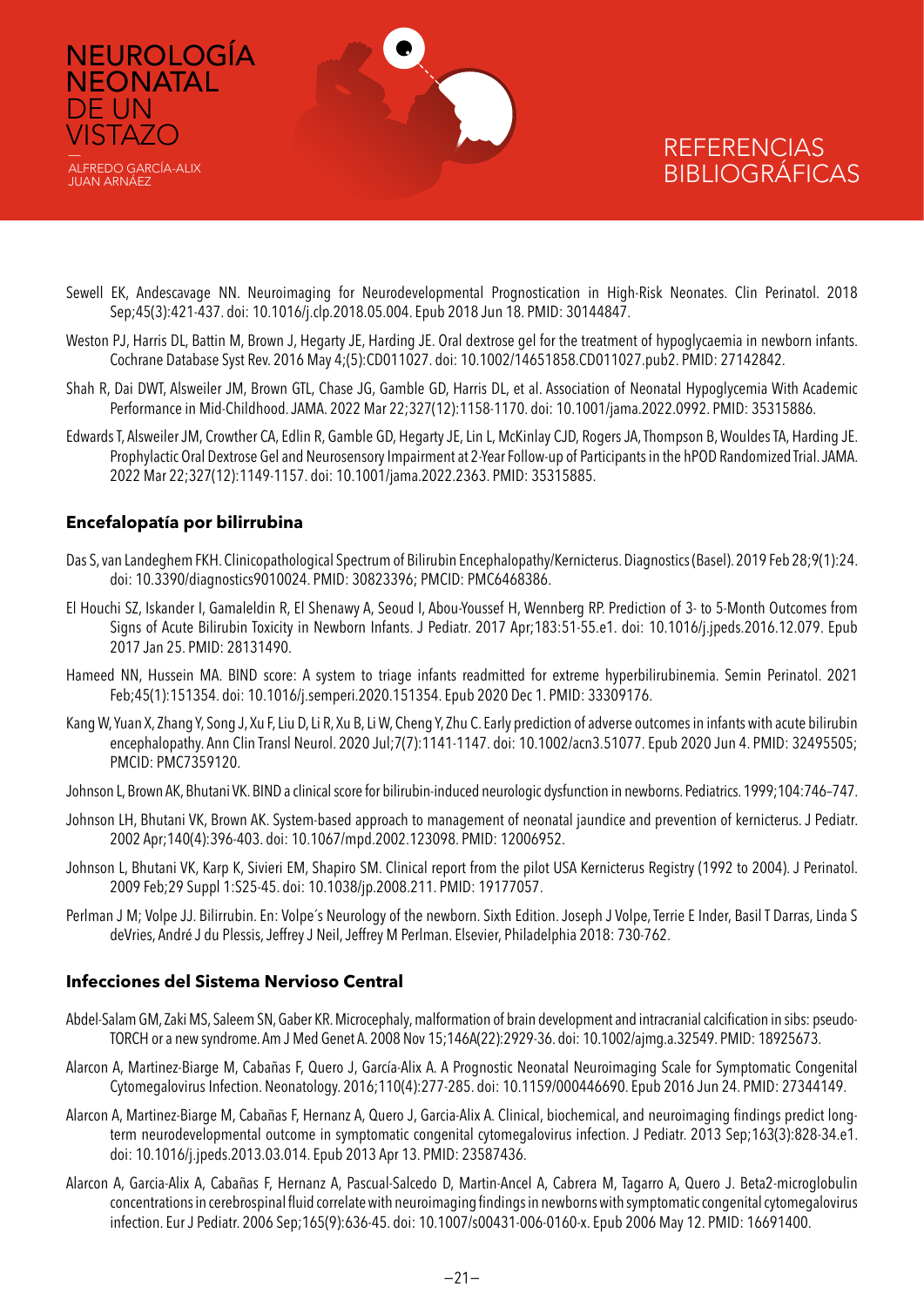

ALFREDO GARCÍA-ALIX JUAN ARNÁEZ

DE UN **VISTAZO** 

- Baquero-Artigao F. Actualizacion en infecciones herpeticas congenitas y neonatales: infeccion por citomegalovirus y herpes simple [Update on congenital and neonatal herpes infections: infection due to cytomegalovirus and herpes simplex]. Rev Neurol. 2017 May 17;64(s03):S29-S33. Spanish. PMID: 28524216.
- Baud O, Aujard Y. Neonatal bacterial meningitis. Handb Clin Neurol. 2013;112:1109-13. doi: 10.1016/B978-0-444-52910-7.00030-1. PMID: 23622318.
- Bedetti L, Marrozzini L, Baraldi A, Spezia E, Iughetti L, Lucaccioni L, Berardi A. Pitfalls in the diagnosis of meningitis in neonates and young infants: the role of lumbar puncture. J Matern Fetal Neonatal Med. 2019 Dec;32(23):4029-4035. doi: 10.1080/14767058.2018.1481031. Epub 2018 Jun 13. PMID: 29792059.
- Brown BS, Thorp P. The ultrasonographic diagnosis of bacterial meningitis and ventriculitis in infancy: six case reports. J Can Assoc Radiol. 1984 Mar;35(1):47-51. PMID: 6725368.
- Del Campo M, Feitosa IM, Ribeiro EM, Horovitz DD, Pessoa AL, França GV, García-Alix A, et al. The phenotypic spectrum of congenital Zika syndrome. Am J Med Genet A. 2017 Apr;173(4):841-857. doi: 10.1002/ajmg.a.38170. PMID: 28328129.
- Devakumar D, Bamford A, Ferreira MU, Broad J, Rosch RE, Groce N, Breuer J, Cardoso MA, Copp AJ, Alexandre P, Rodrigues LC, Abubakar I. Infectious causes of microcephaly: epidemiology, pathogenesis, diagnosis, and management. Lancet Infect Dis. 2018 Jan;18(1):e1-e13. doi: 10.1016/S1473-3099(17)30398-5. Epub 2017 Aug 30. PMID: 28844634.
- Garges HP, Moody MA, Cotten CM, Smith PB, Tiffany KF, Lenfestey R, Li JS, Fowler VG Jr, Benjamin DK Jr. Neonatal meningitis: what is the correlation among cerebrospinal fluid cultures, blood cultures, and cerebrospinal fluid parameters? Pediatrics. 2006 Apr;117(4):1094- 100. doi: 10.1542/peds.2005-1132. PMID: 16585303.
- García-Alix A, Martín-Ancel A, Ramos MT, Salas S, Pellicer A, Cabañas F, Quero J. Cerebrospinal fluid beta 2-microglobulin in neonates with central nervous system infections. Eur J Pediatr. 1995 Apr;154(4):309-13. PMID: 7607283.
- Garrido-Barbero M, Arnaez J, Garcia-Alix A. Controversies in the therapeutic approach to congenital cytomegalovirus infection. Infection. 2020 Jun;48(3):463-469. doi: 10.1007/s15010-020-01392-w. Epub 2020 Mar 3. PMID: 32125680.
- Gaschignard J, Levy C, Romain O, Cohen R, Bingen E, Aujard Y, Boileau P. Neonatal Bacterial Meningitis: 444 Cases in 7 Years. Pediatr Infect Dis J. 2011 Mar;30(3):212-7. doi: 10.1097/inf.0b013e3181fab1e7. PMID: 21416693.
- Gonçalves FG, Caschera L, Teixeira SR, Viaene AN, Pinelli L, Mankad K, Alves CAPF, Ortiz-Gonzalez XR, Andronikou S, Vossough A. Intracranial calcifications in childhood: Part 2. Pediatr Radiol. 2020 Sep;50(10):1448-1475. doi: 10.1007/s00247-020-04716-y. Epub 2020 Jul 8. PMID: 32642802.
- Gupta N, Grover H, Bansal I, Hooda K, Sapire JM, Anand R, Kumar Y. Neonatal cranial sonography: ultrasound findings in neonatal meningitis-a pictorial review. Quant Imaging Med Surg. 2017 Feb;7(1):123-131. doi: 10.21037/qims.2017.02.01. PMID: 28275563; PMCID: PMC5337180.
- James SH, Kimberlin DW. Neonatal Herpes Simplex Virus Infection. Infect Dis Clin North Am. 2015 Sep;29(3):391-400. doi: 10.1016/j. idc.2015.05.001. Epub 2015 Jul 4. PMID: 26154662.
- Kabani N, Ross SA. Congenital Cytomegalovirus Infection. J Infect Dis. 2020 Mar 5;221(Suppl 1):S9-S14. doi: 10.1093/infdis/jiz446. PMID: 32134480; PMCID: PMC8453618.
- Kieffer F, Wallon M. Congenital toxoplasmosis. Handb Clin Neurol. 2013;112:1099-101. doi: 10.1016/B978-0-444-52910-7.00028-3. PMID: 23622316.
- Kimberlin DW, Whitley RJ, Wan W, Powell DA, Storch G, Ahmed A, Palmer A, Sánchez PJ, Jacobs RF, Bradley JS, Robinson JL, Shelton M, Dennehy PH, Leach C, Rathore M, Abughali N, Wright P, Frenkel LM, Brady RC, Van Dyke R, Weiner LB, Guzman-Cottrill J, McCarthy CA, Griffin J, Jester P, Parker M, Lakeman FD, Kuo H, Lee CH, Cloud GA; National Institute of Allergy and Infectious Diseases Collaborative Antiviral Study Group. Oral acyclovir suppression and neurodevelopment after neonatal herpes. N Engl J Med. 2011 Oct 6;365(14):1284-92. doi: 10.1056/NEJMoa1003509. PMID: 21991950; PMCID: PMC3250992.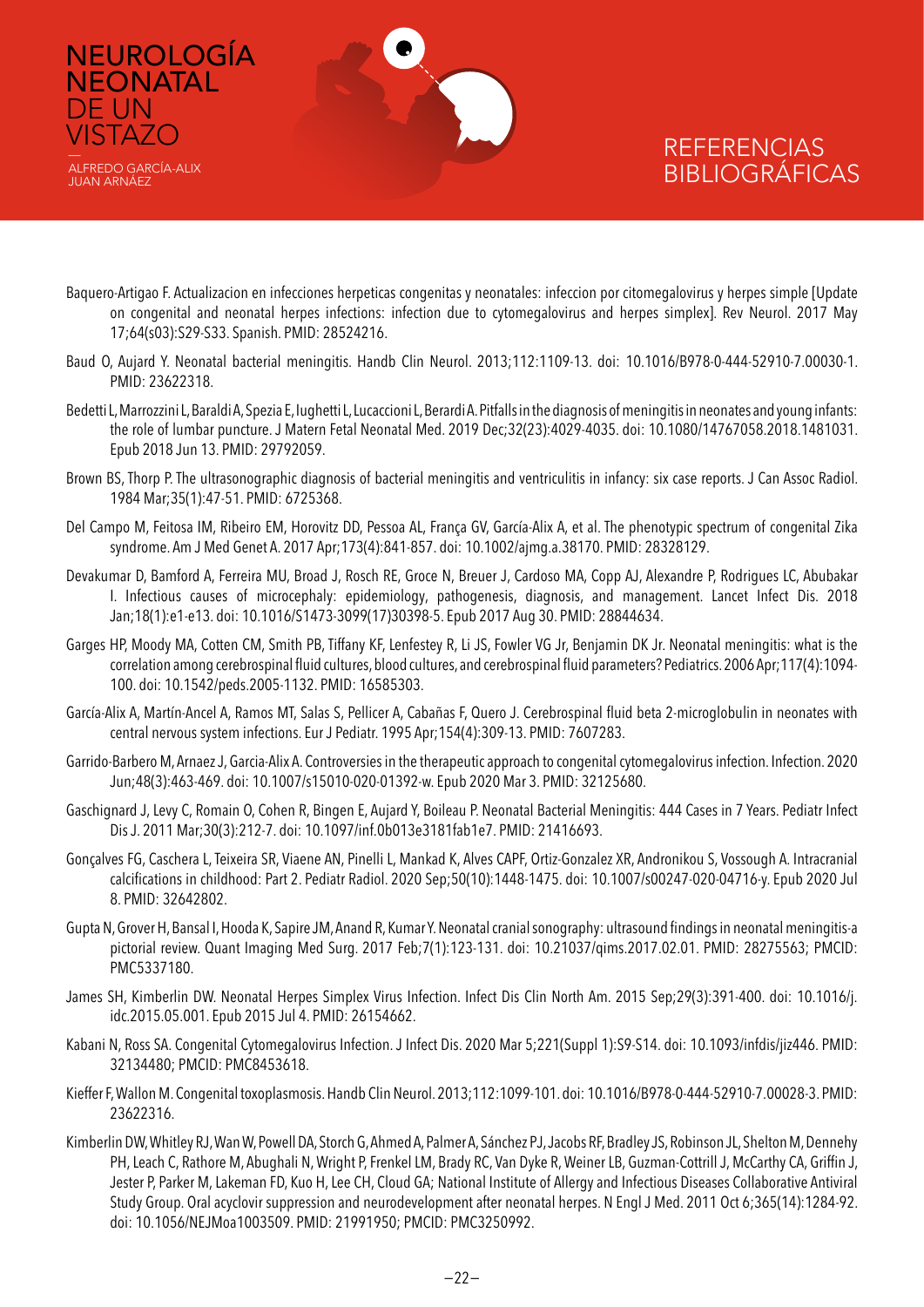

NEUROLOGÍA **NEONATAL** 

DE UN **VISTAZO** 

ALFREDO GARCÍA-ALIX JUAN ARNÁEZ

- Kimberlin DW, Baley J; Committee on infectious diseases; Committee on fetus and newborn. Guidance on management of asymptomatic neonates born to women with active genital herpes lesions. Pediatrics. 2013 Feb;131(2):e635-46. doi: 10.1542/peds.2012-3216. Epub 2013 Jan 28. PMID: 23359576; PMCID: PMC3557411.
- Kwak M, Yum MS, Yeh HR, Kim HJ, Ko TS. Brain Magnetic Resonance Imaging Findings of Congenital Cytomegalovirus Infection as a Prognostic Factor for Neurological Outcome. Pediatr Neurol. 2018 Jun;83:14-18. doi: 10.1016/j.pediatrneurol.2018.03.008. Epub 2018 Mar 21. PMID: 29681488.
- Kralik SF, Kukreja MK, Paldino MJ, Desai NK, Vallejo JG. Comparison of CSF and MRI Findings among Neonates and Infants with E coli or Group B Streptococcal Meningitis. AJNR Am J Neuroradiol. 2019 Aug;40(8):1413-1417.
- Ku LC, Boggess KA, Cohen-Wolkowiez M. Bacterial meningitis in infants. Clin Perinatol. 2015 Mar;42(1):29-45, vii-viii. doi: 10.1016/j. clp.2014.10.004. Epub 2014 Dec 6. PMID: 25677995; PMCID: PMC4332563.
- Maldonado YA, Read JS; COMMITTEE ON INFECTIOUS DISEASES. Diagnosis, Treatment, and Prevention of Congenital Toxoplasmosis in the United States. Pediatrics. 2017 Feb;139(2):e20163860. doi: 10.1542/peds.2016-3860. PMID: 28138010.
- Marquez L, Levy ML, Munoz FM, Palazzi DL. A report of three cases and review of intrauterine herpes simplex virus infection. Pediatr Infect Dis J. 2011 Feb;30(2):153-7. doi: 10.1097/INF.0b013e3181f55a5c. PMID: 20811312; PMCID: PMC3454465.
- Montoya JG, Remington JS. Management of Toxoplasma gondii infection during pregnancy. Clin Infect Dis. 2008 Aug 15;47(4):554-66. doi: 10.1086/590149. PMID: 18624630.
- O'Riordan DP, Golden WC, Aucott SW. Herpes simplex virus infections in preterm infants. Pediatrics. 2006 Dec;118(6):e1612-20. doi: 10.1542/peds.2005-1228. PMID: 17142491.
- Ouchenir L, Renaud C, Khan S, Bitnun A, Boisvert AA, McDonald J, Bowes J, Brophy J, Barton M, Ting J, Roberts A, Hawkes M, Robinson JL. The Epidemiology, Management, and Outcomes of Bacterial Meningitis in Infants. Pediatrics. 2017 Jul;140(1):e20170476. doi: 10.1542/peds.2017-0476.
- Parmar H, Ibrahim M. Pediatric intracranial infections. Neuroimaging Clin N Am. 2012 Nov;22(4):707-25. doi: 10.1016/j.nic.2012.05.016. Epub 2012 Aug 11. PMID: 23122263.
- Peros T, van Schuppen J, Bohte A, Hodiamont C, Aronica E, de Haan T. Neonatal bacterial meningitis versus ventriculitis: a cohort-based overview of clinical characteristics, microbiology and imaging. Eur J Pediatr. 2020 Dec;179(12):1969-1977. doi: 10.1007/s00431- 020-03723-3. Epub 2020 Jul 3. Erratum in: Eur J Pediatr. 2020 Sep 23;: PMID: 32621136; PMCID: PMC7666663.
- Samies NL, James SH, Kimberlin DW. Neonatal Herpes Simplex Virus Disease: Updates and Continued Challenges. Clin Perinatol. 2021 Jun;48(2):263-274. doi: 10.1016/j.clp.2021.03.003. PMID: 34030813.
- Sanchis A, Cerveró L, Bataller A, Tortajada JL, Huguet J, Crow YJ, Ali M, Higuet LJ, Martínez-Frías ML. Genetic syndromes mimic congenital infections. J Pediatr. 2005 May;146(5):701-5. doi: 10.1016/j.jpeds.2005.01.033. PMID: 15870678.
- Sarma A, Hanzlik E, Krishnasarma R, Pagano L, Pruthi S. Human Parechovirus Meningoencephalitis: Neuroimaging in the Era of Polymerase Chain Reaction-Based Testing. AJNR Am J Neuroradiol. 2019 Aug;40(8):1418-1421. doi: 10.3174/ajnr.A6118. Epub 2019 Jul 4. PMID: 31272964; PMCID: PMC7048476.
- Serranti D, Buonsenso D, Valentini P. Congenital toxoplasmosis treatment. Eur Rev Med Pharmacol Sci. 2011 Feb;15(2):193-8. PMID: 21434486.
- van Zwol AL, Lequin M, Aarts-Tesselaar C, van der Eijk AA, Driessen GA, de Hoog M, Govaert P. Fatal neonatal parechovirus encephalitis. BMJ Case Rep. 2009;2009:bcr05.2009.1883. doi: 10.1136/bcr.05.2009.1883. Epub 2009 Dec 14. PMID: 22171236; PMCID: PMC3029644.
- Veiga RV, Schuler-Faccini L, França GVA, Andrade RFS, Teixeira MG, Costa LC, Paixão ES, Costa MDCN, Barreto ML, Oliveira JF, Oliveira WK, Cardim LL, Rodrigues MS. Classification algorithm for congenital Zika Syndrome: characterizations, diagnosis and validation. Sci Rep. 2021 Mar 24;11(1):6770. doi: 10.1038/s41598-021-86361-5. PMID: 33762667; PMCID: PMC7990918.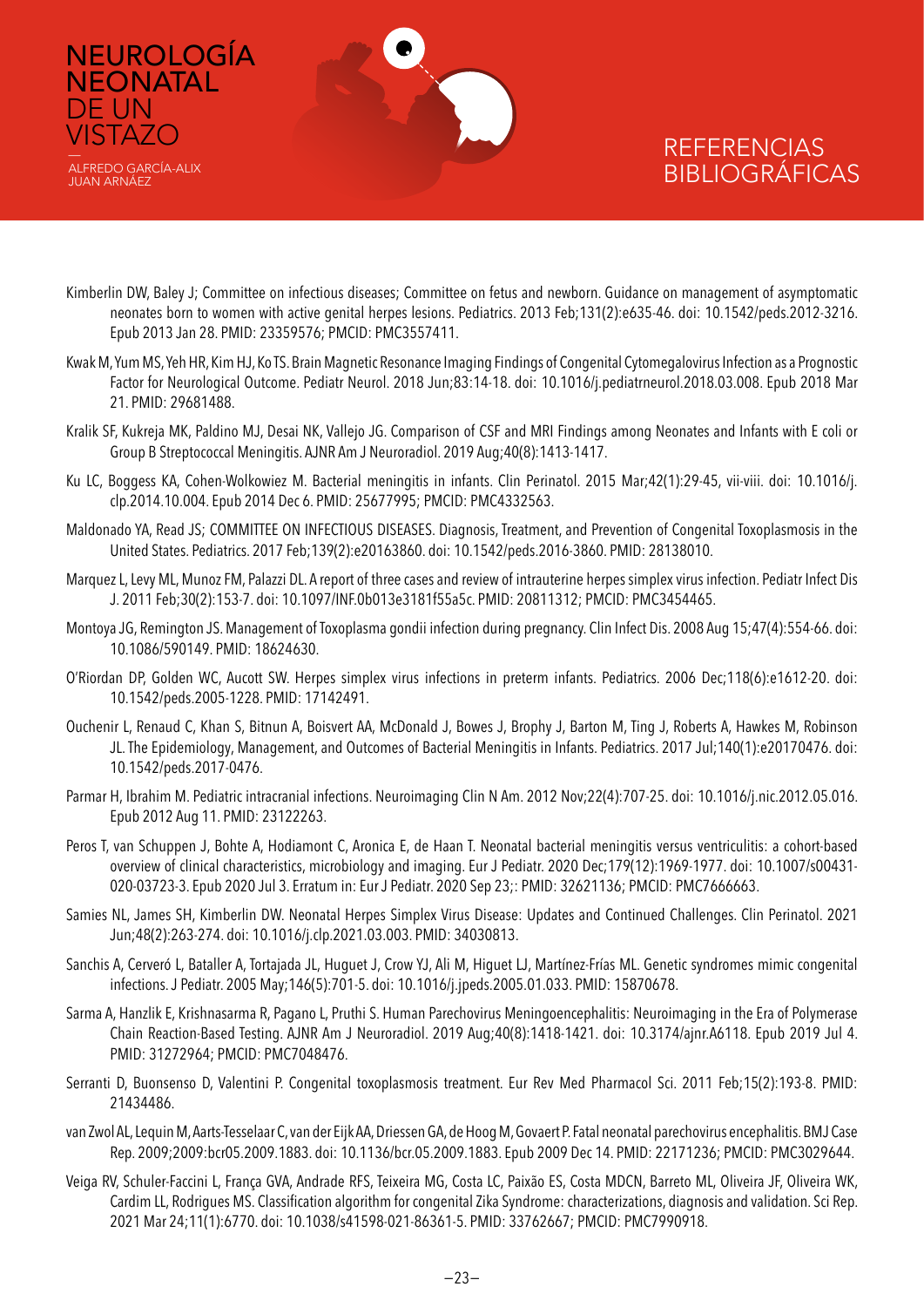

- Verboon-Maciolek MA, Groenendaal F, Hahn CD, Hellmann J, van Loon AM, Boivin G, de Vries LS. Human parechovirus causes encephalitis with white matter injury in neonates. Ann Neurol. 2008 Sep;64(3):266-73. doi: 10.1002/ana.21445. PMID: 18825694.
- Verboon-Maciolek MA, Krediet TG, Gerards LJ, de Vries LS, Groenendaal F, van Loon AM. Severe neonatal parechovirus infection and similarity with enterovirus infection. Pediatr Infect Dis J. 2008 Mar;27(3):241-5. doi: 10.1097/INF.0b013e31815c1b07. PMID: 18277927.
- Vivarelli R, Grosso S, Cioni M, Galluzzi P, Monti L, Morgese G, Balestri P. Pseudo-TORCH syndrome or Baraitser-Reardon syndrome: diagnostic criteria. Brain Dev. 2001 Mar;23(1):18-23. doi: 10.1016/s0387-7604(00)00188-1. PMID: 11226724.
- Yikilmaz A, Taylor GA. Sonographic findings in bacterial meningitis in neonates and young infants. Pediatr Radiol. 2008 Feb;38(2):129-37. doi: 10.1007/s00247-007-0538-6. Epub 2007 Jul 5. PMID: 17611750; PMCID: PMC2292499.

#### **Convulsiones Neonatales**

DE UN **VISTAZO** 

- Abend NS, Jensen FE, Inder TE, Volpe JJ. Neonatal seizures. En: Volpe´s Neurology of the newborn. Sixth Edition. Joseph J Volpe, Terrie E Inder, Basil T Darras, Linda S deVries, André J du Plessis, Jeffrey J Neil, Jeffrey M Perlman. Elsevier, Philadelphia 2018: 275-321.
- Basti C, Maranella E, Cimini N, Catalucci A, Ciccarelli S, Del Torto M, Di Luca L, Di Natale C, Mareri A, Nardi V, Pannone V, Di Fabio S. Seizure burden and neurodevelopmental outcome in newborns with hypoxic-ischemic encephalopathy treated with therapeutic hypothermia: A single center observational study. Seizure. 2020 Dec;83:154-159. doi: 10.1016/j.seizure.2020.10.021. Epub 2020 Oct 29. PMID: 33160202.
- Boylan GB, Stevenson NJ, Vanhatalo S. Monitoring neonatal seizures. Semin Fetal Neonatal Med. 2013 Aug;18(4):202-8. doi: 10.1016/j. siny.2013.04.004. Epub 2013 May 24. PMID: 23707519.
- Boylan GB, Kharoshankaya L, Wusthoff CJ. Seizures and hypothermia: importance of electroencephalographic monitoring and considerations for treatment. Semin Fetal Neonatal Med. 2015 Apr;20(2):103-8. doi: 10.1016/j.siny.2015.01.001. Epub 2015 Feb 14. PMID: 25683598.
- Carrasco M, Stafstrom CE. How Early Can a Seizure Happen? Pathophysiological Considerations of Extremely Premature Infant Brain Development. Dev Neurosci. 2018;40(5-6):417-436. doi: 10.1159/000497471. Epub 2019 Apr 4. PMID: 30947192.
- Chan OW, Chen WH, Lin JJ, Chiang MC, Hsia SH, Wang HS, Lee EP, Wang YS, Kuo CY, Lin KL, iCNS Group. The Frequency of Clinical Seizures in Paroxysmal Events in a Neonatal Intensive Care Unit. Children (Basel). 2022 Feb 11;9(2):238. doi: 10.3390/children9020238. PMID: 35204958; PMCID: PMC8870606.
- El-Dib M, Soul JS. The use of phenobarbital and other anti-seizure drugs in newborns. Semin Fetal Neonatal Med. 2017 Oct;22(5):321-327. doi: 10.1016/j.siny.2017.07.008. Epub 2017 Aug 12. PMID: 28811085.
- García-Alix A, Quero J. Trastornos del movimiento. En: Evaluación Neurológica del Recién Nacido. Editorial Díaz de Santos. Madrid 2011: 726-768
- Glass HC, Numis AL, Gano D, Bali V, Rogers EE. Outcomes After Acute Symptomatic Seizures in Children Admitted to a Neonatal Neurocritical Care Service. Pediatr Neurol. 2018 Jul;84:39-45. doi: 10.1016/j.pediatrneurol.2018.03.016. Epub 2018 Apr 20. PMID: 29886041.
- Glass HC, Soul JS, Chang T, Wusthoff CJ, Chu CJ, Massey SL, Abend NS, et al. Safety of Early Discontinuation of Antiseizure Medication After Acute Symptomatic Neonatal Seizures. JAMA Neurol. 2021 Jul 1;78(7):817-825. doi: 10.1001/jamaneurol.2021.1437.
- Glass HC, Shellhaas RA. Safety of Early Discontinuation of Antiseizure Medication After Acute Symptomatic Neonatal Seizures-Reply. JAMA Neurol. 2022 Jan 1;79(1):91-92. doi: 10.1001/jamaneurol.2021.4112. PMID: 34779827.
- Glass HC, Grinspan ZM, Li Y, McNamara NA, Chang T, Chu CJ, Massey SL, Abend NS, Lemmon ME, Thomas C, McCulloch CE, Shellhaas RA; Neonatal Seizure Registry Study Group. Risk for infantile spasms after acute symptomatic neonatal seizures. Epilepsia. 2020 Dec;61(12):2774-2784. doi: 10.1111/epi.16749. Epub 2020 Nov 13. PMID: 33188528; PMCID: PMC7772063.
- Hunt RW, Liley HG, Wagh D, Schembri R, Lee KJ, Shearman AD, Francis-Pester S, et al. Effect of Treatment of Clinical Seizures vs Electrographic Seizures in Full-Term and Near-Term Neonates: A Randomized Clinical Trial. JAMA Netw Open. 2021 Dec 1;4(12):e2139604. doi: 10.1001/jamanetworkopen.2021.39604. PMID: 34919132; PMCID: PMC8683963.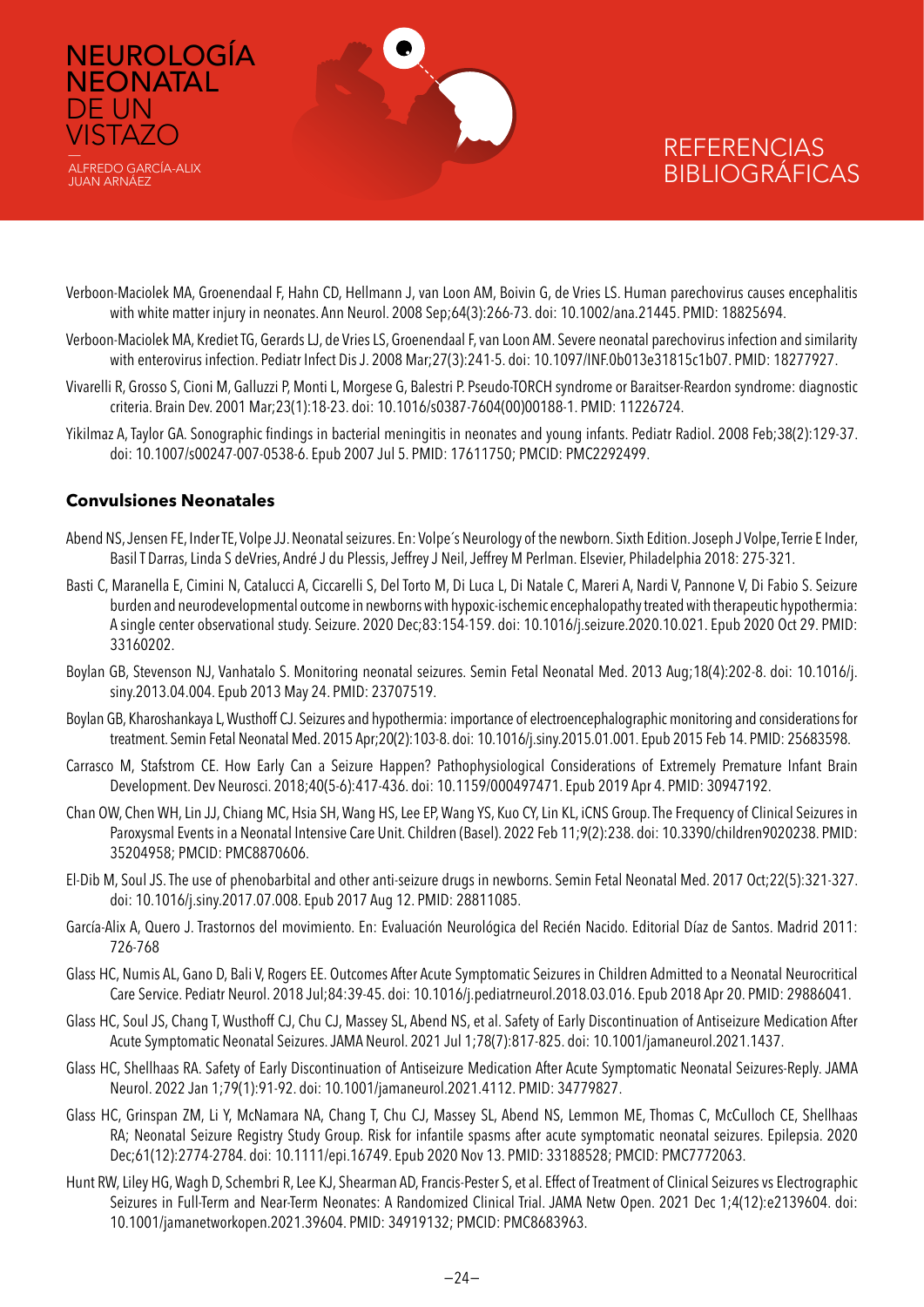

ALFREDO GARCÍA-ALIX JUAN ARNÁEZ

DE UN **VISTAZO** 

### **REFERENCIAS** BIBLIOGRÁFICAS

- Kang SK, Kadam SD. Neonatal Seizures: Impact on Neurodevelopmental Outcomes. Front Pediatr. 2015 Nov 23;3:101. doi: 10.3389/ fped.2015.00101. PMID: 26636052; PMCID: PMC4655485.
- Kharoshankaya L, Stevenson NJ, Livingstone V, Murray DM, Murphy BP, Ahearne CE, Boylan GB. Seizure burden and neurodevelopmental outcome in neonates with hypoxic-ischemic encephalopathy. Dev Med Child Neurol. 2016 Dec;58(12):1242-1248. doi: 10.1111/ dmcn.13215. Epub 2016 Sep 6. PMID: 27595841; PMCID: PMC5214689.
- Mizrahi EM, Kelllaway P. Characterization and classification of neonatal seizures. *Neurology* 1987; 37:1837-1844.
- Mizrahi EM, Kellaway P. Pathophysiology. En: *Diagnosis and management of neonatal seizures*. Lippincott Raven. Philadelphia 1998: 35-46.
- Payne ET, Wirrell EC. Discontinuing Antiseizure Medication in Neonates With Acute Symptomatic Seizures-Primum non nocere. JAMA Neurol. 2021 Jul 1;78(7):797-799. doi: 10.1001/jamaneurol.2021.1218. PMID: 34028499.
- Pressler RM, Cilio MR, Mizrahi EM, Moshé SL, Nunes ML, Plouin P, Vanhatalo S, et al. The ILAE classification of seizures and the epilepsies: Modification for seizures in the neonate. Position paper by the ILAE Task Force on Neonatal Seizures. Epilepsia. 2021 Mar;62(3):615- 628. doi: 10.1111/epi.16815. Epub 2021 Feb 1. PMID: 33522601.
- Orivoli S, Facini C, Pisani F. Paroxysmal nonepileptic motor phenomena in newborn. Brain Dev. 2015 Oct;37(9):833-9. doi: 10.1016/j. braindev.2015.01.002. Epub 2015 Feb 14. PMID: 25687201.
- Rakhade SN, Jensen FE. Epileptogenesis in the immature brain: emerging mechanisms. Nat Rev Neurol. 2009 Jul;5(7):380-91. doi: 10.1038/ nrneurol.2009.80. PMID: 19578345; PMCID: PMC2822660.
- Samanta D. Recent Advances in the Diagnosis and Treatment of Neonatal Seizures. Neuropediatrics. 2021 Apr;52(2):73-83. doi: 10.1055/s-0040-1721702. Epub 2020 Dec 8. PMID: 33291160.
- Shellhaas RA. Seizure classification, etiology, and management. Handb Clin Neurol. 2019;162:347-361. doi: 10.1016/B978-0-444-64029- 1.00017-5. PMID: 31324320.
- Santarone ME, Pietrafusa N, Fusco L. Neonatal seizures: When semiology points to etiology. Seizure. 2020 Aug;80:161-165. doi: 10.1016/j. seizure.2020.06.025. Epub 2020 Jun 18. PMID: 32585613.
- Scher MS. Controversies regarding neonatal seizure recognition. Epileptic Disord. 2002 Jun;4(2):139-58. PMID: 12105077.
- Shah DK, Boylan GB, Rennie JM. Monitoring of seizures in the newborn. Arch Dis Child Fetal Neonatal Ed. 2012 Jan;97(1):F65-9. doi: 10.1136/ adc.2009.169508. Epub 2010 Aug 5. PMID: 20688863.
- Spoto G, Saia MC, Amore G, Gitto E, Loddo G, Mainieri G, Nicotera AG, Di Rosa G. Neonatal Seizures: An Overview of Genetic Causes and Treatment Options. Brain Sci. 2021 Sep 29;11(10):1295. doi: 10.3390/brainsci11101295. PMID: 34679360; PMCID: PMC8534058.
- van Rooij LG, Hellström-Westas L, de Vries LS. Treatment of neonatal seizures. Semin Fetal Neonatal Med. 2013 Aug;18(4):209-15. doi: 10.1016/j.siny.2013.01.001. Epub 2013 Feb 9. PMID: 23402893.
- Venkatesan C, Young S, Schapiro M, Thomas C. Levetiracetam for the Treatment of Seizures in Neonatal Hypoxic Ischemic Encephalopathy. J Child Neurol. 2017 Feb;32(2):210-214. doi: 10.1177/0883073816678102. Epub 2016 Nov 22. PMID: 27872177.
- Ziobro JM, Eschbach K, Shellhaas RA. Novel Therapeutics for Neonatal Seizures. Neurotherapeutics. 2021 Jul;18(3):1564-1581. doi: 10.1007/ s13311-021-01085-8. Epub 2021 Aug 12. PMID: 34386906; PMCID: PMC8608938.

#### **Alteraciones del tamaño de la cabeza. Micro y Macrocefalia**

- Alcantara D, O'Driscoll M. Congenital microcephaly. Am J Med Genet C Semin Med Genet. 2014 Jun;166C(2):124-39. doi: 10.1002/ ajmg.c.31397. Epub 2014 May 9. PMID: 24816482.
- Cox J, Jackson AP, Bond J, Woods CG. What primary microcephaly can tell us about brain growth. Trends Mol Med. 2006 Aug;12(8):358-66. doi: 10.1016/j.molmed.2006.06.006. Epub 2006 Jul 10. PMID: 16829198.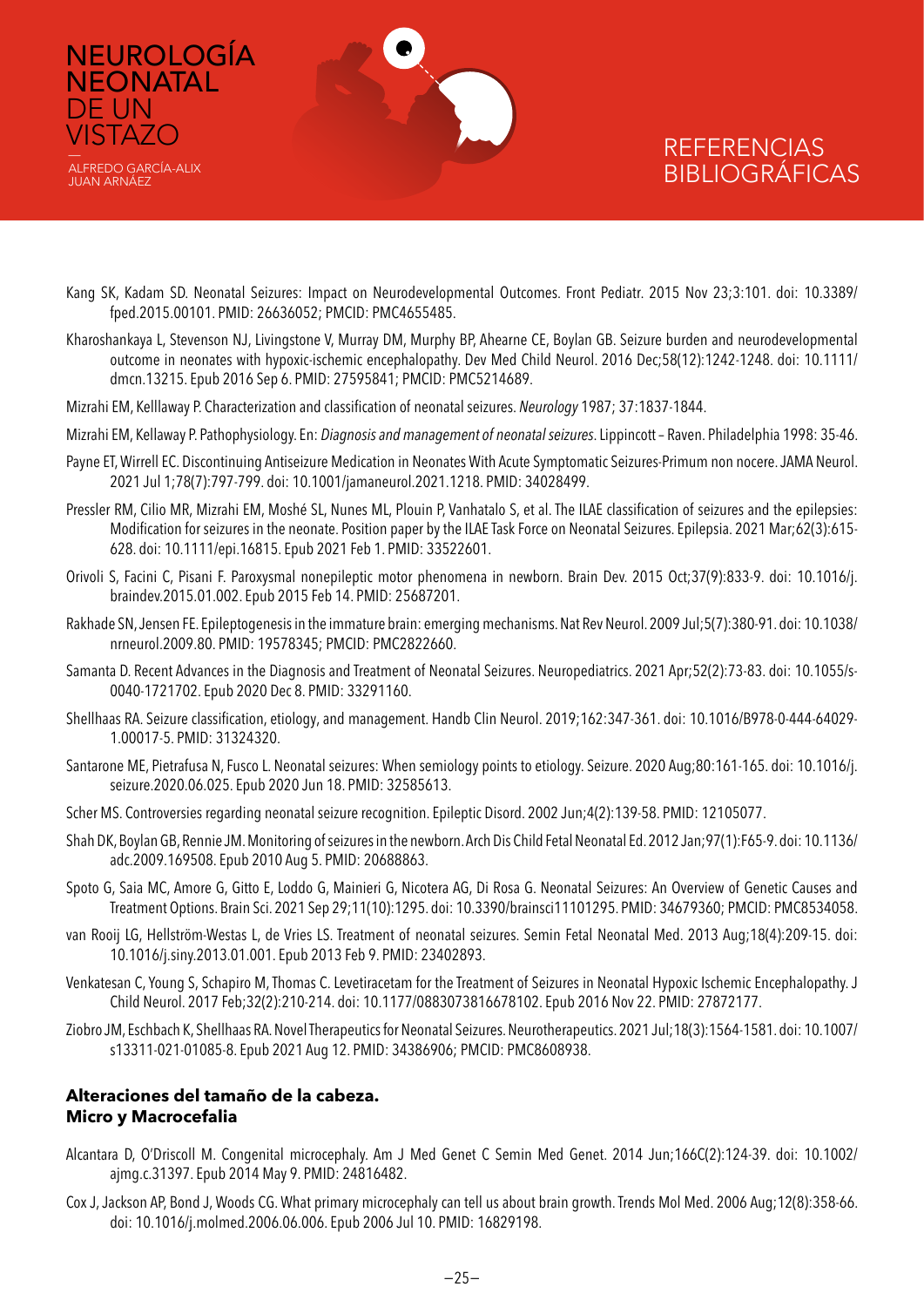

- Dawidziuk M, Gambin T, Bukowska-Olech E, Antczak-Marach D, Badura-Stronka M, Buda P, Budzynska E, et al. Exome Sequencing Reveals Novel Variants and Expands the Genetic Landscape for Congenital Microcephaly. Genes (Basel). 2021 Dec 18;12(12):2014. doi: 10.3390/genes12122014. PMID: 34946966; PMCID: PMC8700965.
- Devakumar D, Bamford A, Ferreira MU, Broad J, Rosch RE, Groce N, Breuer J, Cardoso MA, Copp AJ, Alexandre P, Rodrigues LC, Abubakar I. Infectious causes of microcephaly: epidemiology, pathogenesis, diagnosis, and management. Lancet Infect Dis. 2018 Jan;18(1):e1-e13. doi: 10.1016/S1473-3099(17)30398-5. Epub 2017 Aug 30. PMID: 28844634.
- Faheem M, Naseer MI, Rasool M, Chaudhary AG, Kumosani TA, Ilyas AM, Pushparaj P, Ahmed F, Algahtani HA, Al-Qahtani MH, Saleh Jamal H. Molecular genetics of human primary microcephaly: an overview. BMC Med Genomics. 2015;8 Suppl 1(Suppl 1):S4. doi: 10.1186/1755-8794-8-S1-S4. Epub 2015 Jan 15. PMID: 25951892; PMCID: PMC4315316.
- Gilmore EC, Walsh CA. Genetic causes of microcephaly and lessons for neuronal development. Wiley Interdiscip Rev Dev Biol. 2013 Jul;2(4):461-78. doi: 10.1002/wdev.89. Epub 2012 Oct 4. PMID: 24014418; PMCID: PMC3767923.
- Heide M, Huttner WB. Human-Specific Genes, Cortical Progenitor Cells, and Microcephaly. Cells. 2021 May 15;10(5):1209. doi: 10.3390/ cells10051209. PMID: 34063381; PMCID: PMC8156310.
- Leroy JG, Frías JL. Nonsyndromic microcephaly: an overview. Adv Pediatr. 2005;52:261-93. doi: 10.1016/j.yapd.2005.04.003. PMID: 16124344.
- Mochida GH. Genetics and biology of microcephaly and lissencephaly. Semin Pediatr Neurol. 2009 Sep;16(3):120-6. doi: 10.1016/j. spen.2009.07.001. PMID: 19778709; PMCID: PMC3565221.
- Naveed M, Kazmi SK, Amin M, Asif Z, Islam U, Shahid K, Tehreem S. Comprehensive review on the molecular genetics of autosomal recessive primary microcephaly (MCPH). Genet Res (Camb). 2018 Aug 8;100:e7. doi: 10.1017/S0016672318000046. PMID: 30086807; PMCID: PMC6865151.
- Pirozzi F, Nelson B, Mirzaa G. From microcephaly to megalencephaly: determinants of brain size. Dialogues Clin Neurosci. 2018 Dec;20(4):267- 282.
- Passemard S, Kaindl AM, Verloes A. Microcephaly. Handb Clin Neurol. 2013;111:129-41. doi: 10.1016/B978-0-444-52891-9.00013-0.
- Tarrant A, Garel C, Germanaud D, de Villemeur TB, Mignot C, Lenoir M, le Pointe HD. Microcephaly: a radiological review. Pediatr Radiol. 2009 Aug;39(8):772-80; quiz 888-9. doi: 10.1007/s00247-009-1266-x. Epub 2009 May 13. PMID: 19437006.
- Thornton GK, Woods CG. Primary microcephaly: do all roads lead to Rome? Trends Genet. 2009 Nov;25(11):501-10. doi: 10.1016/j. tig.2009.09.011. Epub 2009 Oct 21. PMID: 19850369; PMCID: PMC2816178.
- Zaqout S, Morris-Rosendahl D, Kaindl AM. Autosomal Recessive Primary Microcephaly (MCPH): An Update. Neuropediatrics. 2017 Jun;48(3):135-142. doi: 10.1055/s-0037-1601448. Epub 2017 Apr 11. PMID: 28399591.

### **Anomalías del desarrollo cerebral**

**NEONATAL** 

ALFREDO GARCÍA-ALIX JUAN ARNÁEZ

DE UN **VISTAZO** 

- Barkovich AJ, Millen KJ, Dobyns WB. A developmental classification of malformations of the brainstem. Ann Neurol. 2007 Dec;62(6):625-39. doi: 10.1002/ana.21239. PMID: 17924529.
- Cohen MM Jr. Perspectives on holoprosencephaly: Part I. Epidemiology, genetics, and syndromology. *Teratology* 1989; 40: 211-235. (A)
- Cohen MM Jr. Perspectives on holoprosencephaly: Part III. Spectra, distinctions, continuities, and discontinuities. *Am J Med Genet* 1989; 34: 271-288. (B)
- Hahn JS, Barnes PD. Neuroimaging advances in holoprosencephaly: Refining the spectrum of the midline malformation. Am J Med Genet C Semin Med Genet. 2010 Feb 15;154C(1):120-32.

Bedeschi, M. F. et al. Agenesis of the corpus callosum: clinical and genetic study in 63 young patients. Pediatr. Neurol. 2006; 34: 186–193.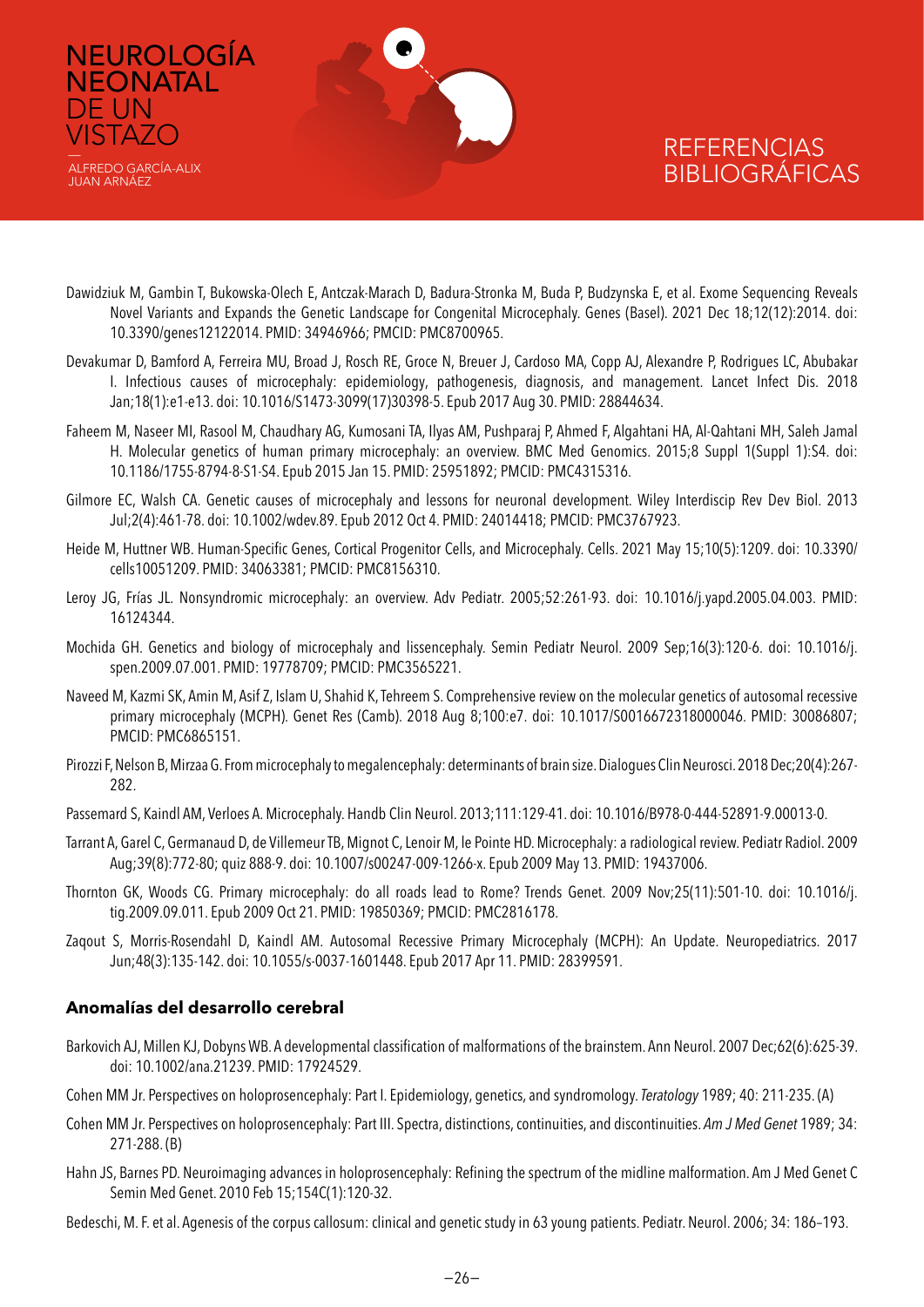

NEUROLOGÍA

**NEONATAL** 

ALFREDO GARCÍA-ALIX JUAN ARNÁEZ

DE UN **VISTAZO** 

- Dobyns WB, Mirzaa GM. Megalencephaly syndromes associated with mutations of core components of the PI3K-AKT-MTOR pathway: PIK3CA, PIK3R2, AKT3, and MTOR. Am J Med Genet C Semin Med Genet. 2019 Dec;181(4):582-590. doi: 10.1002/ajmg.c.31736. Epub 2019 Aug 23. PMID: 31441589.
- Doherty D, Millen KJ, Barkovich AJ. Midbrain and hindbrain malformations: advances in clinical diagnosis, imaging, and genetics. Lancet Neurol. 2013 Apr;12(4):381-93. doi: 10.1016/S1474-4422(13)70024-3. Epub 2013 Mar 18. PMID: 23518331; PMCID: PMC4158743.
- Edwards TJ, Sherr EH, Barkovich AJ, Richards LJ. Clinical, genetic and imaging findings identify new causes for corpus callosum development syndromes. Brain. 2014;137:1579-613.
- Jeret, J. S., Serur, D., Wisniewski, K. & Fisch, C. Frequency of agenesis of the corpus callosum in the developmentally disabled population as determined by computerized tomography. Pediatr. Neurosci. 1985; 12: 101–103.
- Jissendi-Tchofo P, Severino M, Nguema-Edzang B, Toure C, Soto Ares G, Barkovich AJ. Update on neuroimaging phenotypes of mid-hindbrain malformations. Neuroradiology. 2015 Feb;57(2):113-38. doi: 10.1007/s00234-014-1431-2. Epub 2014 Oct 23. PMID: 25339235.
- Mahmood S, Ahmad W, Hassan MJ. Autosomal Recessive Primary Microcephaly MCPH): clinical manifestations, genetic heterogeneity and mutation continuum. Orphanet J Rare Dis. 2011 Jun 13;6:39. doi: 10.1186/1750-1172-6-39. Review. PubMed PMID: 21668957; PubMed Central PMCID: PMC3123551.
- Matsunaga E, Shiota K. Holoprosencephaly in human embryos: Epidemiologic studies of 150 cases. Teratology 1977;16:261-72.
- Mirzaa GM, Poduri A. Megalencephaly and hemimegalencephaly: breakthroughs in molecular etiology. Am J Med Genet C Semin Med Genet. 2014 Jun;166C(2):156-72. doi: 10.1002/ajmg.c.31401. Epub 2014 May 28. PMID: 24888963.
- Ossola C, Kalebic N. Roots of the Malformations of Cortical Development in the Cell Biology of Neural Progenitor Cells. Front Neurosci. 2022 Jan 5;15:817218. doi: 10.3389/fnins.2021.817218. PMID: 35069108; PMCID: PMC8766818.
- Pavone P, Praticò AD, Rizzo R, Corsello G, Ruggieri M, Parano E, Falsaperla R. A clinical review on megalencephaly: A large brain as a possible sign of cerebral impairment. Medicine (Baltimore). 2017 Jun;96(26):e6814. doi: 10.1097/MD.0000000000006814. PMID: 28658095; PMCID: PMC5500017.
- Pirozzi F, Nelson B, Mirzaa G. From microcephaly to megalencephaly: determinants of brain size. Dialogues Clin Neurosci. 2018 Dec;20(4):267- 282. doi: 10.31887/DCNS.2018.20.4/gmirzaa. PMID: 30936767; PMCID: PMC6436952.
- Poretti A, Boltshauser E, Huisman TA. Congenital brain abnormalities: an update on malformations of cortical development and infratentorial malformations. Semin Neurol. 2014 Jul;34(3):239-48. doi: 10.1055/s-0034-1386762. Epub 2014 Sep 5. PMID: 25192502.
- Rasmussen SA, Moore CA, Khoury MJ, Cordero JF. Descriptive epidemiology of holoprosencephaly and arhinencephaly in metropolitan Atlanta, 1968-1992. Am J Med Genet 1996;66:320-33.
- Rivière JB, Mirzaa GM, O'Roak BJ, Beddaoui M, Alcantara D, Conway RL, St-Onge J, et al. De novo germline and postzygotic mutations in AKT3, PIK3R2 and PIK3CA cause a spectrum of related megalencephaly syndromes. Nat Genet. 2012 Jun 24;44(8):934-40. doi: 10.1038/ ng.2331. PMID: 22729224; PMCID: PMC3408813.
- Solomon BD, Gropman A, Muenke M. Holoprosencephal Overview. 2000 Dec 27[updated 2013 Aug 29]. In: Adam MP, Ardinger HH, Pagon RA, Wallace SE, Bean LJH, Mefford HC, Stephens K, Amemiya A, Ledbetter N, editors. GeneReviews® [Internet. Seattle (WA): University of Washington, Seattle; 1993-2017. Available fromhttp: //www.ncbi.nlm.nih.gov/books/NBK1530/
- Woods CG, Bond J, Enard W. Autosomal recessive primary microcephaly (MCPH): a review of clinical, molecular, and evolutionary findings. Am J Hum Genet. 2005 May;76 (5):717-28. Epub 2005 Mar 31. Review. PubMed PMID: 15806441; PubMed Central PMCID: PMC1199363.
- Wang, L. W., Huang, C. C. & Yeh, T. F. Major brain lesions detected on sonographic screening of apparently normal term neonates. Neuroradiology 2004; 46: 368–373.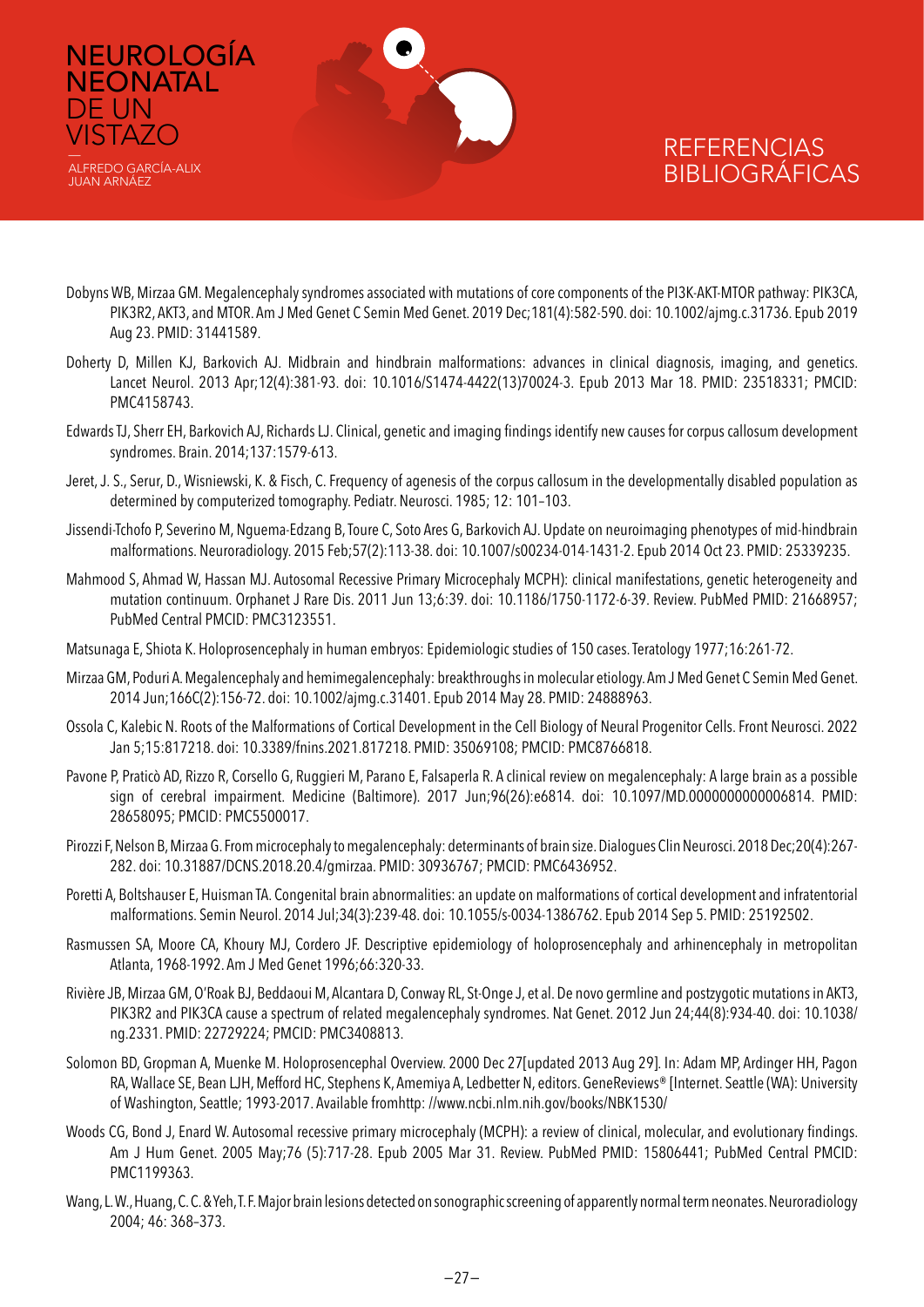

- Webb EA, Dattani MT. Septo-optic dysplasia. Eur J Hum Genet. 2010 Apr;18(4):393-7. doi: 10.1038/ejhg.2009.125. Epub 2009 Jul 22. Review. PubMed PMID: 19623216; PubMed Central PMCID: PMC2987262.
- Winden KD, Yuskaitis CJ, Poduri A. Megalencephaly and Macrocephaly. Semin Neurol. 2015 Jun;35(3):277-87. doi: 10.1055/s-0035- 1552622. Epub 2015 Jun 10. PMID: 26060907.

#### **Neurocutáneas**

- Alcantara D, Timms AE, Gripp K, et al. Mutations of AKT3 are associated with a wide spectrum of developmental disorders including extreme megalencephaly. Brain. 2017 Oct 1;140(10):2610-2622. doi: 10.1093/brain/awx203. PubMed PMID: 28969385.
- Cotton CH, Ahluwalia J, Balkin DM, Frieden IJ, Haggstrom AN, Castelo-Soccio LA, Liy-Wong C, et al. Association of Demographic Factors and Infantile Hemangioma Characteristics with Risk of PHACE Syndrome. JAMA Dermatol. 2021 Jun 16;157(8):1–8. doi: 10.1001/ jamadermatol.2021.1901. Epub ahead of print. Erratum in: JAMA Dermatol. 2021 Aug 1;157(8):1008. PMID: 34132754; PMCID: PMC8209569.
- Dymerska M, Kirkorian AY, Offermann EA, Lin DD, Comi AM, Cohen BA. Size of Facial Port-Wine Birthmark May Predict Neurologic Outcome in Sturge-Weber Syndrome. J Pediatr. 2017 Sep;188:205-209.e1. doi: 10.1016/j.jpeds.2017.05.053. Epub 2017 Jul 12. PMID: 28711177; PMCID: PMC6924278.
- Endicott AA, Chamlin SL, Drolet BA, Mancini AJ, Siegel DH, Vitcov S, Mathes EF, Frieden IJ, Haggstrom AN. Mapping of Segmental and Partial Segmental Infantile Hemangiomas of the Face and Scalp. JAMA Dermatol. 2021 Nov 1;157(11):1328-1334. doi: 10.1001/ jamadermatol.2021.3479. PMID: 34550297; PMCID: PMC8459308.
- Enjolras O, Riche MC, Merland JJ. Facial port-wine stains and Sturge-Weber syndrome. Pediatrics. 1985 Jul;76(1):48-51. PMID: 4011357.
- Haggstrom AN, Lammer EJ, Schneider RA, Marcucio R, Frieden IJ. Patterns of infantile hemangiomas: new clues to hemangioma pathogenesis and embryonic facial development. Pediatrics. 2006 Mar;117(3):698-703. doi: 10.1542/peds.2005-1092. PMID: 16510649.
- Jentarra G, Snyder SL, Narayanan V. Genetic aspects of neurocutaneous disorders. Semin Pediatr Neurol. 2006 Mar;13(1):43-7. doi: 10.1016/j. spen.2006.01.010. PMID: 16818175.
- Karaman ZF, Özüdoğru ŞE. Encephalocraniocutaneous lipomatosıs (Haberland syndrome) in a newborn baby: a case report with review of literature. Childs Nerv Syst. 2021 Dec;37(12):3951-3955. doi: 10.1007/s00381-021-05099-7. Epub 2021 Mar 1. PMID: 33649896.
- Klar N, Cohen B, Lin DDM. Neurocutaneous syndromes. Handb Clin Neurol. 2016;135:565-589. doi: 10.1016/B978-0-444-53485-9.00027- 1. PMID: 27432683.
- Piram M, Lorette G, Sirinelli D, Herbreteau D, Giraudeau B, Maruani A. Sturge-Weber syndrome in patients with facial port-wine stain. Pediatr Dermatol. 2012 Jan-Feb;29(1):32-7. doi: 10.1111/j.1525-1470.2011.01485.x. Epub 2011 Sep 9. PMID: 21906147.
- Sabeti S, Ball KL, Burkhart C, Eichenfield L, Fernandez Faith E, Frieden IJ, Geronemus R, et al. Consensus Statement for the Management and Treatment of Port-Wine Birthmarks in Sturge-Weber Syndrome. JAMA Dermatol. 2021 Jan 1;157(1):98-104. doi: 10.1001/ jamadermatol.2020.4226. PMID: 33175124; PMCID: PMC8547264.
- Moog U, Jones MC, Bird LM, Dobyns WB. Oculocerebrocutaneous syndrome: the brain malformation defines a core phenotype. J Med Genet. 2005 Dec;42(12):913-21. doi: 10.1136/jmg.2005.031369. Epub 2005 May 6. Erratum in: J Med Genet. 2006 Mar;43(3):243. PMID: 15879499; PMCID: PMC1735958.
- Metry DW, Haggstrom AN, Drolet BA, Baselga E, Chamlin S, Garzon M, Horii K, et al. A prospective study of PHACE syndrome in infantile hemangiomas: demographic features, clinical findings, and complications. Am J Med Genet A. 2006 May 1;140(9):975-86. doi: 10.1002/ajmg.a.31189. PMID: 16575892.
- Mirzaa G, Timms AE, Conti V, et al. PIK3CA-associated developmental disorders exhibit distinct classes of mutations with variable expression and tissue distribution. JCI Insight. 2016 Jun 16;1(9). pii: e87623. PubMed PMID: 27631024; PubMed Central PMCID: PMC5019182.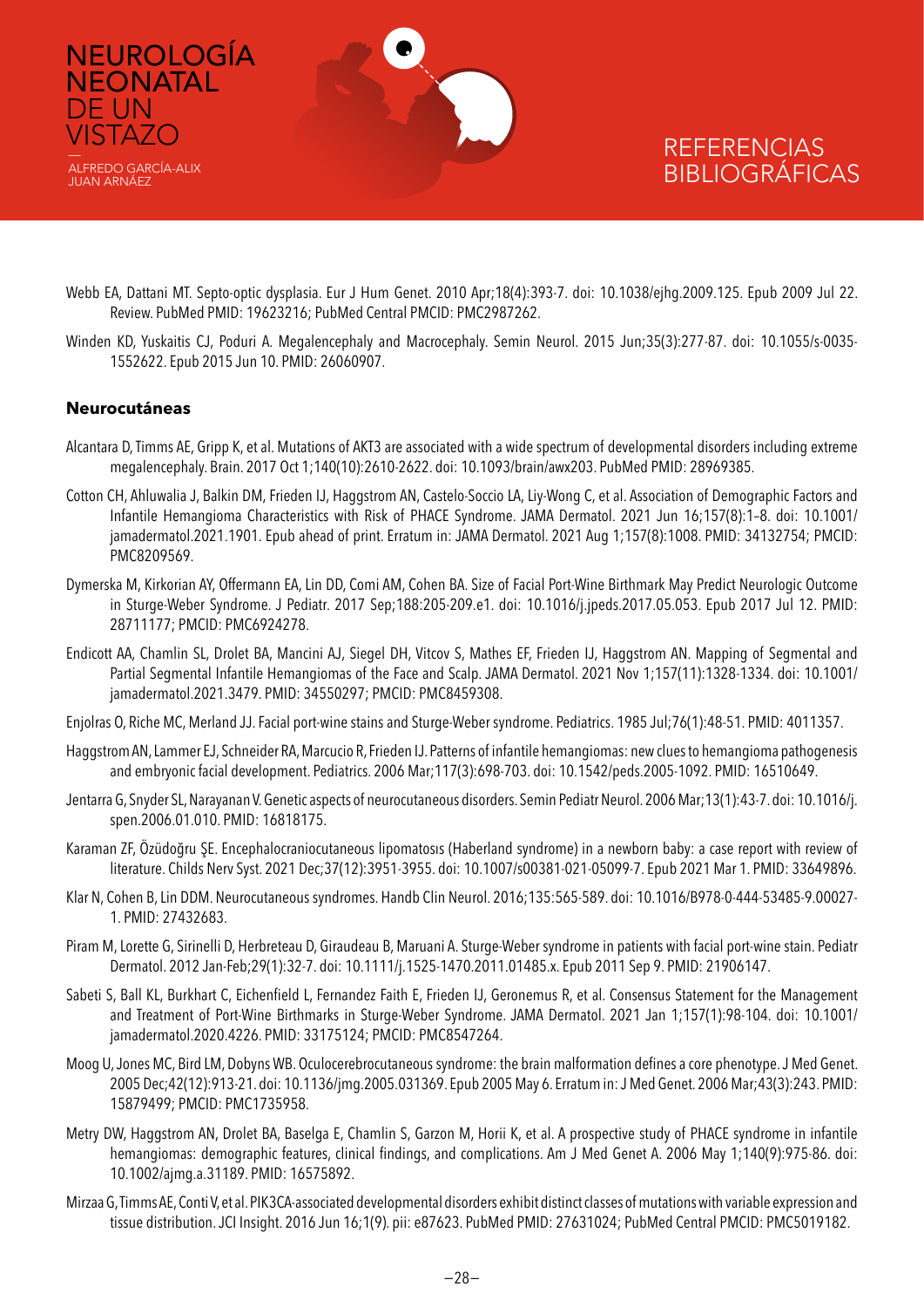

Palau F, García-Alix A, Lapunzina Badia P. Trastornos neurocutáneos. Genetica para neurólogos. Editorial Sintesis. 2020: 159-180.

Ruggieri M, Polizzi A, Catanzaro S, Bianco ML, Praticò AD, Di Rocco C. Neurocutaneous melanocytosis (melanosis). Childs Nerv Syst. 2020 Oct;36(10):2571-2596. doi: 10.1007/s00381-020-04770-9. Epub 2020 Oct 13. PMID: 33048248.

#### **Defectos del tubo neural**

- Adzick NS, Thom EA, Spong CY, Brock JW 3rd, Burrows PK, Johnson MP, Howell LJ, Farrell JA, Dabrowiak ME, Sutton LN, Gupta N, Tulipan NB, D'Alton ME, Farmer DL; MOMS Investigators. A randomized trial of prenatal versus postnatal repair of myelomeningocele. N Engl J Med. 2011 Mar 17;364(11):993-1004. doi: 10.1056/NEJMoa1014379. Epub 2011 Feb 9. PMID: 21306277; PMCID: PMC3770179.
- Bhandari J, Thada PK. Neural Tube Disorders. 2021 Oct 26. In: StatPearls [Internet]. Treasure Island (FL): StatPearls Publishing; 2022 Jan–. PMID: 32310363.
- Copp AJ, Stanier P, Greene ND. Neural tube defects: recent advances, unsolved questions, and controversies. Lancet Neurol. 2013 Aug;12(8):799-810. doi: 10.1016/S1474-4422(13)70110-8. Epub 2013 Jun 19. PMID: 23790957; PMCID: PMC4023229.
- Copp AJ, Greene ND. Neural tube defects--disorders of neurulation and related embryonic processes. Wiley Interdiscip Rev Dev Biol. 2013 Mar-Apr;2(2):213-27. doi: 10.1002/wdev.71. Epub 2012 May 29. PMID: 24009034; PMCID: PMC4023228.
- Dewan MC, Wellons JC. Fetal surgery for spina bifida. J Neurosurg Pediatr. 2019 Aug 1;24(2):105-114. doi: 10.3171/2019.4.PEDS18383. Epub 2019 Aug 1. PMID: 31370010.
- Dias M, Partington M; SECTION ON NEUROLOGIC SURGERY. Congenital Brain and Spinal Cord Malformations and Their Associated Cutaneous Markers. Pediatrics. 2015 Oct;136(4):e1105-19. doi: 10.1542/peds.2015-2854. PMID: 26416933.
- García-Alix A, Quero J. Sensibilidad somática. En: Evaluación Neurológica del Recién Nacido. Editorial Díaz de Santos. Madrid 2011: 769-810.
- Hall D MB, Hill PD. Neural tube defects and other motor disorders. En: *The Child with a Disability*. Second Ed. Oxford, Blackwell Science 1996: 277-305.
- Hunt GM. Implications of the treatment of myelomeningocele for the child and his family. *Lancet* 1973; 2: 1308-1310.
- Hunt GM, Oakeshott P. Outcome in people with open spina bifida at age 35: prospective community based cohort study. BMJ. 2003 Jun 21;326(7403):1365-6. doi: 10.1136/bmj.326.7403.1365. PMID: 12816823; PMCID: PMC162127.
- Noetzel MJ. Myelomeningocele: current concepts of management. *Clin Perinatol* 1989; 16:311-329.
- Northrup H, Volcik KA. Spina bifida and other neural tube defects. Curr Probl Pediatr. 2000 Nov-Dec;30(10):313-32. doi: 10.1067/ mpp.2000.112052. PMID: 11147289.
- Paslaru FG, Panaitescu AM, Iancu G, Veduta A, Gica N, Paslaru AC, Gheorghiu A, Peltecu G, Gorgan RM. Myelomeningocele Surgery over the 10 Years Following the MOMS Trial: A Systematic Review of Outcomes in Prenatal versus Postnatal Surgical Repair. Medicina (Kaunas). 2021 Jul 12;57(7):707. doi: 10.3390/medicina57070707. PMID: 34356988; PMCID: PMC8307221.
- Oakeshott P, Poulton A, Hunt GM, Reid F. Walking and living independently with spina bifida: a 50-year prospective cohort study. Dev Med Child Neurol. 2019 Oct;61(10):1202-1207. doi: 10.1111/dmcn.14168. Epub 2019 Jan 23. PMID: 30674090; PMCID: PMC6850191.
- Oakeshott P, Hunt GM. Long-term outcome in open spina bifida. Br J Gen Pract. 2003 Aug;53(493):632-6. PMID: 14601340; PMCID: PMC1314678.
- Oakeshott P, Hunt GM, Whitaker RH, Kerry S. Perineal sensation: an important predictor of long-term outcome in open spina bifida. Arch Dis Child. 2007 Jan;92(1):67-70. doi: 10.1136/adc.2006.102079. Epub 2006 Aug 30. PMID: 16943260; PMCID: PMC2083152.
- Oakeshott P, Hunt GM, Poulton A, Reid F. Open spina bifida: birth findings predict long-term outcome. Arch Dis Child. 2012 May;97(5):474-6. doi: 10.1136/archdischild-2011-300624. Epub 2011 Nov 25. PMID: 22121146.